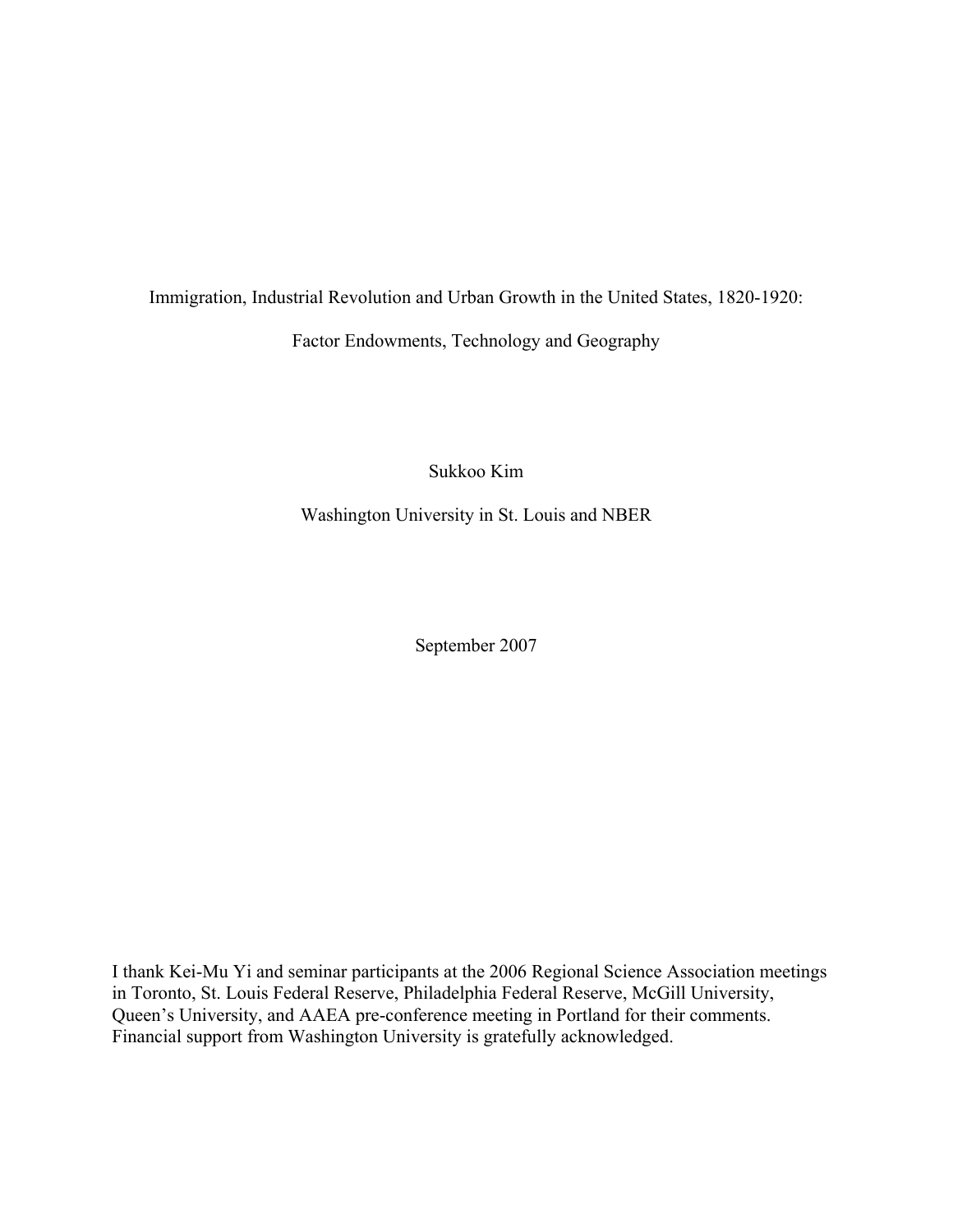Industrial revolution is associated with a major technological change in manufacturing which substituted the work of skilled artisans who crafted the entire product with factories that used division of labor of relatively unskilled workers along an assembly-line. This paper explores whether the massive influx of unskilled immigrants between 1840 and 1920, by significantly increasing the ratio of unskilled to skilled labor endowment, contributed to the growth of factories in the United States. Using an identification strategy based on the assumed exogenous increase in immigration caused by the potato famine in Europe in the mid-nineteenth century, I find that firms in counties which had a higher share of foreign-born were significantly more likely to be organized as factories between 1860 and 1880.

I. Introduction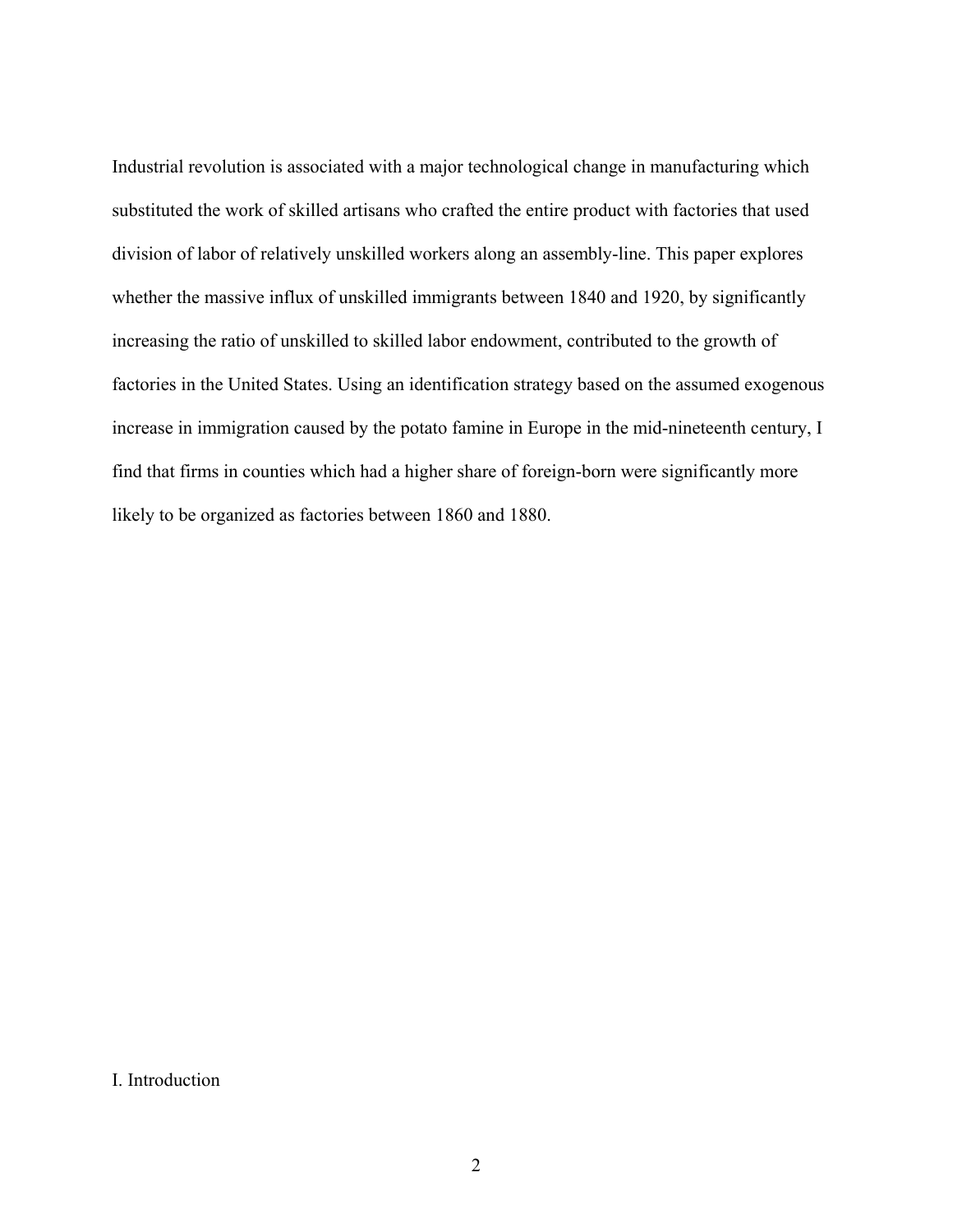The century between 1820 and 1920 defined America as a nation of immigrants or a "melting pot." During this century, more than 33 million people entered the ports of the United States. Immigrants from Europe came in massive waves until the era of open immigration ended with the passage of the [1](#page-2-0)921 Emergency Quota Act (Figure 1).<sup>1</sup> By the end of the first three decades of immigration, the census of 1850 finds that almost 10% of Americans was foreignborn. The share of the foreign-born population fluctuated around 13-15% between 1860 and 1920, but immigrants and their children represented 30-40% of the white population (Figure 2). With the passage of the Immigration Act of 1965, immigration rose steadily during the last three decades. However, this recent wave of immigration pales in comparison to that of the earlier waves in duration and in terms of the share of aggregate population (Figure 3).

 What impact did immigration have on the American economy during the era of mass immigration? Goldin (1994) and Hatton and Williamson (1998) find that immigrants and natives were substitutes; immigration lowered native wages and displaced natives from the northeastern United States where immigrants largely settled.<sup>[2](#page-2-1)</sup> Studies on immigrant assimilation generally find that immigrants earned lower wages on arrival but provide different assessments on their rates of assimilation. While Hannon (1982), Eichengreen and Gemery (1986) and Hanes (1996) find that wage growth among immigrants was slower than native-born workers, Blau (1980), Hatton (1997), and Minns (2000) find that immigrants experienced faster wage growth than native-born and caught up to native-born level of earnings within 20 or 25 years. For the

<span id="page-2-0"></span><sup>1</sup> The movement to restrict immigration in the U.S. started in the late nineteenth century. Between 1897 and 1917, the House and the Senate passed numerous bills on literacy tests which finally became law in 1917. When literacy tests proved to be ineffective in curbing immigration, the Congress moved toward a quota system. See Hingham (1955) and Goldin (1994).

<span id="page-2-1"></span><sup>2</sup> Friedberg and Hunt (1995) provide an excellent summary of the literature, especially of works on the impact of immigration on the second half of the twentieth century. Most studies on recent immigration find that immigrants and natives are substitutes. Some studies such as Borjas (1999) and Borjas, Freeman and Katz (1997) find large negative impact whereas Card (2001) finds small impact. On the other hand, Ottaviano and Peri (2005a, 2000b)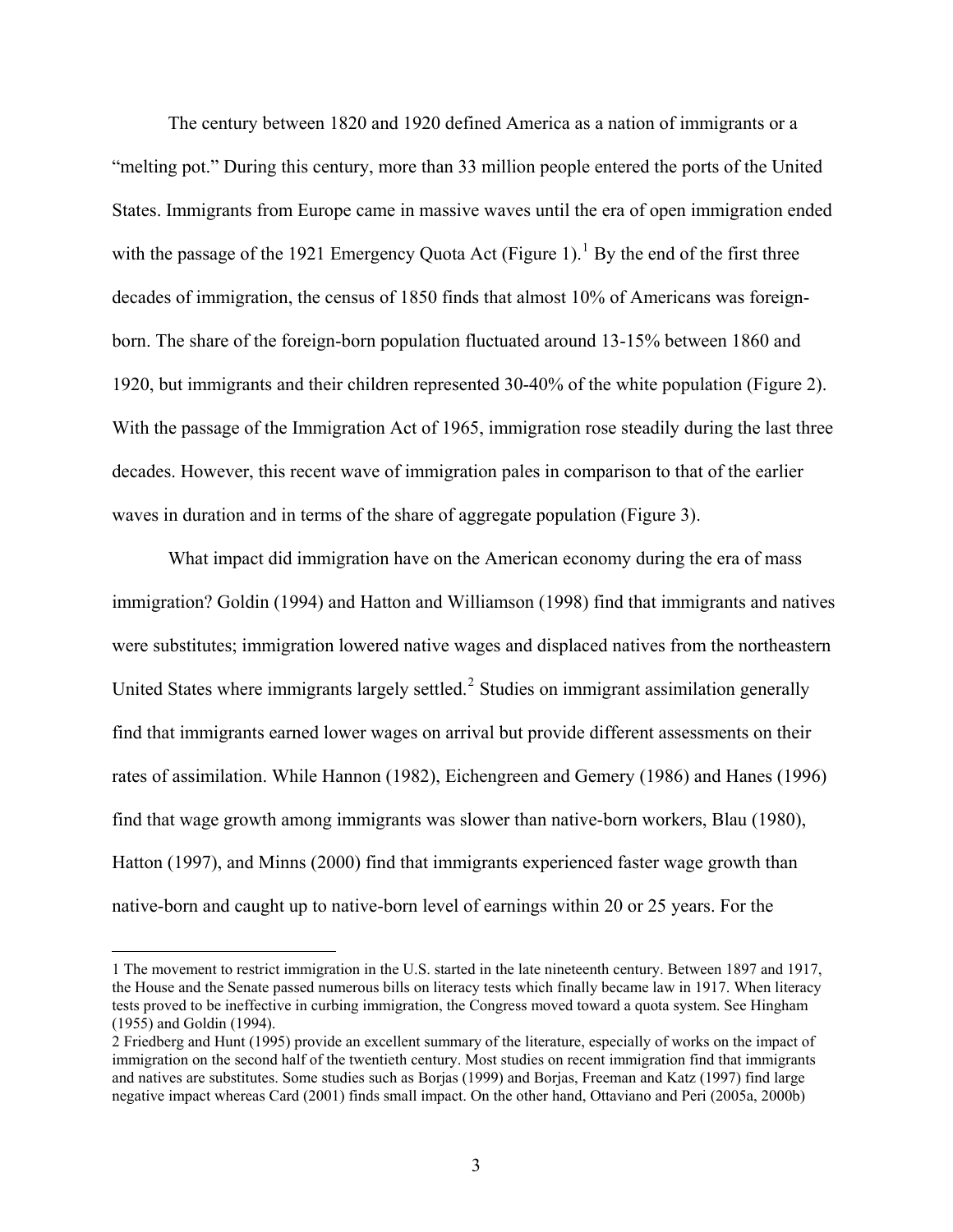<span id="page-3-0"></span>antebellum period, Ferrie (1999) finds that immigrants were geographically, occupationally and financially mobile.<sup>[3](#page-3-0)</sup> However, from an aggregate perspective, because American real wages rose steadily between 1820 and 1920, many scholars such as Goldin (1994) point to the absorptive capacity of the American economy (Figure [4](#page-3-0)). $4$ 

 In this paper, I explore whether immigration had a more fundamental impact on the American economy between 1860 and 1920. In particular, I investigate whether immigration during this period had a significant impact on the growth and spread of factory organization in manufacturing. Between 1820 and 1840, when factory production was still in its infancy in America, immigration may have hindered the spread of factories as many skilled European artisans sought refuge from the spread of European factory production by moving to America. Immigration after 1840, however, is likely to have contributed to the growth of factories as it significantly increased the unskilled to skilled labor endowment ratio in America. Because factory production utilized unskilled workers intensely, the dramatic increase in unskilled to skilled labor endowment ratio is likely to have had a significant impact on the growth of factory production in the United States.<sup>[5](#page-3-0)</sup>

argue that immigrants and natives are complements and that immigrants had a positive impact on native wages. 3 Ferrie (1999) provides a richly detailed study of the immigrant experience by constructing a sample of immigrants from passenger ship lists who entered through New York City in the 1840s and located in the census of populations in 1850 and 1860. By 1850, most immigrants reached their intended destinations (New York, Ohio, and Pennsylvania) and only 17% remained in the vicinity of New York City. Relative to the native population, immigrants were initially disproportionately represented as skilled artisans and unskilled laborers. About a quarter of immigrants moved downwards in occupational status, but the dominant tendency was to move upwards. The Irish, compared to the British and Germans, were least mobile both geographically and occupationally. 4 Data on real wages were constructed from various sources such as Coombes (1926), Aldrich and Week's series from Long (1960), Rees (1961), Lebergott (1964), and Margo (2000). The nominal values were converted to real wages using the BLS CPI from the *Historical Statistics of the United States* (1975). Aldrich, Weeks, Rees, and Lebergott series are the average earnings in all manufacturing, Coombes series is the average earnings of unskilled workers in manufacturing, and Margo series is the average earnings of common laborers in the Northeast. The ratio of skilled to unskilled wages seems to have fluctuated without any visible trend between 1820 and 1860 based on the ratio of wages of artisans and common laborers in the Northeast (Margo (2000)) but seems to have narrowed between 1890 and 1940 (Goldin and Katz (1999), Goldin and Margo (1992)). Also see Williamson and Lindert (1980).

<sup>5</sup> Beginning with Habakkuk (1962), there is extensive literature on skilled-biased technology in American history.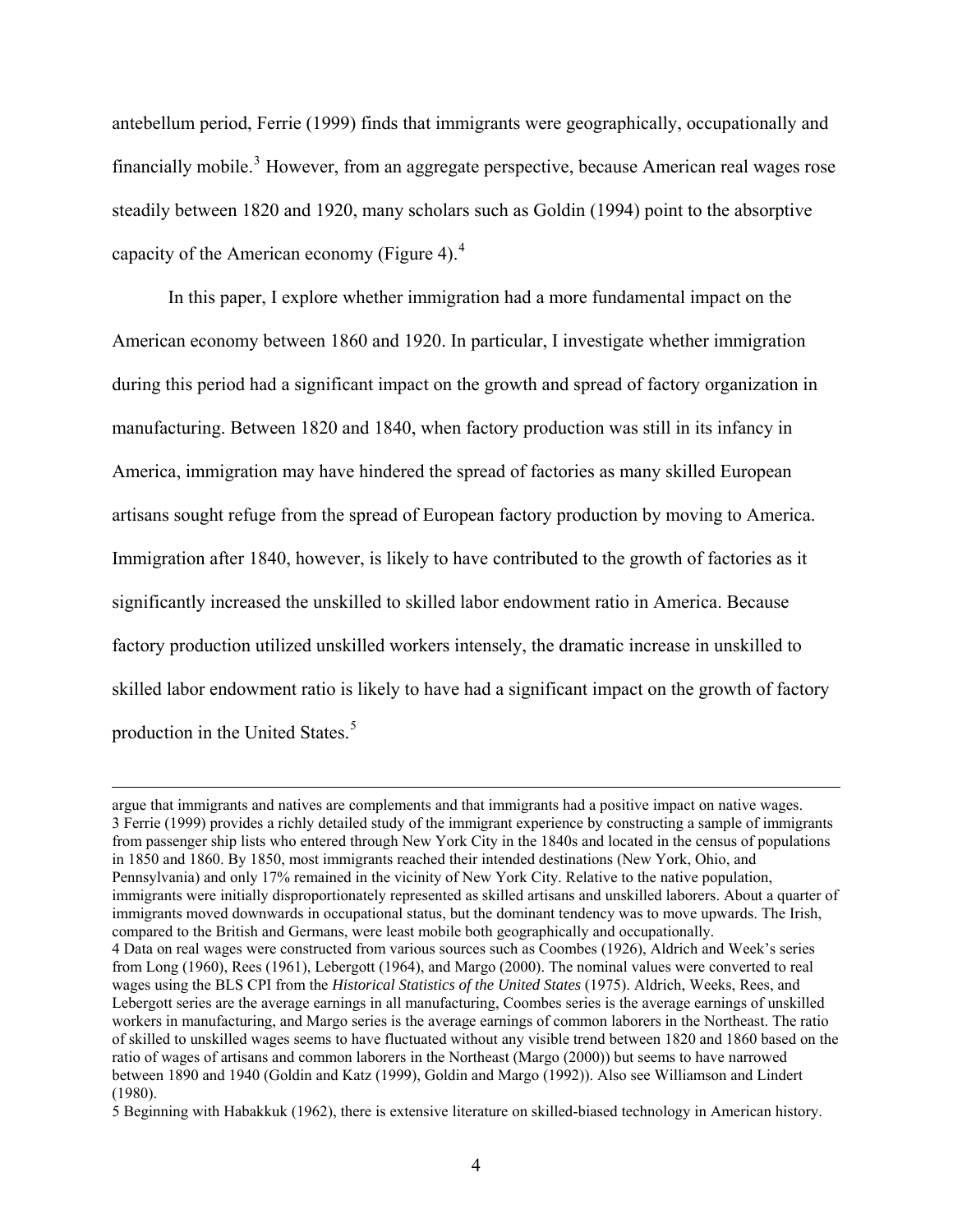The industrial revolution, which began in England and spread to other countries in

<span id="page-4-0"></span>Europe and to the United States, is fundamentally linked with the rise of factories and the decline of skilled artisans in manufacturing (Mokyr (2002)). While there are many theories on the rise of factories, this paper emphasizes the importance of the unskilled intensity of factory production.<sup>[6](#page-4-0)</sup> It is widely believed that factories substituted skilled artisans with the division of labor of unskilled workers who specialized in a limited number of tasks (Sokoloff (1984), Atack (1987), Goldin and Katz (1998), Atack, Bateman and Margo (2005)).<sup>[7](#page-4-0)</sup> In the United States, in the early industrial period (1820-1840), factories in New England utilized the unskilled labor of women and children (Goldin and Sokoloff (1982)); however, in the second industrial revolution (1860- 1920), unskilled immigrant laborers were the dominant factory manufacturing labor force.

The pace and the skill composition of immigrants differed greatly between the early and

late industrial period in the United States (Tables 1 and 2). In the early period of industrialization

For Habakkuk, labor scarcity rather than immigration of unskilled workers caused the early adoption of mechanized factory production in America as compared to Britain. For Rosenberg (1972), the American system of manufacturing was biased toward resource intensive technologies due to its abundant resources. Goldin and Katz (1998) interpret the works of James and Skinner (1985) and Cain and Patterson (1986) as providing evidence for the existence of technology-unskilled complementarity in the nineteenth century U.S. manufacturing. These works indicate that physical capital, raw material and unskilled labor were complements and that they substituted for skilled artisans. To the contrary, Williamson and Lindert (1990) argue that physical capital was a complement to skilled rather than to unskilled labor during this period (also see Temin (1966) and David (1975)). In this paper, I highlight the role of the relative supplies of skilled and unskilled workers as in Goldin and Katz (1998) and Acemoglu (1998). The empirical estimation in this paper is motivated by Acemoglu's model which predicts that an increase in the supply of unskilled (skilled) workers increases the technologies used by unskilled (skilled) workers. Thomas (1954) and Erickson (1957) believed that immigration contributed to the growth of factories in the U.S. Acemoglu (1998) suggests that the increase in the supply of unskilled workers from villages in Ireland to English cities, as documented by Williamson (1990), may have played a role in the rise of factories in England as well. Finally, Lewis (2003, 2006) finds that immigration had an impact on the direction of American technology in the second half of the twentieth century. 6 Mokyr (1999, 2002) provides an excellent summary of the literature on the British industrial revolution. Mokyr (2002) examines three main classes of explanations for the rise of factories: fixed costs and physical economies of scale, information costs and incentives and labor effort. However, he argues that the most compelling explanation for the rise of factories is based on ideas developed by Demsetz (1988) and Becker and Murphy (1992), namely that "division of labor is limited by the size of the knowledge set necessary to execute and operate best-practice techniques." While workers possessed different skill endowments, factories served as a repository of technical knowledge and reduced the costs of transmitting this knowledge to individual workers.

<sup>7</sup> According to Atack, Bateman and Margo (2004), the factory system through division of labor shortened the period of skill acquisition and contributed to the de-skilling of workers. Thus, the factory system was well adapted to utilize the abundance of unskilled immigrant workers. Consistent with the de-skilling hypothesis or the intense utilization of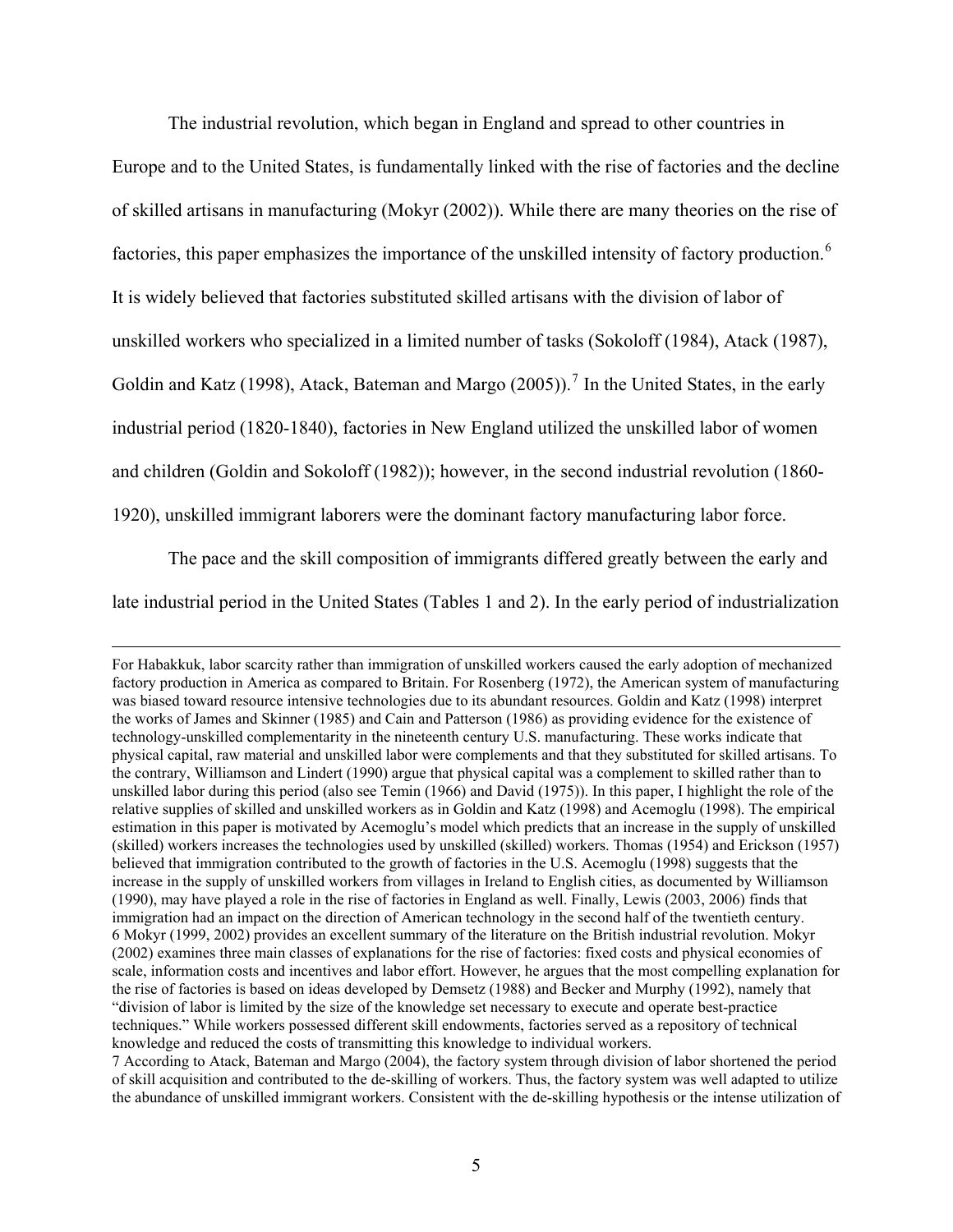<span id="page-5-0"></span>between 1820 and 1840, the pace of immigration was modest and most of the immigrants were skilled artisans and were relatively wealthy. In the transition period between the early to late industrialization, the rate of immigration rose dramatically and a great majority of immigrants were unskilled farmers, laborers and servants. Although the pace of immigration fluctuated and the sources of immigrants shifted from northwestern to central and southeastern Europe by the second industrial revolution, a majority of immigrants remained unskilled workers. Thus, immigration between 1846 and 1920 significantly increased the unskilled to skilled labor endowment ratio in the United States.

 One major issue is whether factory jobs "pulled" immigrants to the United States or whether immigrants endogenously changed the direction of American technology toward factory organization of production. My principal identification strategy rests on the exogeneity or the "push" factor of immigration between 1847-1854, a period which marked the first major wave of mass immigration. Many scholars agree that the most important cause of immigration during this period was the potato famine in Ireland and in other European countries (Ó Gráda and O'Rourke (1997), Cohn (2000), Hatton and Williamson (2005)). The potato famine, caused by *p. infestans*, a fungus-like disease that turns the potato into inedible black mush, reduced the acreage of potato in Ireland from 2.1 million acres in 1845 to a mere 0.3 million in 1847 causing massive deaths and emigration (Ó Gráda (1999), Mokyr (1985)).

 The instruments used in this paper are the share of foreign-born population in 1850 and the growth in the foreign-born population between  $1850$  $1850$  $1850$  and  $1860$ .<sup>8</sup> Because a large share of

unskilled workers, Atack, Bateman and Margo find that average wages of firms fell with increases in firm size. 8 The growth in the foreign-born population between 1850 and 1860 is likely to capture the large inflow of German immigration between 1852 and 1854 sparked by the political repression following the unsuccessful 1848 revolution (Atack and Passell (1994)). In addition, as compared to studies such as Altonji and Card (1991) and others which use historic shares of foreign-born as instruments, the historic level of the share of foreign-born in 1850 and the growth of foreign-born population between 1850 and 1860 are much more likely to be exogenous.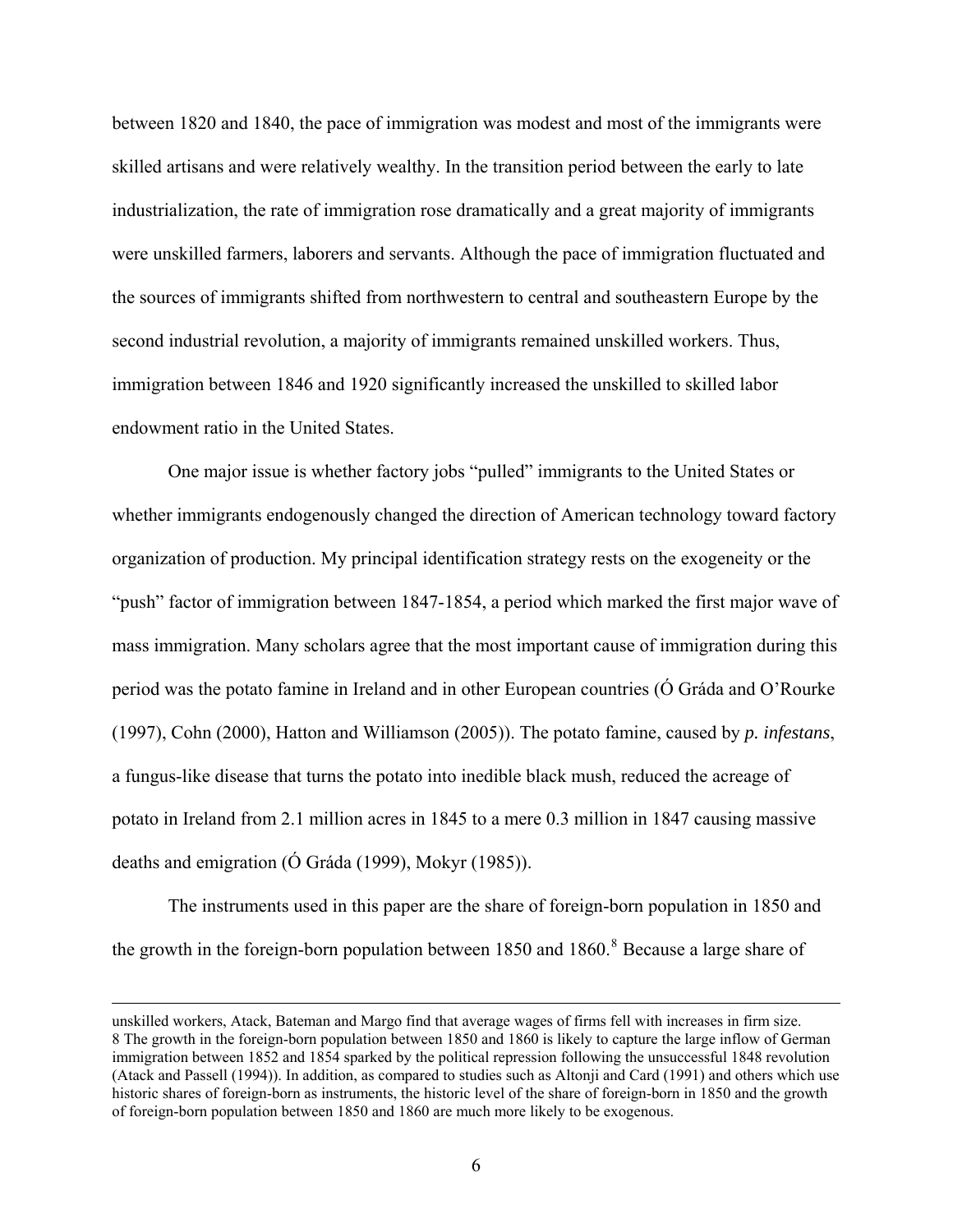<span id="page-6-0"></span>immigration prior to the antebellum period occurred during the famine period, the share of foreign-born population in 1850 should be highly correlated with the share of immigrants induced by the potato famine. The total numbers of immigrants between 1846 and 1850 equaled that of the entire period between 1820 and 1845; in addition, the Irish foreign-born represented almost 43% of all foreign-born population in 1850 (Gibson and Lennon  $(1999)$  $(1999)$  $(1999)$ ).<sup>9</sup> The growth in the foreign-born population between 1850 and 1860 should also be correlated with the famineinduced immigration as the number of immigrants between 1851 and 1854 were one and a half times greater than the number between 1855 and 1860.

 Data on the occupation of immigrants during the mid-nineteenth century provide little evidence for the proposition that these first wave of immigrants was "pulled" by factory jobs in the United States. Cohn (1992), based on data from passenger lists from ships which arrived in New York between 1836-1853, finds that a majority of English immigrants were unskilled and less than 5% of them possessed prior industrial experience.<sup>[10](#page-6-0)</sup> Relative to the English population, immigrants were over-represented as farmers and laborers but under-represented in almost all other occupational categories (Table 3). For a sample of immigrants who came in the 1840s, Ferrie (1999) finds that the majority of the Irish came as unskilled laborers, the British as unskilled laborers and skilled artisans and Germans as farmers and skilled artisans.

<sup>9</sup> It is important to note that immigration data between 1820 and 1860 were incomplete and subject to both underand over-enumeration. No data were collected for immigrants arriving from Canada, Mexico and Pacific ports and the data included transients bound for territories outside of the U.S. and double counted merchants and visitors who made more than one return voyage from Europe. Of these factors, the most important factor was the underenumeration of the immigration flow through Canada. Between 1810-1839, a large share of immigrants to the United States arrived at St. Lawrence ports (see McClelland and Zeckhauser (1982)). Before 1865, about half of UK immigrants, especially the poor, may have come through Canada because the fare to Canadian maritime ports was less than half of that to American ports (Ferrie (1999)).

<sup>10</sup> There is considerable anecdotal evidence that most skilled immigrants were artisans rather than factory managers, mechanics or operatives. As the rise of factory production in Europe displaced artisans in Europe, they moved to America. Thus, the arrival of skilled artisans may have delayed the onset of industrial revolution in American cities. However, as factory production gained momentum in the United States, there is evidence that skilled artisans became managers and foremen of factories suggesting complementarities between immigrant artisans and laborers.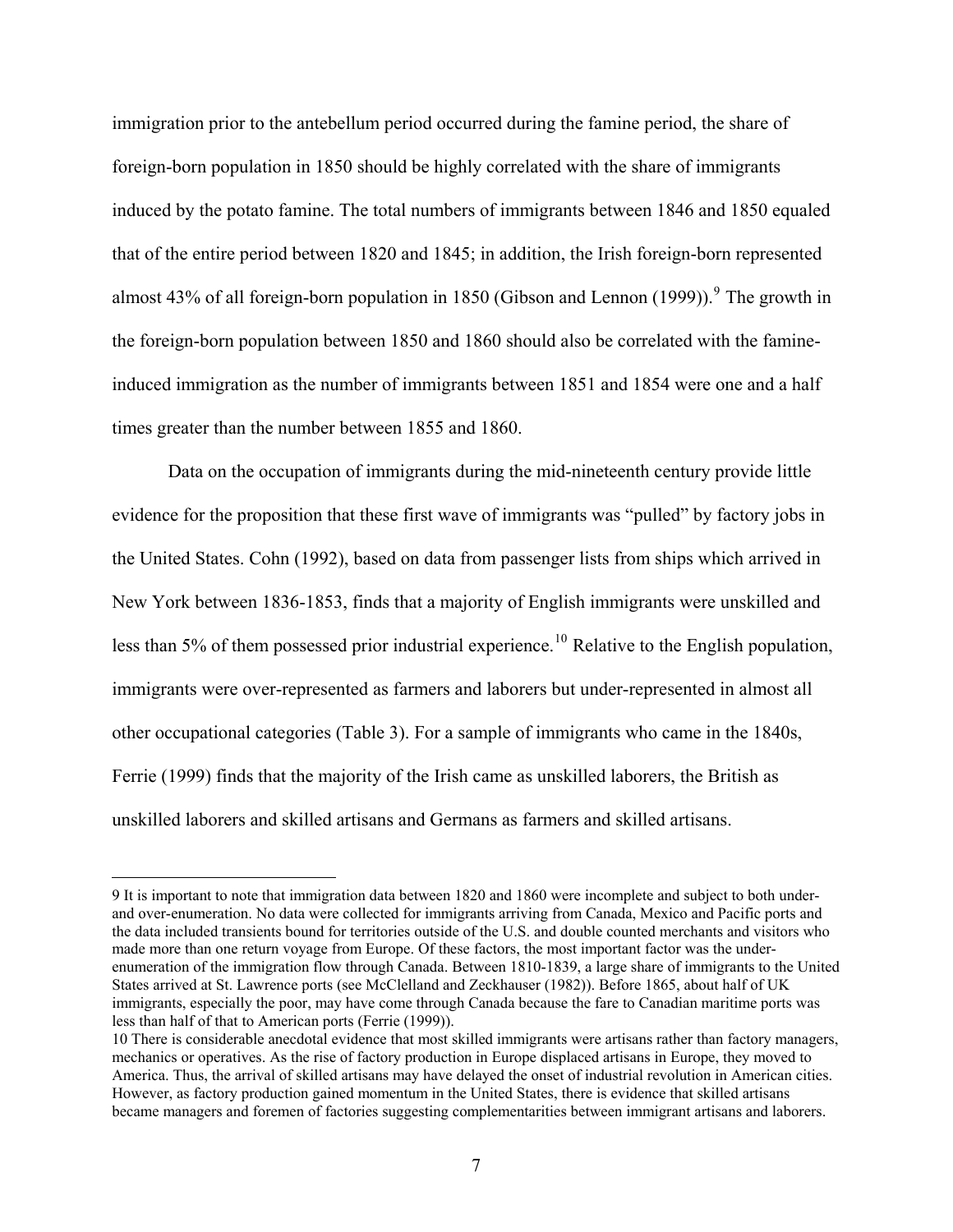While the long-run ebb and flow of immigration was due to the combination of "push" and "pull" factors, one additional exogenous factor which significantly increased the share of unskilled immigrants is related to major advances in transportation. First, advances in internal transportation due to railroads provided easy access to major ports for most European populations (Hatton and Williamson (2005)). Second, the advances in steamship technology made the trans-Atlantic travel shorter, safer, and easier to get in and out of secondary ports in the Mediterranean (Cohn (2005), Keeling (1999)). Third, the passenger costs relative to per capita income fell significantly between 1820 and 1860 (Galenson (1984)).

 My second identification strategy utilizes the fact that most immigrants entered the United States through New York and used domestic transportation networks to reach their intended destinations. Between 1850 and 1914, 70% of immigrants arrived via the ports in New York (Keeling (1999)) and many immigrants moved immediately from the port of entry to internal destinations (Ferrie (1999)). Distance from New York City and access to water transportation in 1850 are likely to capture the influence of transportation costs on immigrant settlement patterns. It is important to note that New York City became the dominant mercantile port and later the port of entry for immigrants long before it became an industrial city (Albion (1939)). However, distance from New York City and access to water transportation in 1850 may also be correlated with access to markets for manufacturers.

 To determine whether immigrants contributed to the growth and spread of unskilledbiased technology embodied in factory-assembly production, I use data of manufacturing firms drawn from the manuscripts of the decennial censuses between 1850 and 1880 which have been merged with county-level information from the censuses of populations from the same respective years. Data analysis suggests that immigration between 1850 and 1920 may have had a

8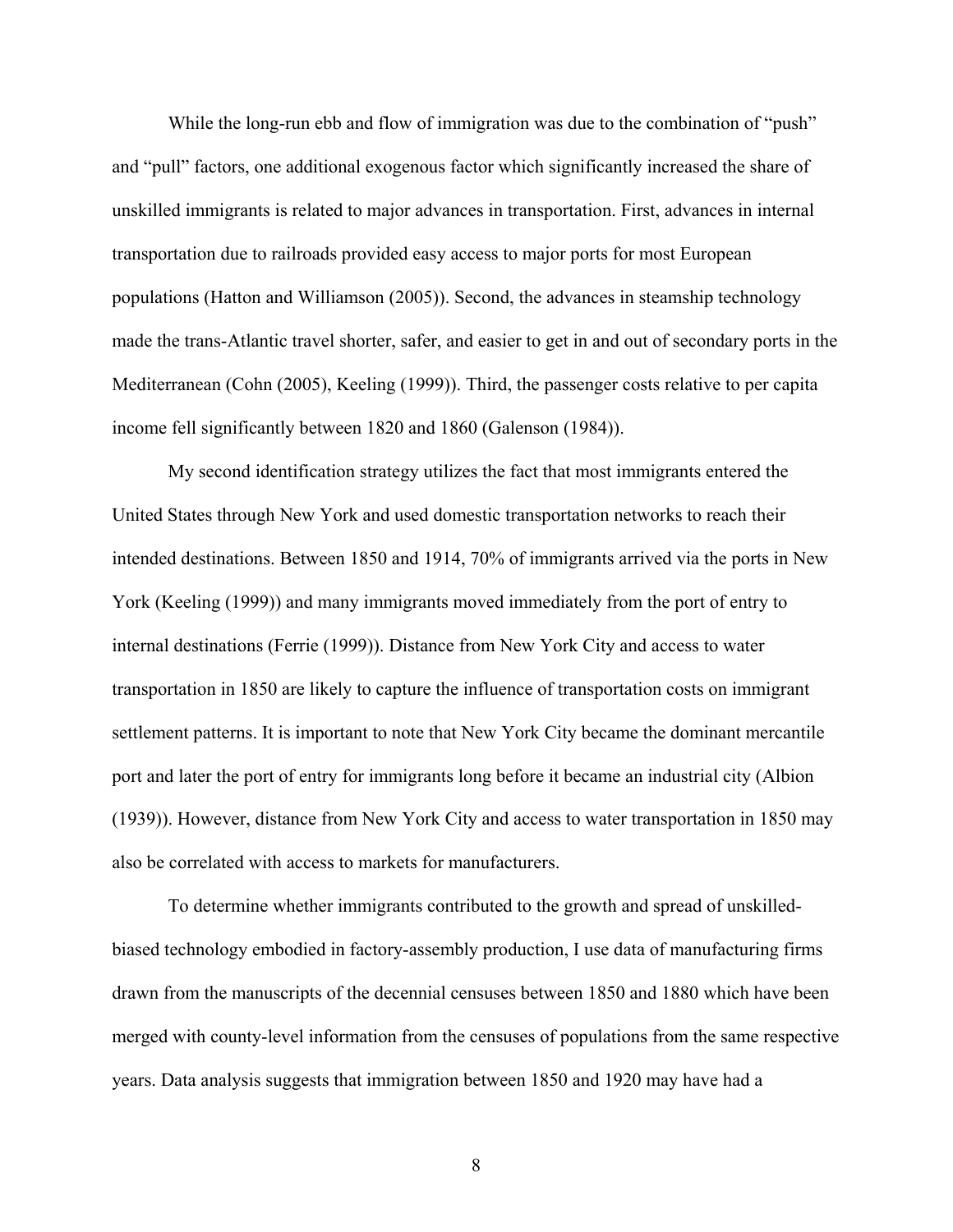fundamental impact on the direction of American technology. The data reveal that firms in counties with a higher share of foreign-born were much more likely to be organized as factories and were generally larger. In addition, firms in these counties were also more productive and were likely to pay higher average wages to their workers. Standard tests of the instruments indicate their general validity and that the 2SLS estimates are generally similar to those of ordinary regression estimates.

 The paper is organized as follows. Section II presents the model and empirical strategy for estimating the impact of unskilled/skilled endowment ratio on unskilled-biased technology as embodied in factory assembly production. Section III discusses data used in this study. Section IV estimates the impact of immigration on factory organization. Section V examines the link between immigrant diversity and division of labor. Section VI concludes with a summary of the findings.

## II. Framework for Studying Endowments and Endogenous Technological Change

 Industrial development in the United States exhibited three major production technologies: artisan shops (1790-1820), factory-assembly (1820-1920), and factory-continuous (1920- ). Prior to the industrial revolution, skilled artisans produced the entire product with the help of apprentices and family members. With the industrial revolution, factories hired numerous unskilled workers who specialized in few tasks based on division of labor and few skilled workers who operated machines and supervised workers. In the first half of the twentieth century, however, the factory-continuous method began to replace the factory-assembly system in a number of industries (Goldin and Katz (1998), Jerome (1924)). Unlike the earlier factories, the new factory-continuous system was intensive in skilled rather than unskilled workers. With

9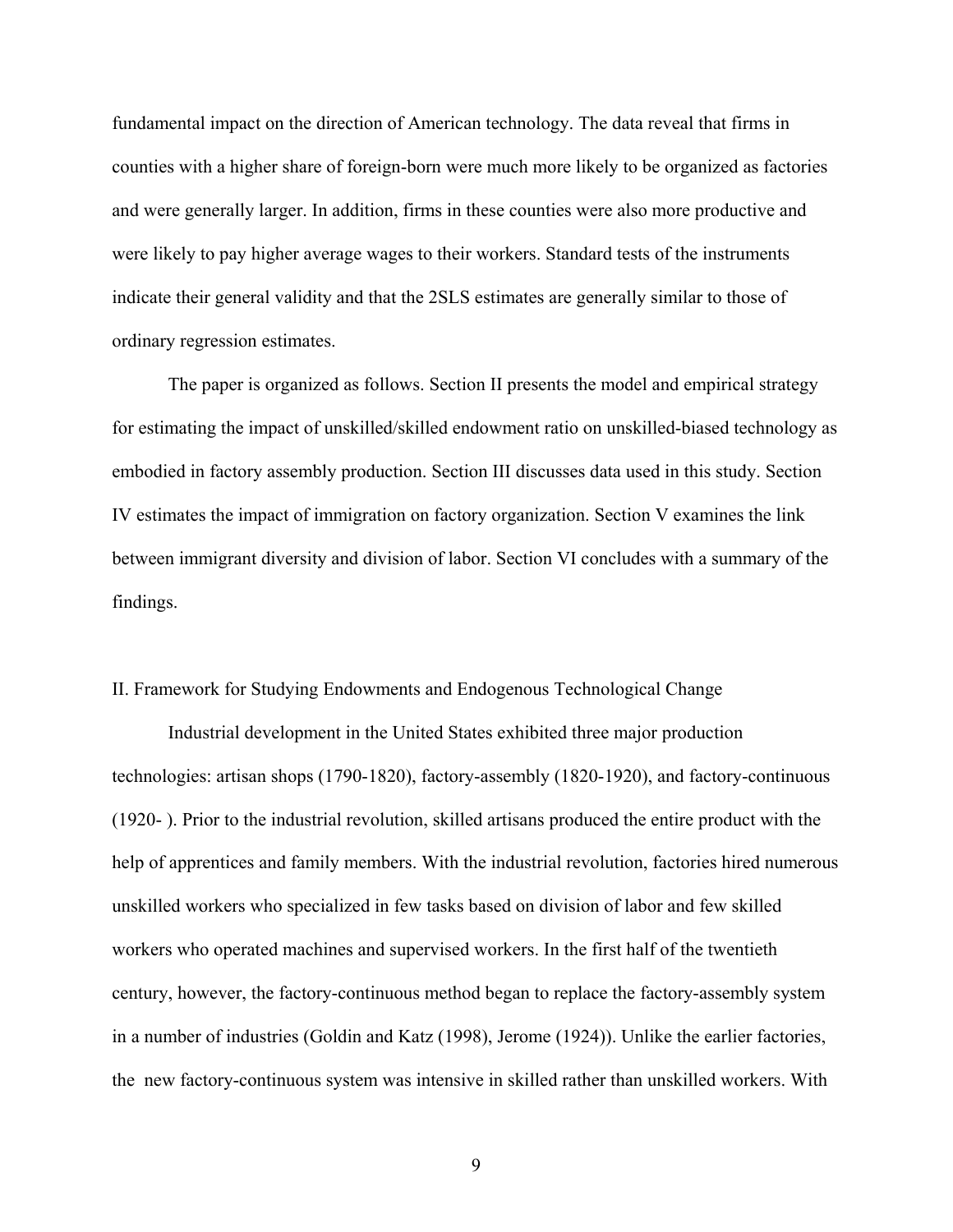<span id="page-9-0"></span>the advent of electric motors, mechanization replaced the division of labor of unskilled workers.

 Whereas Goldin and Katz (1998) examine the shift in production from factory-assembly to the factory-continuous methods, I examine the shift from artisan shop to the earlier factory system based on unskilled division of labor.<sup>[11](#page-9-0)</sup> The empirics of this paper is motivated by Acemoglu's (1998) model of endogenous technological change. The model assumes that there are two types of workers, skilled (H) and unskilled (L), who supply labor inelastically. The consumption good is produced from two complementary production processes, one using skilled and the other using unskilled. Firm level technology,  $A_h$  or  $A_l$ , is determined by technology employed by the firm where skilled and unskilled workers are assumed to use different technologies. The main result of Acemoglu's model is summarized by the following equation:  $A_h/A_l = f(p, H/L)$  where  $p=p_h/p_l$ . In this model, an increase in the relative supply of a skill type will lead to an improvement in the technologies that uses that particular skill type. Thus, an exogenous increase in the supply of skilled (unskilled) workers will lead to an improvement in technologies which utilize skilled (unskilled) workers.<sup>[12](#page-9-0)</sup>

 In this paper, I assume that the adoption of the factory method of production signifies the increase in the use of unskilled intensive technology and also assume that the share of foreignborn population (FB/(FB+NB)) is a useful measure of the relative supply of unskilled to skilled workers (L/H). The share of foreign-born population is subject to two important sources of measurement errors: (1) not all foreign-born workers are unskilled and (2) not all native-born

<sup>11</sup> Goldin and Katz (1998) suggest that the growth in the supply of skilled labor due to the sudden growth in high school educated workers may have fueled skilled-biased technology toward the factory-continuous batch production. In addition, the supply of unskilled workers fell dramatically during this period as immigration slowed to a trickle. 12 The intuition of the model is as follows: when there are more unskilled workers, then the market for unskilledcomplementary technologies, such as factories, is larger. As a result, more resources will be devoted to the invention of unskilled-complementary technologies. In this model, Acemoglu (1998) shows that the impact on wages is dynamic. Initially, the shift in supply of unskilled workers will lower unskilled wages; however, as the "directed technology effect" shifts the relative demand of unskilled workers and the wages of unskilled workers will rise over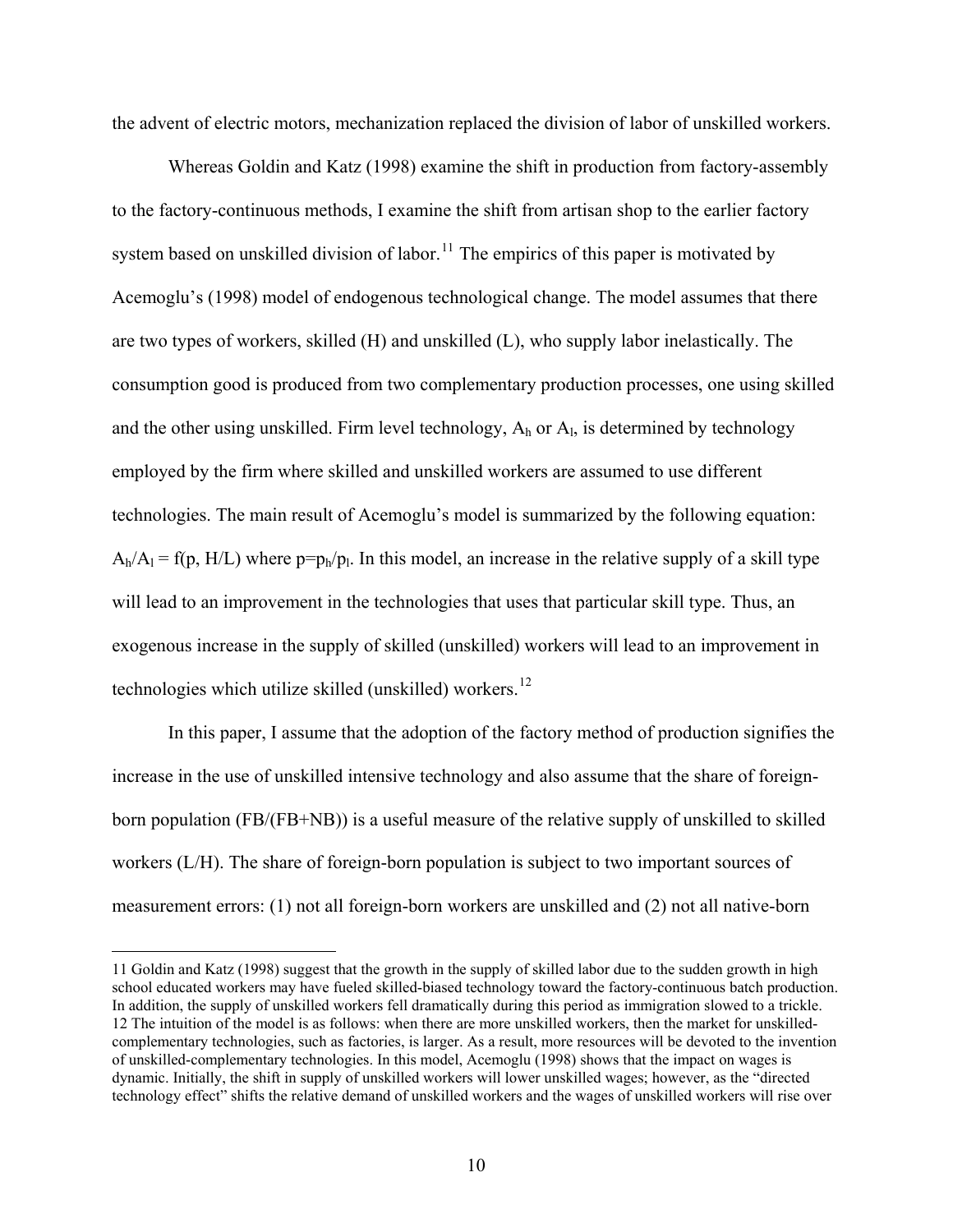workers are skilled. However, these measurement errors, to the extent that they are important, are both likely to bias the estimates downwards.

 To investigate whether immigration influenced the adoption of factory production in U.S. manufacturing, I estimate the following equations:

(1) 
$$
Factory_{ijc} = \alpha_0 + \alpha_1 Fgn-Born_c + \alpha_2 F_{ijc} + d_j + d_s + u_{ijc}
$$

(2) In[Firmsize]<sub>ije</sub> = 
$$
\alpha_0 + \alpha_1 Fgn-Born_c + \alpha_2 F_{ijc} + d_j + d_s + u_{ijc}
$$

where Factory<sub>ijc</sub> is equal to 1 if firm size is greater than 15 workers and 0 otherwise, firm size is defined as one plus the number of male, female and child employees, and i, j, c, s indexes firm, industry, county and state, respectively. The independent variables are the share of foreign-born population in county c, firm-level  $(F_{\text{ijc}})$  characteristics such as the capital-labor ratio, the share of male workers and whether a firm used steam-power or water-power rather than hand-power. Goldin and Katz (1998) believe that the shift from artisan to a factory system probably involved an increase in capital-labor intensity. Since firms in some industries may be more likely organized as factories because of industry-specific differences in fixed cost or because they are located in certain regions with access to specialized raw materials, the regressions include 3-digit industries  $(d_i)$  and state fixed-effects  $(d_s)$ .

 In addition, I estimate whether firms in counties with higher levels of immigrant workers were more productive and paid higher wages using the following equations:

(3) 
$$
\ln[\text{Wage}]_{ijc} = \alpha_0 + \alpha_1 \text{ Fgn-Born}_c + \alpha_2 \text{F}_{ijc} + d_j + d_s + u_{ijc}
$$

(4) 
$$
\ln[\text{LP}]_{ijc} = \alpha_0 + \alpha_1 \text{ Fgn-Born}_c + \alpha_2 \text{F}_{ijc} + d_j + d_s + u_{ijc}
$$

where wage and labor productivity (LP) are average wages and output per worker of firms, respectively. To the extent that immigration leads to the adoption of superior factory-assembly

time.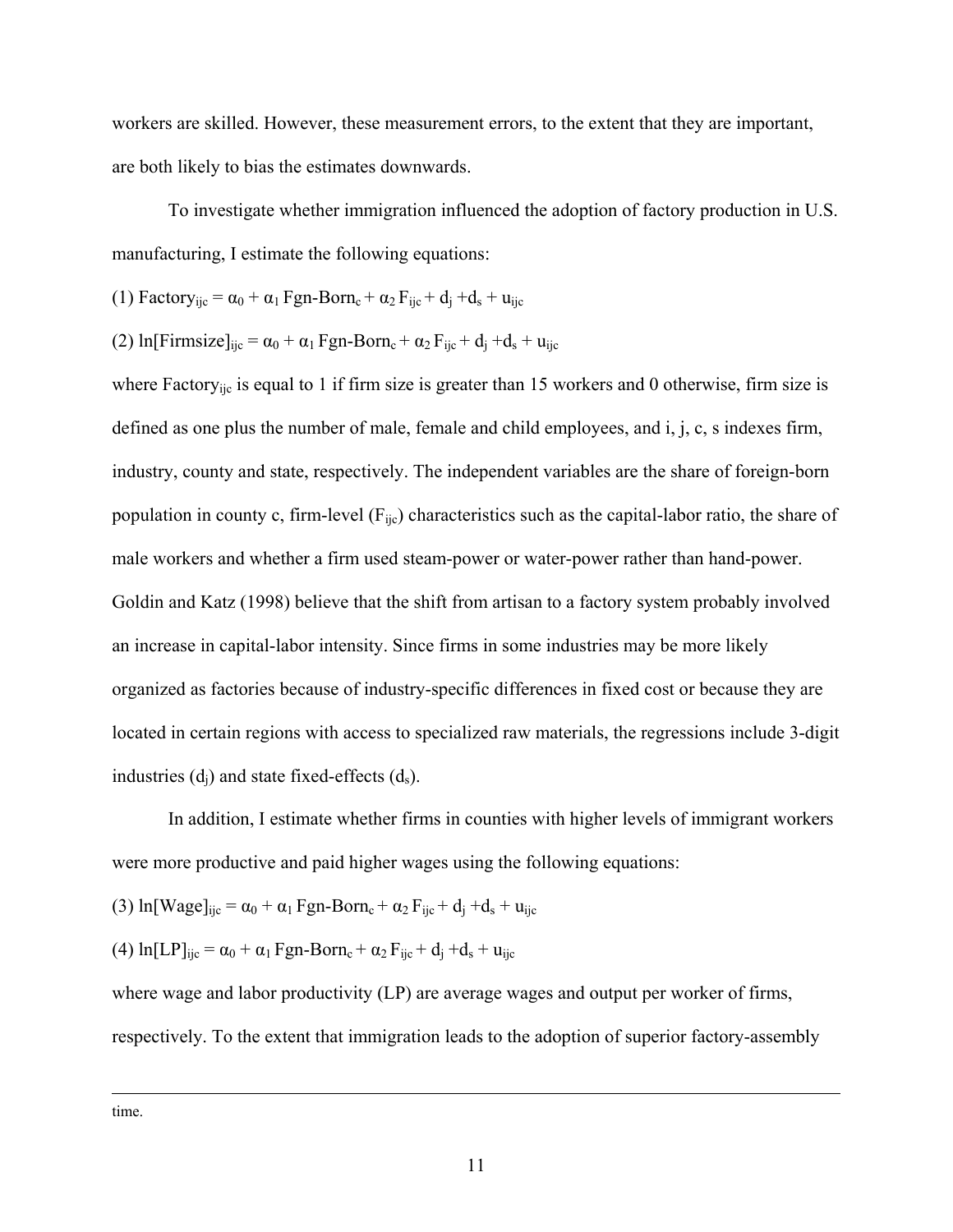<span id="page-11-0"></span>production technologies based on division of labor, workers in immigration abundant counties should be more productive and earn higher wages.

### III. Data

 $\overline{a}$ 

 The data used in this paper come from Atack-Bateman-Weiss (ABW) sample of manufacturing firms drawn from the manuscripts of the decennial censuses for 1850, 1860, 1870 and 1880 which has been merged with county-level information from the respective U.S. decadal censuses of population.<sup>[13](#page-11-0)</sup> The ABW data set contains information on manufacturing firms such as output, capital, labor, raw materials, wages, and primary power source and are categorized by the standard industrial code at the 3-digit industry level. The county-level census data contain a rich array of information such as population, foreign-born population and various economic and demographic characteristics. The samples were restricted to firms with positive values of output, employment and capital. To eliminate potential outliers in the data, I also excluded firms whose gross output was less than \$500 and those with extremely low and high wages (see Atack, Bateman and Margo (2004) and Kim (2006)).

 Table 4 presents data on county population characteristics from the censuses of population. The number of counties in the U.S. grew from 1623 to 2613 and the average population of these counties also rose steadily from 14,290 to 19,208. The foreign-born share of the population rose from 5.9% to 11.5% between 1850 and 1870 and then fell slightly to 10.7% in 1880. The average urban share of the county population rose from 3.8% to 8.1% between 1850 and 1880. From a regional perspective, the share of foreign-born was the highest in the Pacific and Mountain counties followed by Middle Atlantic, East North Central, New England

<sup>13</sup> The firm-level manuscript data were constructed by Jeremy Atack, Fed Bateman and Thomas Weiss. I thank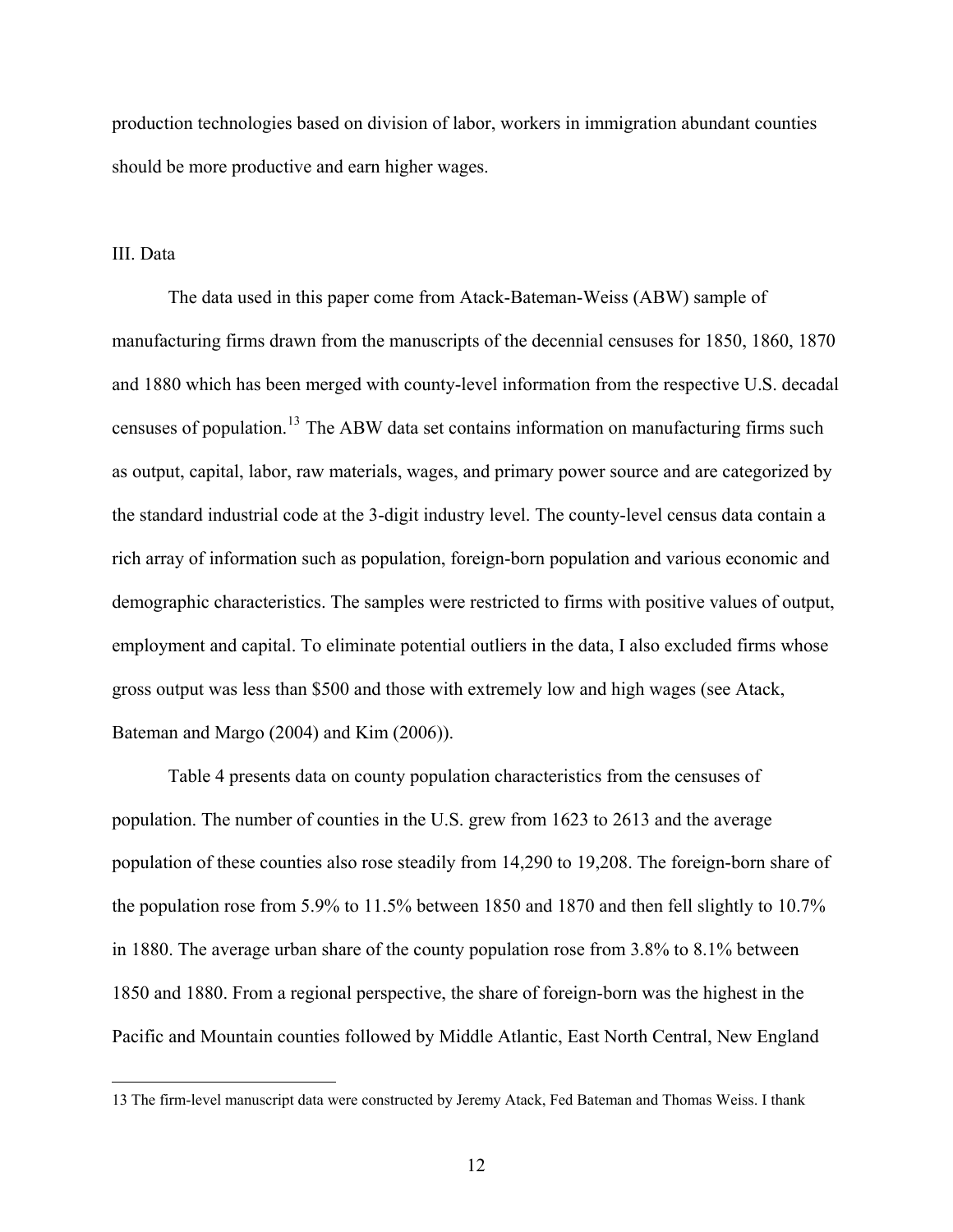<span id="page-12-0"></span>and West North Central counties and was the lowest in the southern counties. The share of natives who were born out of state was lowest in the counties in New England, Middle Atlantic, South Atlantic and West South Central and rose markedly in counties in the Western regions.

 Table 5 presents the summary statistics of the ABW sample of manufacturing firms drawn from the manuscript censuses between  $1850-1880$ .<sup>[14](#page-12-0)</sup> A factory is defined as a firm whose size is greater than 15 employees. Firm size is defined as the sum of male, female and child labor; male-intensity is defined male labor divided by firm size which includes children in 1850 and 1860. The data show that factory organization of production and the size of firms in the ABW sample rose from 11 to 17 percent and 10.1 to 15.4 employees per firm between 1850 and 1880, respectively. The average nominal wages, labor productivity and capital intensity rose between 1850 and 1870 and then fell slightly in 1880. The share of firms that used steam-power increased whereas those that used water-power decreased over time; the level of male-intensity in manufacturing remained constant. Finally, the average percentage of foreign-born of the matched data rose slightly from 13% to 16% over time.

### IV. Immigrants and Factories

 This section presents the impact of immigration on factory organization in the United States between 1860 and 1880. It reports the probit and OLS estimates and their respective IV-

Michael Haines for kindly providing me with the merged data set.

<sup>14</sup> Economic historians have raised a number of issues concerning the data from these earlier censuses. First, entrepreneurial labor often went unreported (Sokoloff (1984b)). Second, there is uncertainty as to whether capital is composed of both fixed and working capital. Based on the 1832 McLane Report, Sokoloff (1984a) finds that working capital (inventory and accounts receivable) was a major component of published capital stock in these early years. Third, gender and age were not reported consistently over time. In 1850 and 1860, males and females of all ages were reported separately; in 1870 and 1880, the children were reported separately along with adult males and females. Finally, in 1880, the so-called "special agent" industries – which include cotton, wool, silk, iron and steel –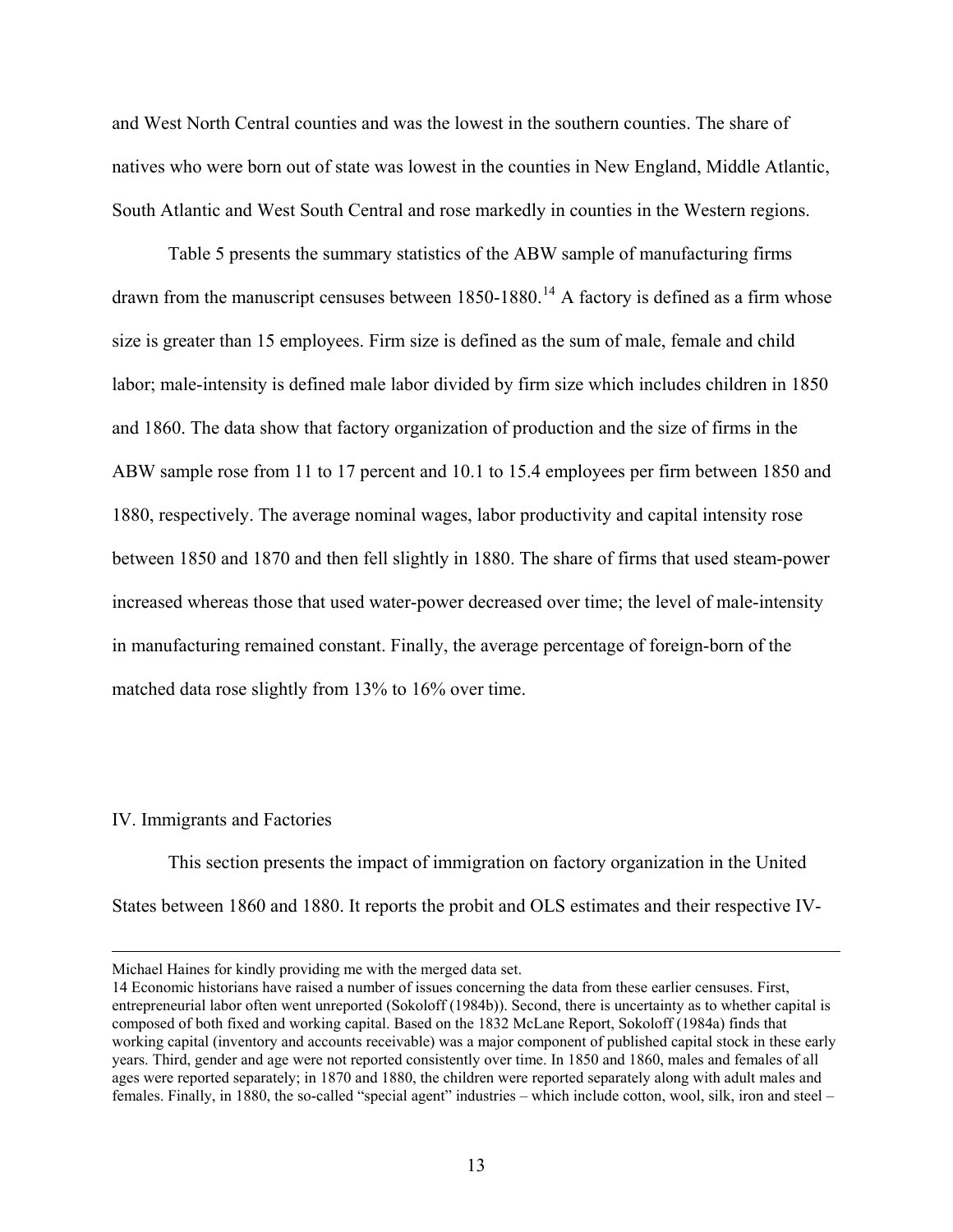<span id="page-13-0"></span>probit and IV estimates of equations (1)-(4) using the identification strategy outlined in the introduction. The strategy employs two sets of instruments: (1) share of foreign born in 1850 and the change in the share of foreign-born between 1850 and 1860, and (2) distance from New York City and whether a county had access to water transportation in 1850. All of the standard errors are clustered by counties.

 Tables 6 and 7 report the probit and OLS estimates of equations (1)-(4) with and without firm-level control variables. Since the results are similar for both specifications, we focus our discussion on the coefficients with the firm-level control variables. The probit regression indicates that counties with a higher share of foreign-born were significantly more likely to have firms organized as factories. Based on stata's dprobit command which calculates marginal changes in probability for infinitesimal changes in the independent variable (discrete change for dummy variables), the estimated marginal impacts of foreign-born on the factory variable were 0.17, 0.31 and 0.43 for 1860, 1870 and 1880 respectively. The marginal impact on factory organization was relatively strong for steam-power dummy (0.16 to 0.31), moderately important for water-power dummy (0.01 to 0.10) but surprisingly weak for capital-labor intensity (0.001 to 0.01) and negative for male-intensity (-0.13 to -0.24).

 The OLS regression estimates on firm size indicate similar patterns. In this case, one standard deviation increase in the county foreign-born population increased firm size by between 19% to 22% in 1860, 1870 and 1880. Firm size is also positively correlated with capital intensity, male intensity, steam and water powered firms.<sup>[15](#page-13-0)</sup> The regressions on wages and labor productivities show that firms in counties with a higher share of foreign-born paid higher

are under-represented in the sample. While these are important concerns, the empirical findings reported in this paper are not sensitive to these concerns.

<sup>15</sup> Atack, Bateman and Margo (2005) explore the relationship between capital intensity and factory organization.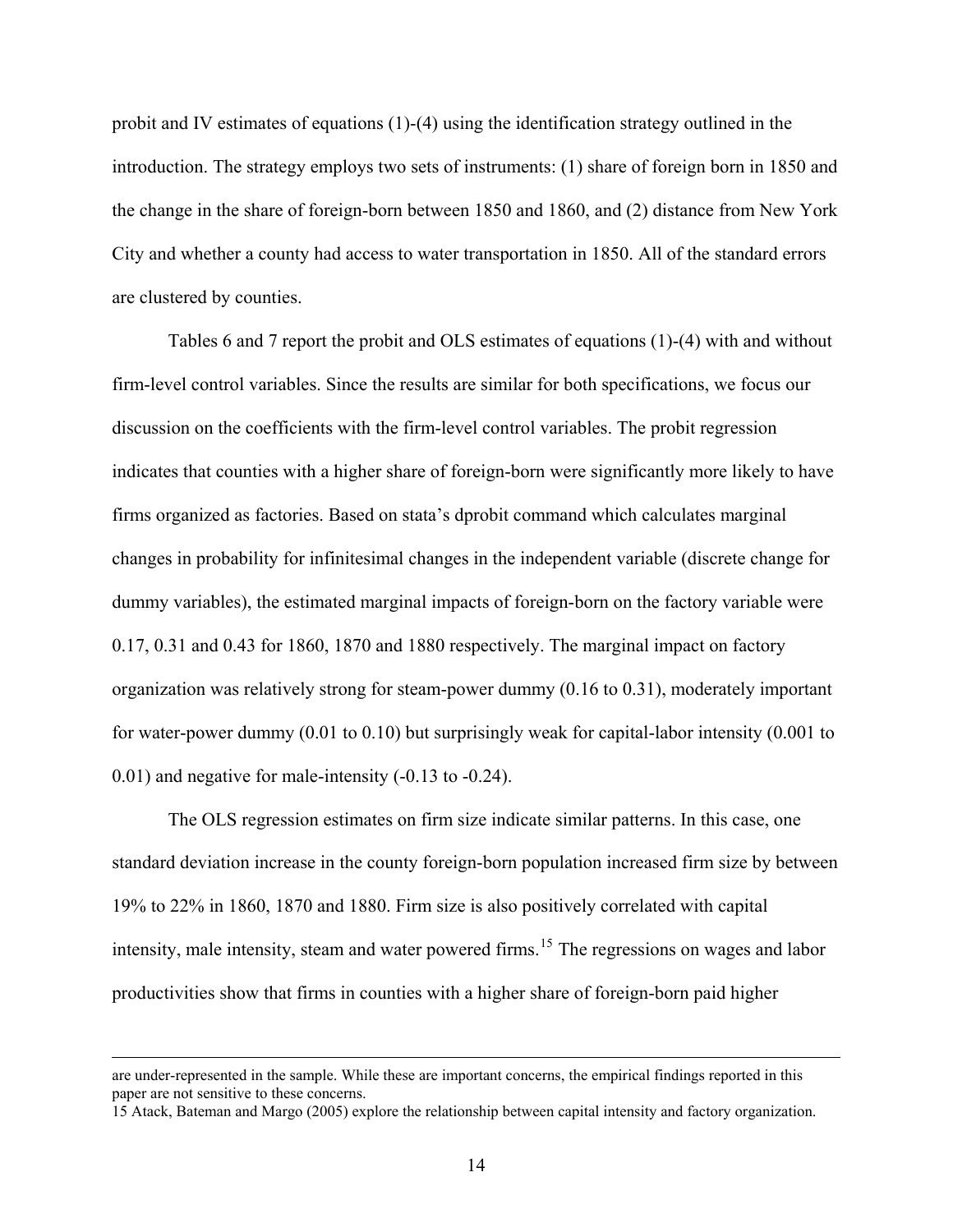<span id="page-14-0"></span>average wages and were characterized by higher labor productivity.<sup>[16](#page-14-0)</sup> One standard deviation increase in the share of county foreign-born population increased wages and labor productivities by 7% to 22%. In terms of firm level characteristics, wages and productivity were positively correlated with capital intensity and steam-power use, but negatively correlated with male labor intensity and the utilization of water power.

 The first-stage regressions for the IV specification are presented in Table 8. As expected, the percentage of foreign-born in 1850 was highly correlated with the percentages of foreignborn in 1860, 1870 and 1880, respectively. A little more surprising is the fact that the change in the growth of foreign-born in 1850 to 1860 are positively correlated with the shares of foreignborn in the later decades. Also as expected, the share of foreign-born populations in 1860, 1870 and 1880 were all negatively correlated with the distance from New York City but were positively correlated with whether a county possessed access to water transportation in 1850. Finally, the two sets of instruments are strong candidates according to Staiger and Watson's (1997) rule of thumb: the first stage F-statistics, testing the hypothesis that coefficients on the instruments are jointly zero, are significantly higher than 10.

 The instrumental variables regressions reported in Tables 9-12 continue to support the thesis that immigration advanced American technology toward factory production.<sup>[17](#page-14-0)</sup> For both the

<sup>16</sup> Edin, Fredricksson and Åslund (2003) find that ethnic enclaves in Sweden increased the wages of unskilled workers: a standard deviation in concentration increased their wages by 13%. Their evidence, based on individual level data, suggests that ethnic enclaves provide network effects or provide human capital externalities. My analysis suggests that ethnic enclaves also improve the productivity of firms by lowering the costs of matching heterogeneous workers and firms. Ottaviano and Peri (2005a) find a positive correlation between wages and employment density of U.S.-born workers and linguistic diversity suggesting that a diversity of skills enhances the productivity of a city. 17 There is considerable anecdotal evidence that immigrants played a major role in industrial America. The clothing industry in New York City provides an illustrative example. In the early nineteenth century, clothing was made by artisan tailors assisted by journeymen tailors and apprentices. In New York City, the majority of the 357 clothing entrepreneurs in the Longworth directory in 1816 were artisan tailors. As Feldman (1960, p.90) writes: "The shops were not mechanized and only a few inexpensive tools were needed. Skill, not machinery, was the prerequisite to success for a custom tailor shop." The changes in the organization of the clothing industry coincide with the influx of immigrants into New York City. Between 1830 and 1850, wholesale manufacturers began to utilize division of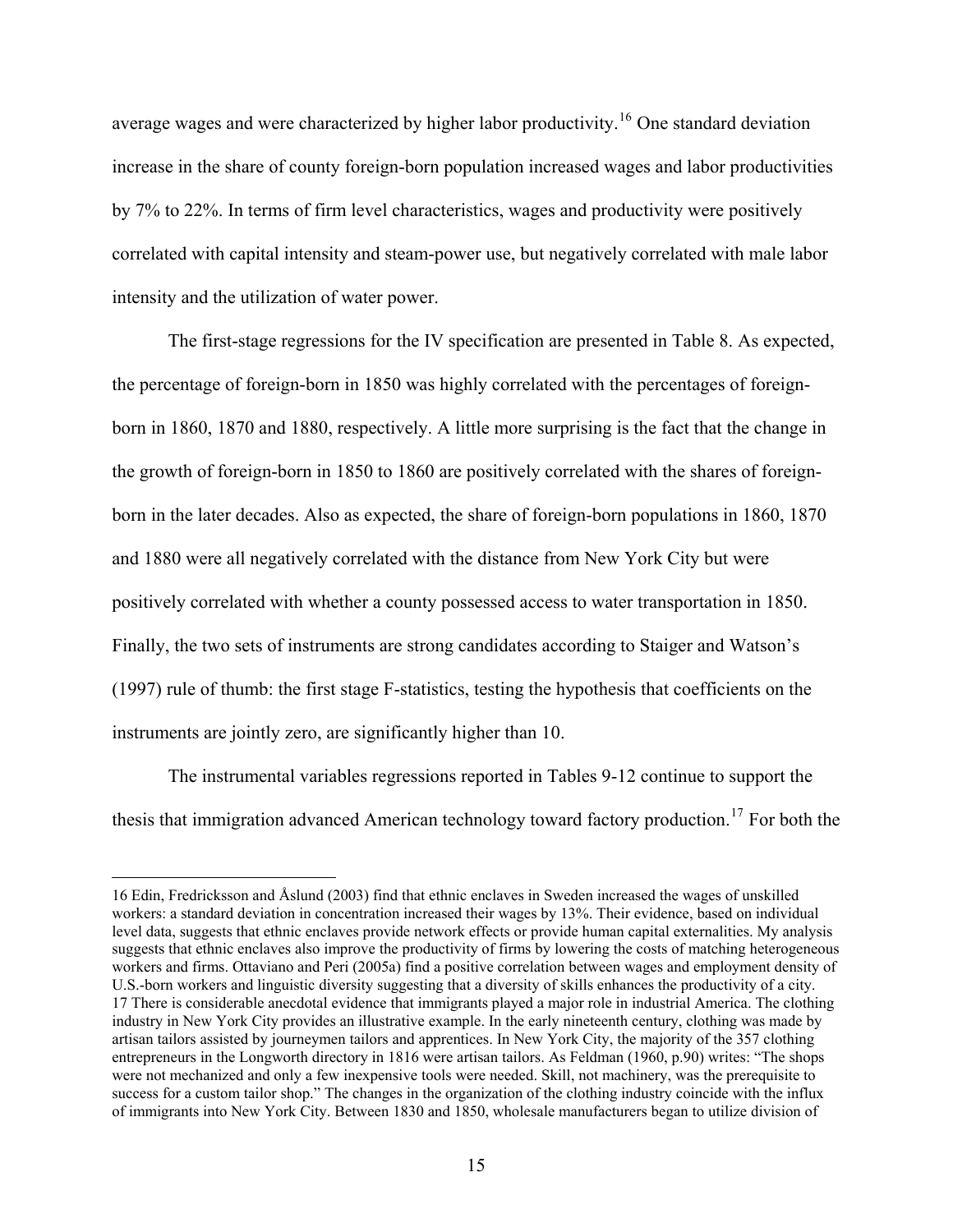<span id="page-15-0"></span>IVprobit estimates on factory organization and the IV estimates on firm size, the IVprobit or the IV estimates are relatively similar to those of the probit or the OLS estimates except for 1880 when the IV estimates are significantly smaller. However, the IVprobit and IV estimates are higher than the probit or the OLS estimates when the instruments used are the two transportation related variables for 1860 and 1870. For average firm-level wages and productivities, the IV estimates are similar or greater than the OLS estimates, especially when the instruments used are distance from New York City and water transportation access in 1850. The differences are also significantly greater in 1880 than in the earlier years. Overidentification tests generally indicate the validity of the instruments.

 Rather than the unskilled to skilled labor endowment ratio, an alternative thesis for the rise of factories rests on urbanization. If factories arose in urban areas to take advantage of agglomeration economies such as knowledge spillovers, then the direction of causality might run from urban economies to factories and immigrants as firms and workers concentrated in cities to take advantage of these economies. Since immigrants were much more likely to locate in cities than native workers, it may be extremely difficult to separate out the urban agglomeration-effect from the unskilled labor-endowment effect.<sup>18</sup> Nevertheless, it will be useful to examine the

labor where few skilled workers were employed as cutters and semi- and unskilled workers were recruited to sew. Most of the early sewing women were natives, but they were quickly displaced by immigrant workers during the period of heavy immigration in the 1840s. Prior to 1850, most firms operated "inside shops" composed of specialized cutting departments for coats, pants, vests, and trimmings. Sewing was contracted to outside workers. According to Feldman (1960, 97)), "Brooks employed 78 people on the premises and more than 1,500 outside. Lewis and Hanford in 1849 employed 72 people inside and 3,600 outside." With the introduction of the sewing machine, a good portion of the sewing operation moved inside the shop. Division of labor increased within sewing as workers specialized by plain sewing, stitching, finishing process, embroidering, etc. (See Feldman (1960), Pope (1905), Waldinger (1986), and Burrows and Wallace (1999), and Stott (1990)). Parmet (1981, p.90) writes that "As unskilled immigrants could quickly learn to operate sewing machines, highly skilled custom workers lost their primary market advantage. Moreover, because men could more readily use the foot-power sewing machine, women lost additional advantage. Though women predominated in the industry as late as 1850, they were in the minority ten years later."

<sup>18</sup> It is well known that immigrants are much more likely to concentrate in cities than natives (Carpenter (1927), Ward (1972), Bartel (1989). In 1870, 26.5% of the foreign-born resided in cities with populations greater than 100,000 as compared to 8.1% of the native-born; in 1920, the figures were 47.7% and 22.6% respectively (Gibson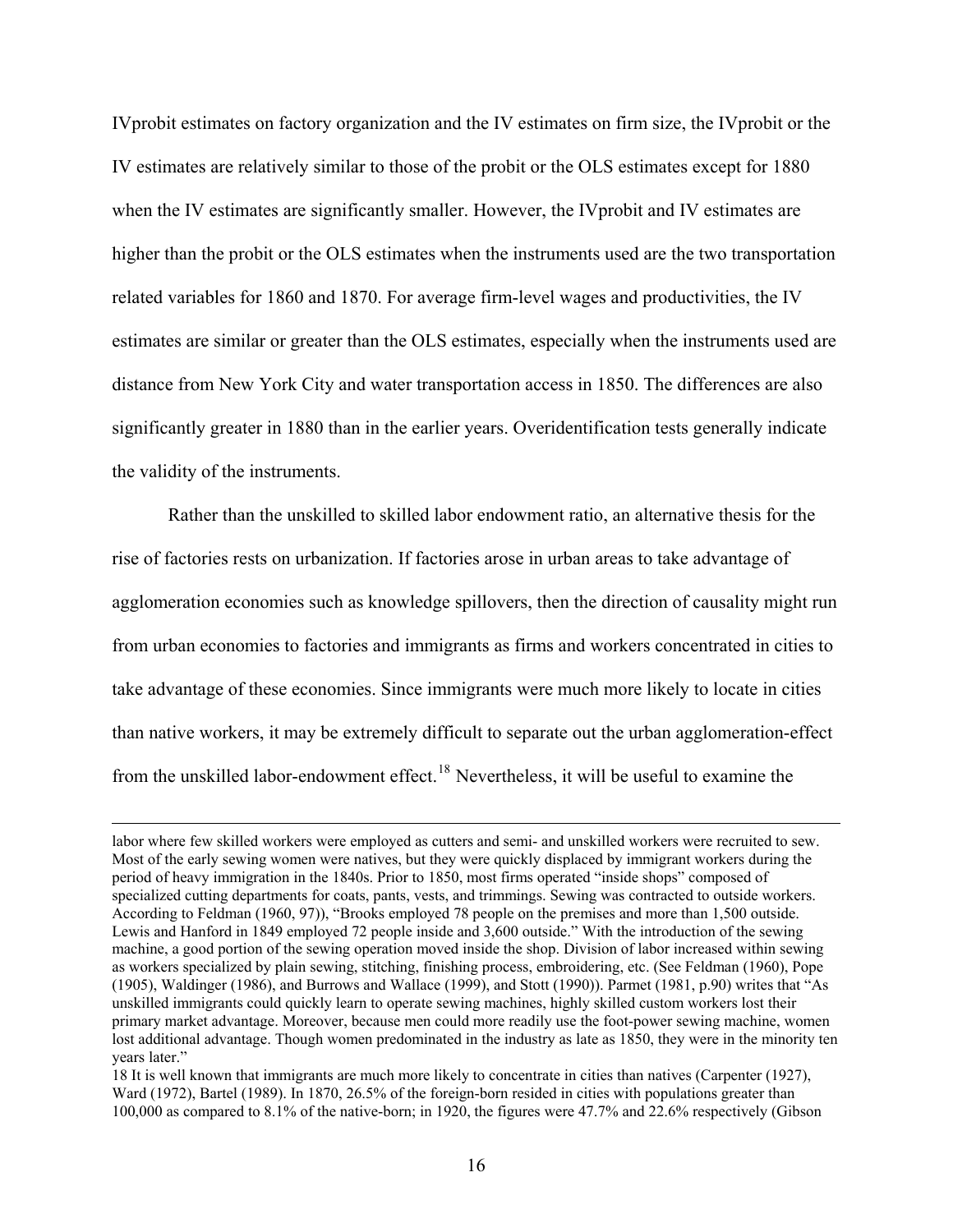impact of urbanization on factory organization.

 Table 13 reports the probit factory and OLS firm size regressions when the share of urban population variable of two different threshold sizes - 2,500 and 25,000 - are included in the regressions. The regressions show that firms in more urbanized counties were much more likely to be organized as factories; however, the regressions also indicate that the foreign-born variable remains highly significant although the size of the coefficient declines somewhat. Thus, even after accounting for urbanization, firms in counties with a higher share of foreign-born population were larger and were more likely to be factories. Surprisingly, firms in the very largest cities were less likely to be organized as factories than in the smaller sized cities. The coefficient on the share of urban population of large cities of 25,000 or greater was smaller and much less significant than that of the coefficient on the share of urban population of cities 2,500 or greater.

# V. Immigrant Diversity and Division of Labor

 The immigrants who arrived in the U.S. between 1820 and 1920 came from a historically unprecedented number of different nations and backgrounds. These immigrants not only increased the unskilled to skilled endowment ratio, they also significantly increased the diversity of the industrial labor force. While the vast majority of immigrants was classified in the unskilled category, immigrant workers possessed a great diversity in prior work experiences and physical attributes. Thus, immigration, by increasing the diversity of the workforce, extended the

and Lennon (1999). While there are no empirical estimates on native urban displacement by immigrants during this period, Hatton and Williamson (1998) find that 100 foreign-born in-migrants displaced 40 native-born by outmigration in the Northeast region and Collins (1997) finds a displacement rate of about 4.8 blacks for every 100 foreign-born. It is particularly difficult to separate out the urban-agglomeration effect and the labor endowmenteffect because the two factors may be intimately related. Kim (2006) argues that factories became concentrated in cities to take advantage of labor matching economies, but without immigrants, manufacturing firms were less likely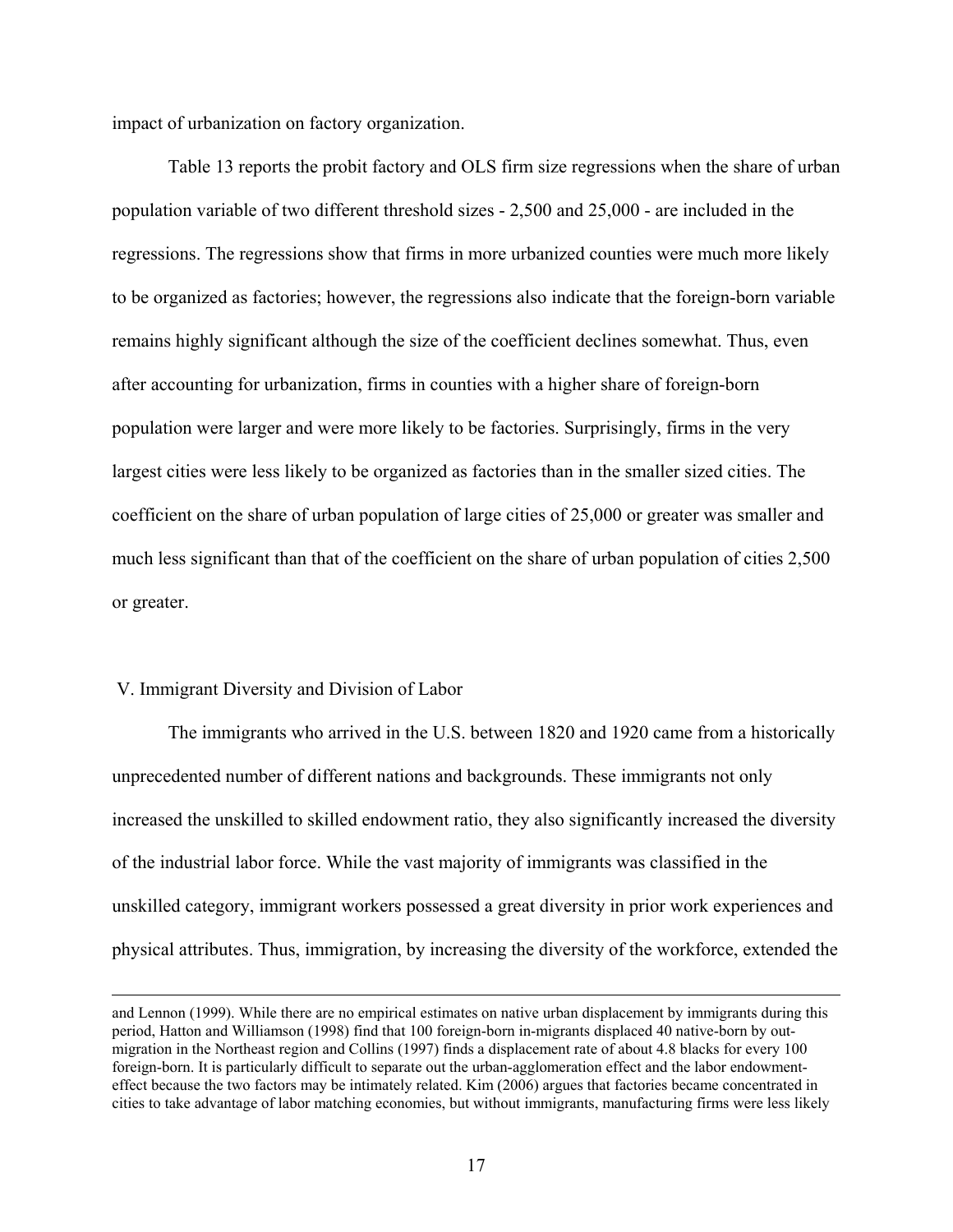<span id="page-17-0"></span>potential for division of labor in society, especially in factories.

 Since data on foreign-born by nationality are available for 1870 and 1880, it is possible to investigate whether immigrants from different nations impacted the organization of production differently. The regression estimates reported in Table 14 indicate that the shares of foreign-born from most European countries, such as Ireland, Germany, England and Wales, and Scandinavia, and from British America (Canada) were positively correlated with factory organization and firm size as well as wages and productivity. However, firms in counties with higher shares of foreignborn from Italy were less likely to organize as factories. Interestingly, native in-migration was not associated with factory organization or firm size, but were associated with higher wages and productivity. The regression estimates also indicate that ethnic diversity contributed to factory organization and firm size and was positively correlated with wages and productivity in 1880 but not in 1870.[19](#page-17-0)

 Table 15 presents the occupational distribution of the foreign-born by national origins in manufacturing, mining and mechanical industries for 1870 and 1890.<sup>[20](#page-17-0)</sup> Although the data cannot distinguish artisans from factory occupations, they indicate significant clustering of occupation by nationalities. In 1870, the Germans specialized in many food related industries as brewers, distillers, butchers and confectioners, but they also specialized in other occupations such as basket-, cabinet-, cigar-, and piano-makers. The Irish were highly specialized in gas-works and

to be organized as factories.

<sup>19</sup> Immigrant diversity is measured using the following standard index of diversity: Diversity =  $1/\Sigma_i$  (FB<sub>ij</sub>/Pop<sub>j</sub>)<sup>2</sup> where  $FB_{ii}$  is foreign-born population from country i in county j and Pop<sub>i</sub> is total population in county j. The data contain information on foreign-born from 25-27 countries.

<sup>20</sup> The census occupational categories probably understate the extent of ethnic division of labor. Even within occupational categories, there was considerable ethnic specialization. For example, Bodnar, Simon and Weber (1982; 62-63) write: "Italians coming to Pittsburgh had considerable experience in nonagricultural and skilled bluecollar work. These experiences enabled them to secure a variety of occupations while the successful operation of the kin network at the same time funneled Italians into clusters within certain industries. Nearly 60 percent of all adult male Italians were classified as laborers in the 1900 census. Oral interviews and the Pittsburgh Survey of 1907 uncovered several distinct groupings of Italian day laborers. Italians in the steel industry dominated carpentry, repair,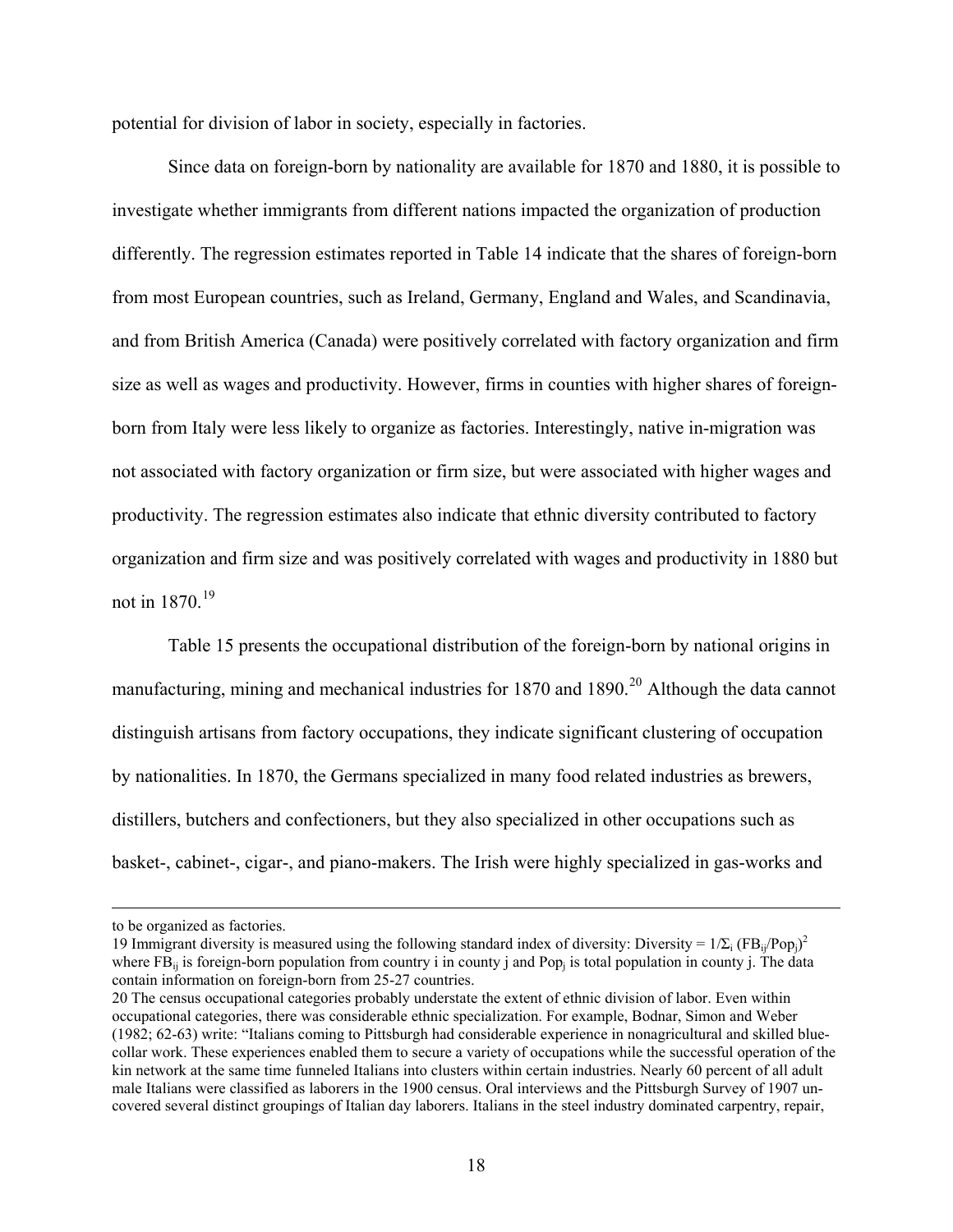<span id="page-18-0"></span>other heavy industries and were employed in manual occupations such as bleachers (textiles), brass-founders, iron-foundry operatives, iron-furnace operatives among others. The English and Welsh were concentrated in textiles, iron and steel, and in certain machine manufacturing. The Scandinavians were highly specialized in a few occupations: sail and awning makers and those related to the lumber industry.

 While there were some changes in the definitions of occupations between 1879 and 1890, the data indicate that occupational clustering by nationalities persisted over time. There is considerable overlap in the occupational categories in which Germans, Irish, British, and Scandinavians were over-represented in both 1870 and 1890. However, there were some major changes as well. Some of these changes were due to the arrival of new immigrant groups such as the Italians. Italians were over-represented in the boot and shoe, charcoal, coke and lime, confectioners, distillers and rectifiers industries among a few others.

 Despite the fact that close to one third of the workers in manufacturing and mechanical industries were women in 1890, the data on occupation by sex reveal limited scope for division of labor for women in manufacturing.<sup>[21](#page-18-0)</sup> Compared to men's, women's occupations were highly specialized in a few industries. German women were over-represented as bakers; Irish women were mostly servants and were not well-represented in manufacturing; British and Canadian (French-speaking) women were most prevalent in textile related occupations. Of the female workers, only the Italian women were specialized in a variety of industries. Consequently, the data suggest that industrialization based on the unskilled labor of native women and children in the United States is likely to have been much more muted and confined to a few industries.

and rail shops."

<sup>21</sup> While female labor specialization may have been influenced by discrimination, Goldin's (1990) work suggests that discrimination against female workers in nineteenth century manufacturing was likely to have been relatively unimportant.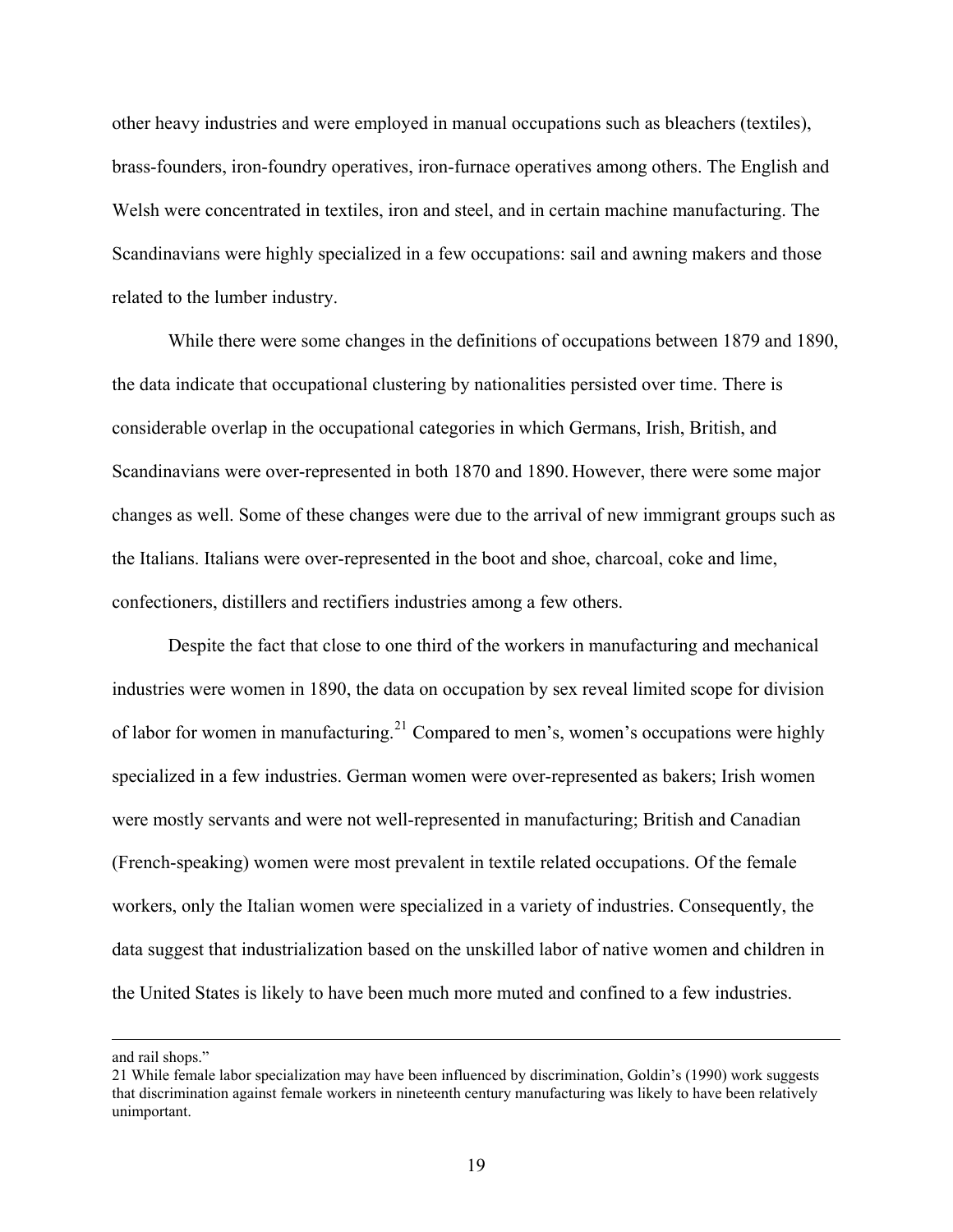# <span id="page-19-0"></span>VI. Conclusion

 $\overline{a}$ 

 Ever since Habakkuk (1962), the idea of skilled or unskilled-biased technology has generated significant interest in economics. In recent years, a number of scholars have found evidence of technology-skilled complementarities between computer-based technologies and college educated labor (Autor, Levy and Murnane (2003), Berman, Bound, and Griliches (1994), Autor, Katz and Krueger (1998), Beaudry and Green (2005), among others).<sup>[22](#page-19-0)</sup> Goldin and Katz (1998) present evidence that technology-skilled complementarity originated with the shift in manufacturing from factory-assembly to factory-batch or continuous production methods and that this shift may have been caused by the rapid rise in American high school education in the early twentieth century (Goldin and Katz (2000), Goldin (2001)).

 This paper examines whether immigration, by significantly increasing the unskilled to skilled labor endowment ratio, contributed to the growth and spread of factory production in the second industrial period in the U.S. between 1860 and 1920. The empirical model is motivated by Acemoglu (1998) and Goldin and Katz (1998). Acemoglu's endogenous model of technological change predicts that an increase in unskilled to skilled labor endowment will lead to higher productivity of unskilled technology. As noted by Goldin and Katz (1998) and many others, the form of unskilled technology in manufacturing was embodied in the form of a factory system based on division of labor.

<sup>22</sup> In an open economy model of trade, a change in factor endowment can have two kinds of impacts: change in mix of production caused by the Rybczynski's theorem and a biased-technological change. Kim (1999) and Hanson and Slaughter (2002) examine the impact of resource endowments on industry-mix. Lewis (2005, 2006) finds that local labor supply shocks identified with a component of foreign immigration had little impact on the local industry mix but had significant impact in local factor intensity in production. These endogenous changes in technology were also associated with little or no effect on relative wages. To the extent that differences in local factor endowments may cause differences in local technologies, the literature on factor biased-technology provides evidence for the idea that different localities, regions and nations may have different technologies of production (Treffler (1995)).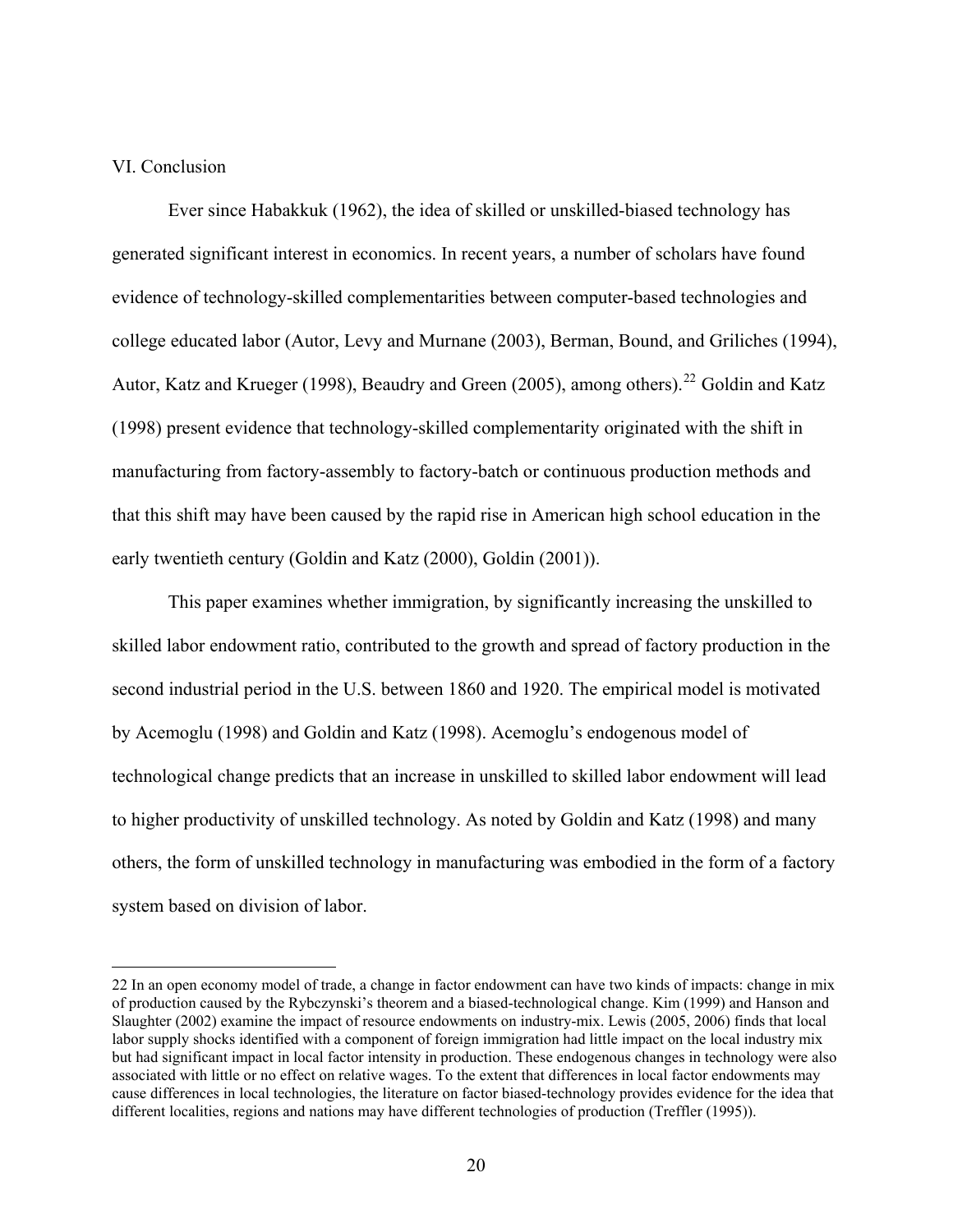<span id="page-20-0"></span> Based on the analysis of firm level data merged with county level information for the period between 1850 and 1880, I find that immigration had a significant impact on the shift in manufacturing from artisans to factories. Instrumental variable estimates indicate that firms in counties with a significantly higher share of foreign-born population were much more likely to organize as factories than as artisans. The diversity of immigrants also seem to have contributed to the rise of a factory system based on division of labor.

 In the United States, the factory system of production arose in rural New England between 1820 and 1840 to take advantage of that region's abundance in unskilled native women and children.<sup>[23](#page-20-0)</sup> However, because the supply of native unskilled workers was limited and too homogenous, the industrial revolution in the Unites States would have been much more muted without immigrants. Immigrants not only significantly increased the unskilled to skilled labor endowment, but they also increased the diversity of skills and worker attributes important for division of labor in factories. In addition, immigration and division of labor significantly contributed to urbanization.<sup>[24](#page-20-0)</sup>

 What lessons and insights emerge from history for understanding the impact of immigration on the American economy today? The experience of the era of mass immigration points to the great absorptive capacity of the American economy. While immigration may lower

<sup>23</sup> Legal factors may have also lowered the costs of locating in rural locations during this period. Steinfeld (1991, 2001) argues that early American labor was "unfree" in the sense that employers possessed significant legal rights over workers. In particular, workers who breached their employment contracts were subject to criminal sanctions or forfeiture of back wages. Consequently, the employer's legal position reduced the level of turn-over in the labor market. In the 1850's, with the rise in the idea of "free labor" in America, employers lost much of their legal leverage over employees. As workers could terminate their employment any time, the change in the legal environment likely increased worker turn-over and raised the cost of recruiting workers in rural areas. Interestingly, Hamilton (2000) suggests that changes in the ability of a master to enforce apprentice contracts in North America may have contributed to the shift in manufacturing from artisans to factory production in the 1820s. 24 Why did immigrants concentrate in cities? Most likely, immigrants concentrated in cities to take advantage of ethnic externalities (Borjas (1995)). Immigrant networks greatly facilitated the transmission of knowledge concerning labor market conditions and skill requirements of their specialized occupations and skills (Munshi (2003)). Ethnic networks fostered division of labor by immigrant groups (see Earnst (1949), Rischin (1962), Stott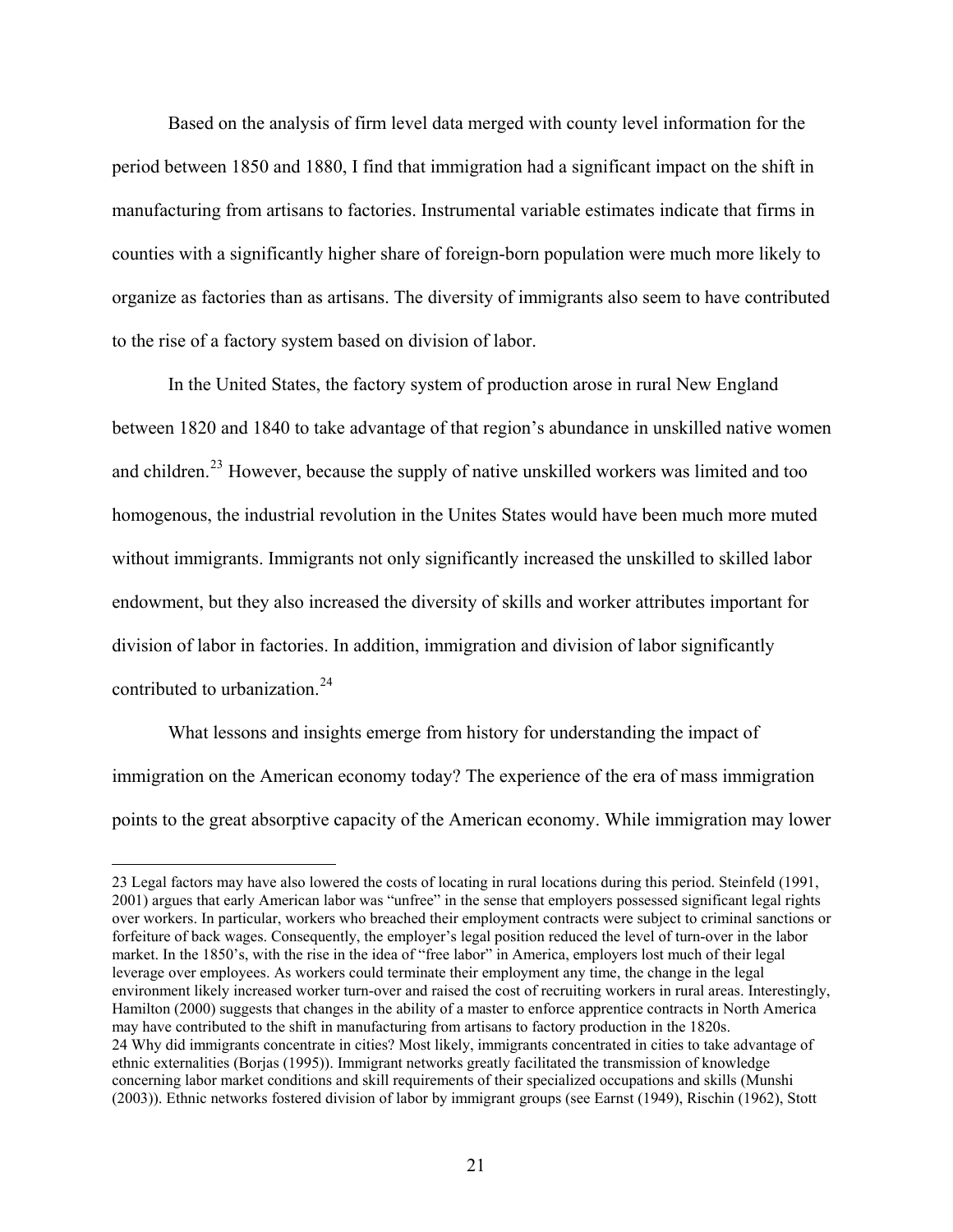the wages of natives in the short run, the long-run impact of immigration is likely to have been much more positive as indicated by the secular rise in long-run real wages (Figure 4). In this paper, I suggest that the source of this great absorptive capacity of the American economy lies in its ability to develop and implement technologies which favor changing factor endowment conditions. In addition, history teaches us that these induced technological changes have had a major impact on the geographic landscape of the American economy.

Figure 1: Annual Immigration Flows, 1820-2000

 <sup>(1990),</sup> Ward (1989), Barrett (1987) and Bodnar (1977) to list a few). Also see Kim (2006).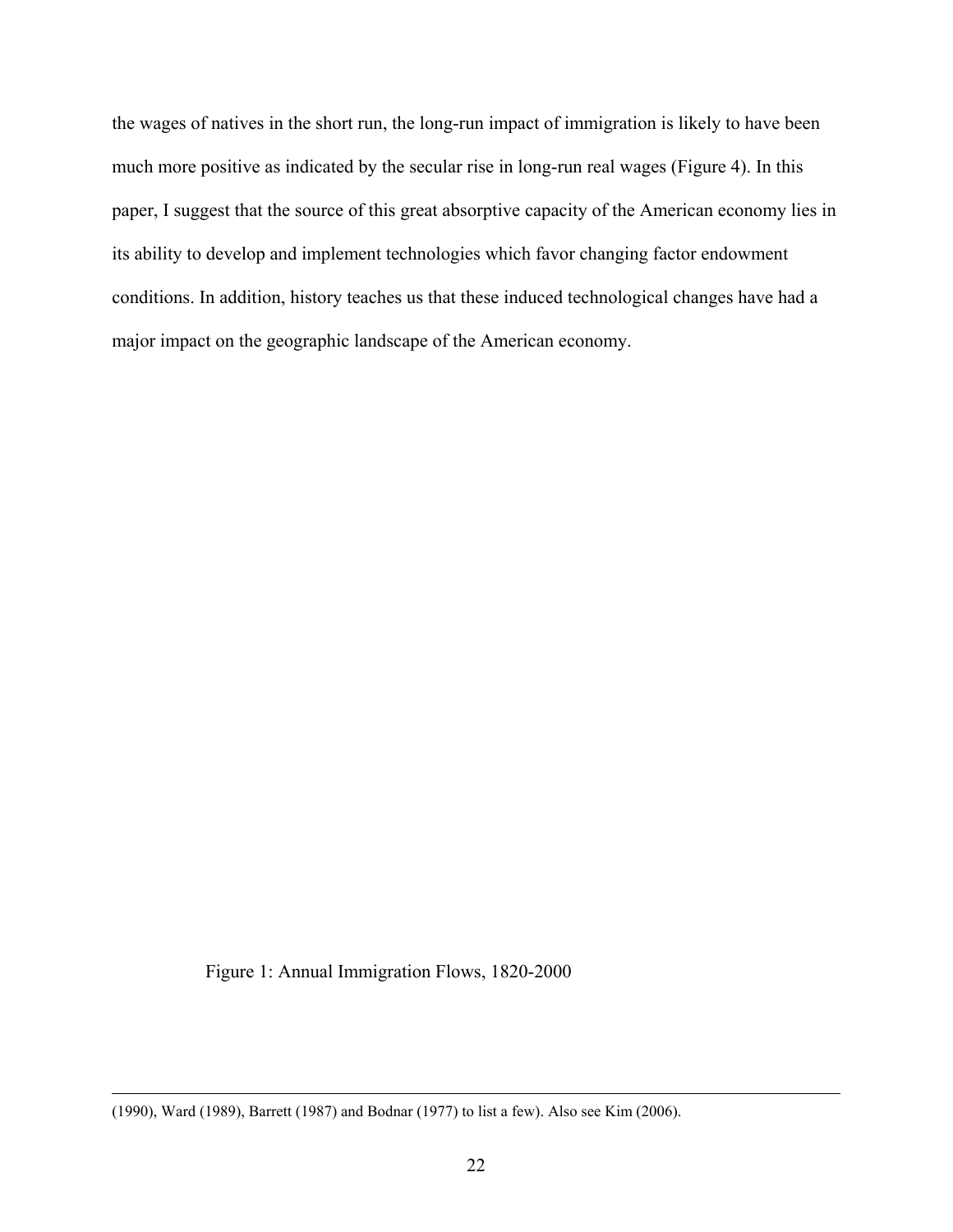

Sources: Historical Statistics of the U.S. and Statistical Abstract of the U.S.

Figure 2: Foreign-Born and Foreign-Stock as Shares of Population, 1850-1990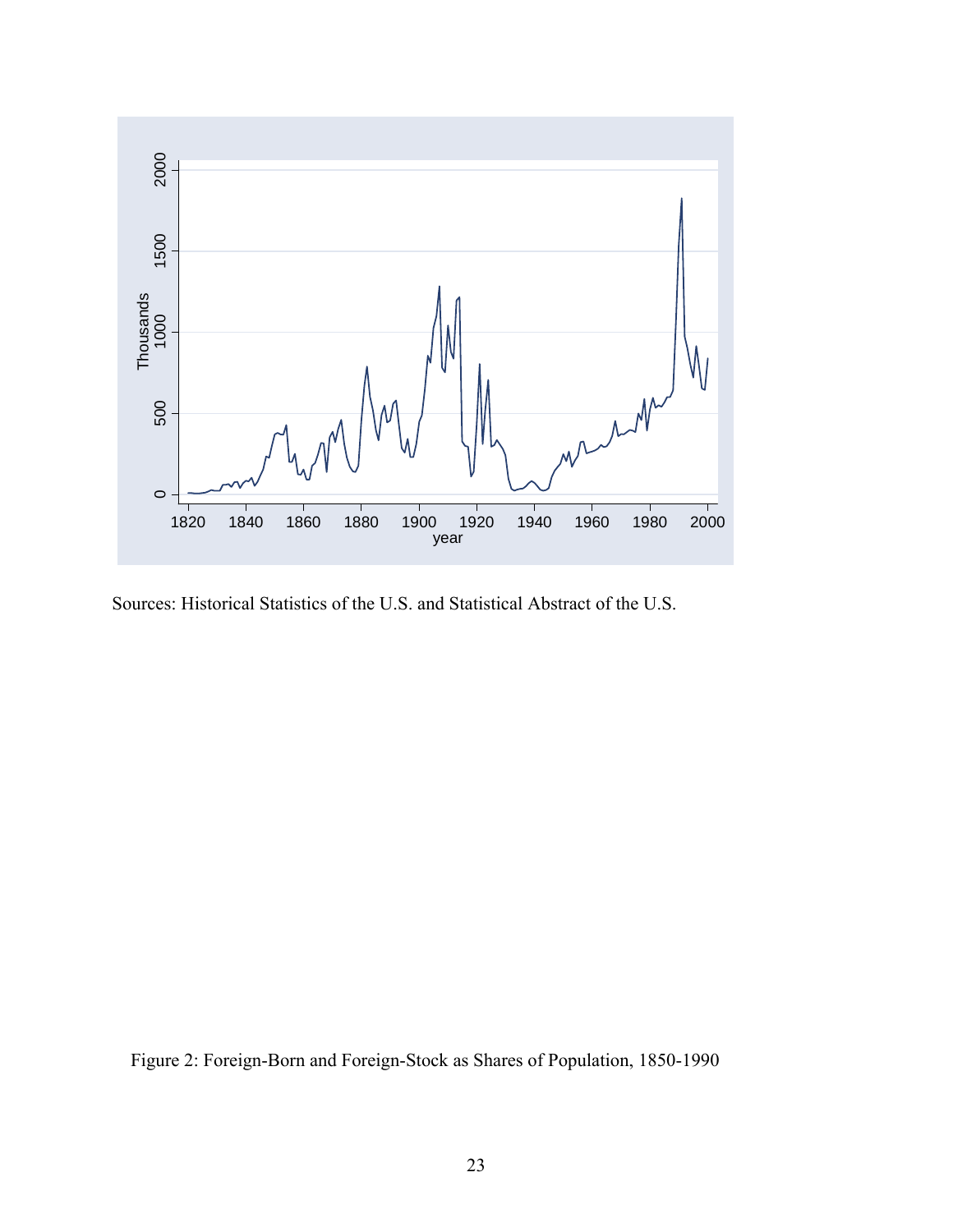

Note: Foreign-stock or immigrants and their children is measured as foreign-born plus the native born of foreign or mixed parentage. Foreign-stock is for only the white population. Sources: Gibson and Lennon (1999) and Hutchinson (1956).

Figure 3: Annual Immigration as a Percentage of Population, 1820-2000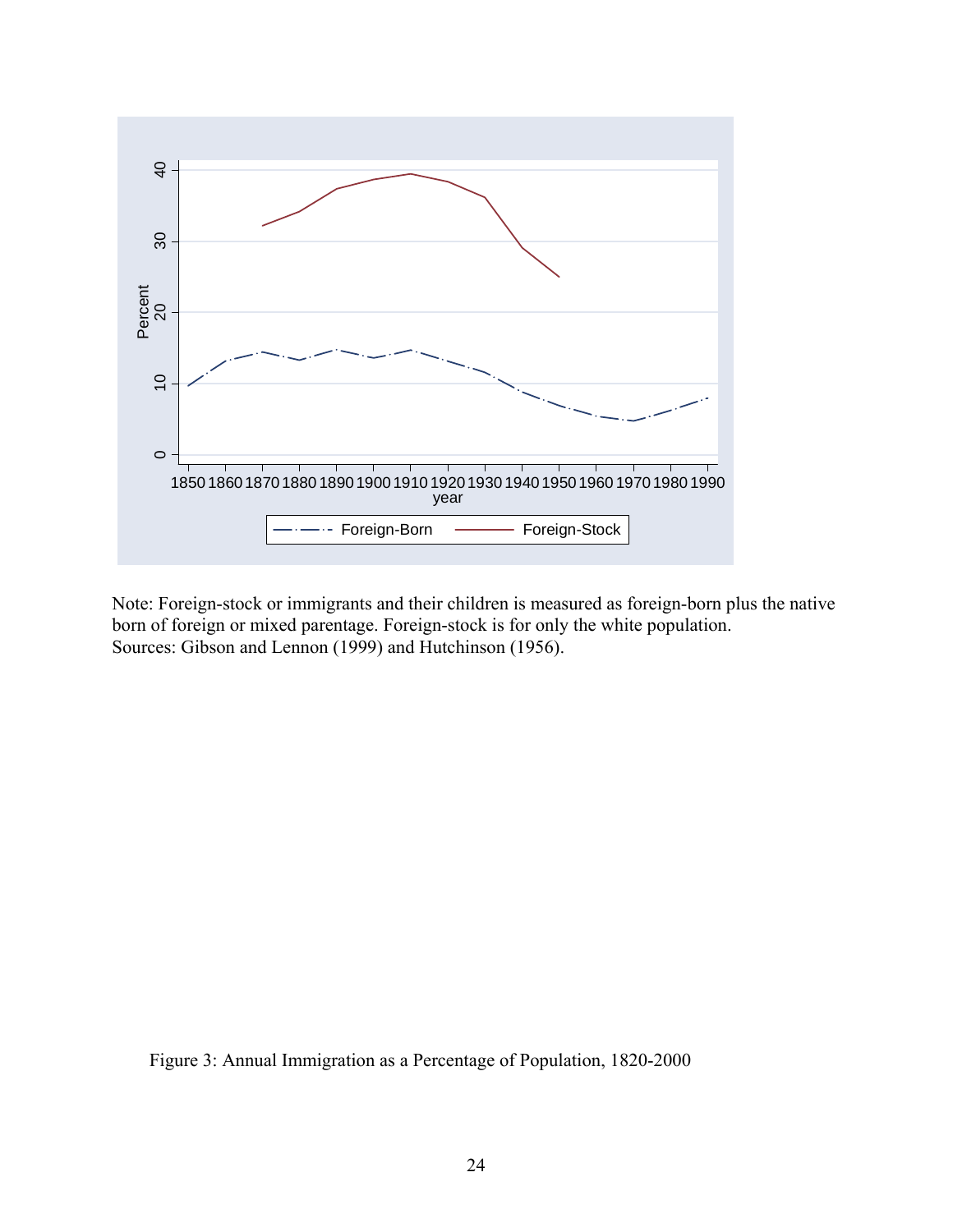

Sources: Historical Statistics of the U.S. and Statistical Abstract of the U.S.

Figure 4: Real Annual Wages, 1820-1940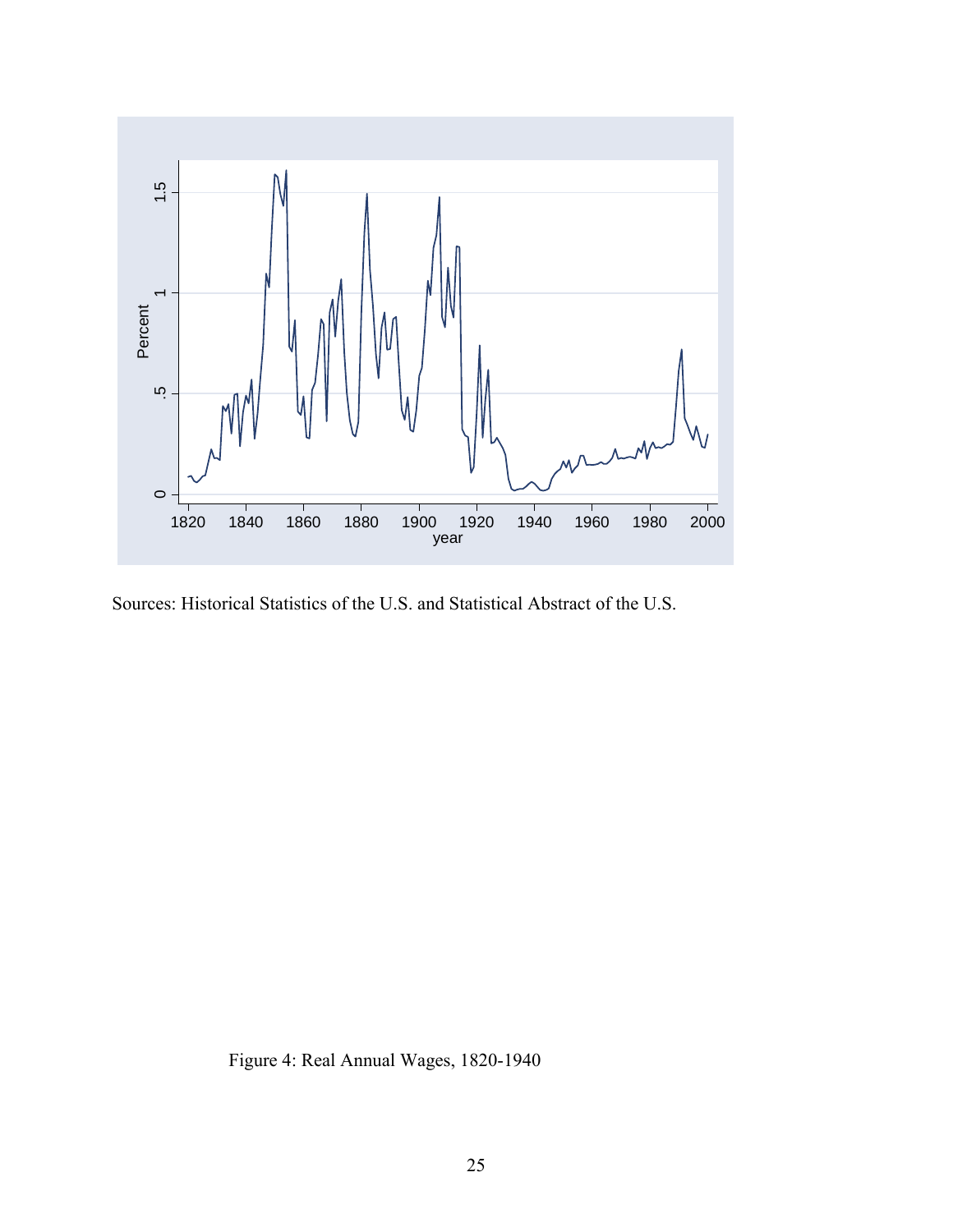

Note: Aldrich, Weeks, Rees and Lebergott series are average earnings in all manufacturing; Coombes series is the average earnings of unskilled workers in manufacturing. Sources: Coombes (1926), Long (1960), Rees (1961), Lebergott (1964), and Margo (2000).

Table 1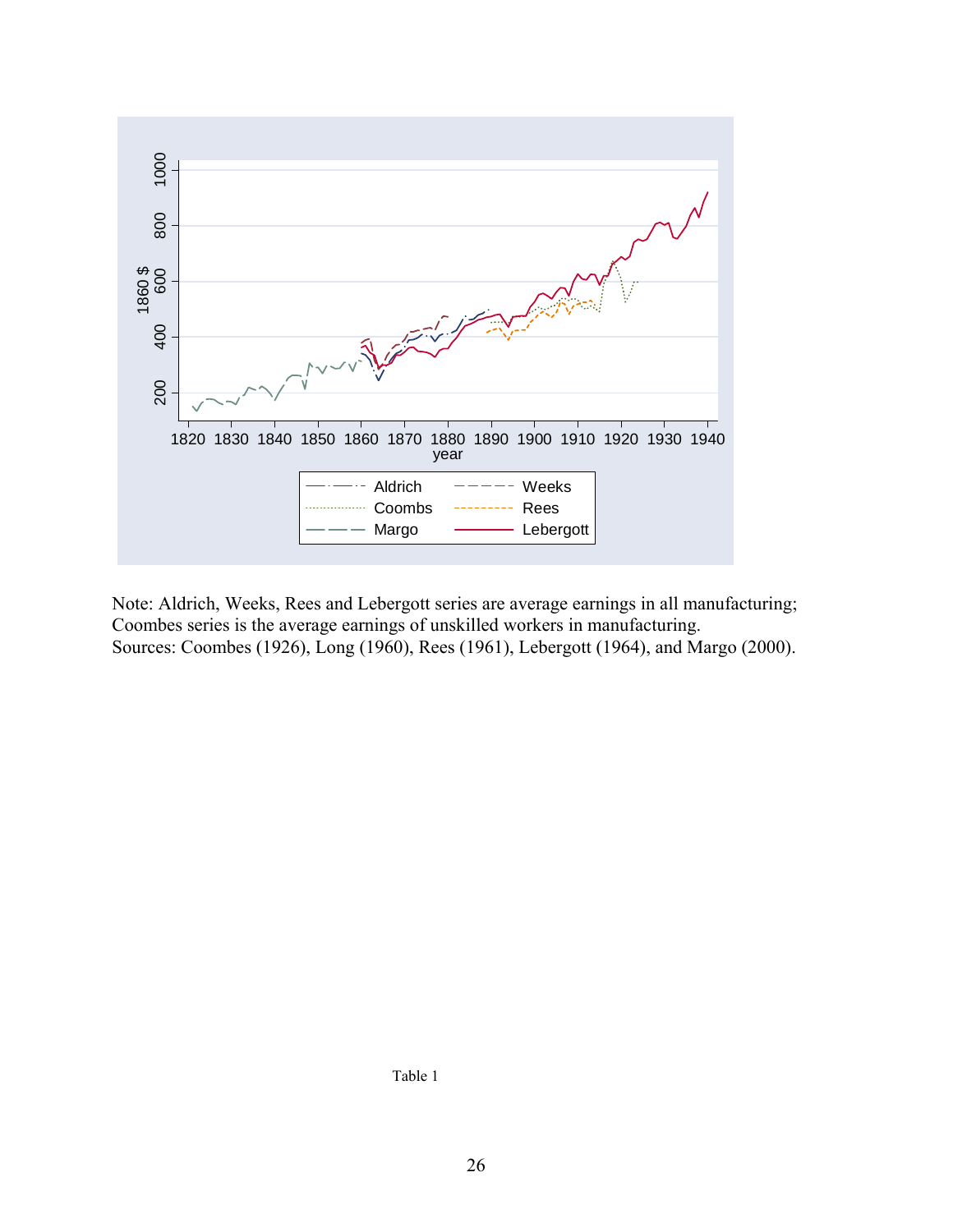| Years     | Average        | Great          | Ireland | Other  | Germany | Central $\&$     | Southern |
|-----------|----------------|----------------|---------|--------|---------|------------------|----------|
|           | Yearly         | <b>Britain</b> |         | NW     |         | Eastern          | Europe   |
|           | Total          |                |         | Europe |         | Europe           |          |
|           | (Per 1000)     |                |         |        |         |                  |          |
|           | Population)    |                |         |        |         |                  |          |
| 1820-1831 | 14,538(1.3)    | 22%            | 45%     | 12%    | 8%      | $0\%$            | 2%       |
| 1832-1846 | 71,916 (4.3)   | 16             | 41      | 9      | 27      | $\boldsymbol{0}$ |          |
| 1847-1854 | 334,506 (14.0) | 13             | 45      | 6      | 32      | 0                |          |
| 1855-1964 | 160,427(5.2)   | 25             | 28      | 5      | 33      | 0                |          |
| 1865-1873 | 327,464 (8.4)  | 24             | 16      | 10     | 34      |                  |          |
| 1874-1880 | 260,754 (5.6)  | 18             | 15      | 14     | 24      | 5                |          |
| 1881-1893 | 525,102 (8.9)  | 14             | 12      | 16     | 26      | 16               | 8        |
| 1894-1899 | 276,547 (3.9)  | 7              | 12      | 12     | 11      | 32               | 22       |
| 1900-1914 | 891,806 (10.2) | 6              | 4       | 7      | 4       | 45               | 26       |
| 1915-1919 | 234,536 (2.3)  | 5              | 2       | 8      |         | 7                | 21       |
| 1920-1930 | 412,474 (3.6)  | 8              | 5       | 8      | 9       | 14               | 16       |

# Sources of Immigration, 1820-1930

Source: Cohn (2006).

### Table 2

Occupation of Immigrants, 1820-1898

|                                        | 1820-            | 1832-            | 1847-            | 1855-            | 1865- | 1874- | 1881- | 1894- |
|----------------------------------------|------------------|------------------|------------------|------------------|-------|-------|-------|-------|
| Occupation                             | 1831             | 1846             | 1854             | 1864             | 1873  | 1880  | 1893  | 1898  |
| Percent with no<br>listed occp.        | 61%              | 56%              | 54%              | 53%              | 54%   | 47%   | 49%   | 38%   |
| Immigrants with Occupation by Category |                  |                  |                  |                  |       |       |       |       |
| Professional                           | 3%               | $1\%$            | $0\%$            | $1\%$            | $1\%$ | $2\%$ | $1\%$ | $1\%$ |
| Commercial                             | 28               | 12               | 6                | 12               | 6     | 4     | 3     | 4     |
| Skilled                                | 30               | 27               | 18               | 23               | 24    | 24    | 20    | 25    |
| Farmers                                | 23               | 33               | 33               | 23               | 18    | 18    | 14    | 12    |
| Laborers                               | 14               | 24               | 41               | 37               | 44    | 40    | 51    | 37    |
| Servants                               | 2                | $\overline{2}$   | 2                | $\overline{4}$   | 7     | 8     | 9     | 18    |
| Misc.                                  | $\boldsymbol{0}$ | $\boldsymbol{0}$ | $\boldsymbol{0}$ | $\boldsymbol{0}$ | 1     | 5     | 3     | 3     |
| Unskilled                              | 39               | 59               | 76               | 64               | 69    | 66    | 74    | 67    |
|                                        |                  |                  |                  |                  |       |       |       |       |

Source: Cohn (2006).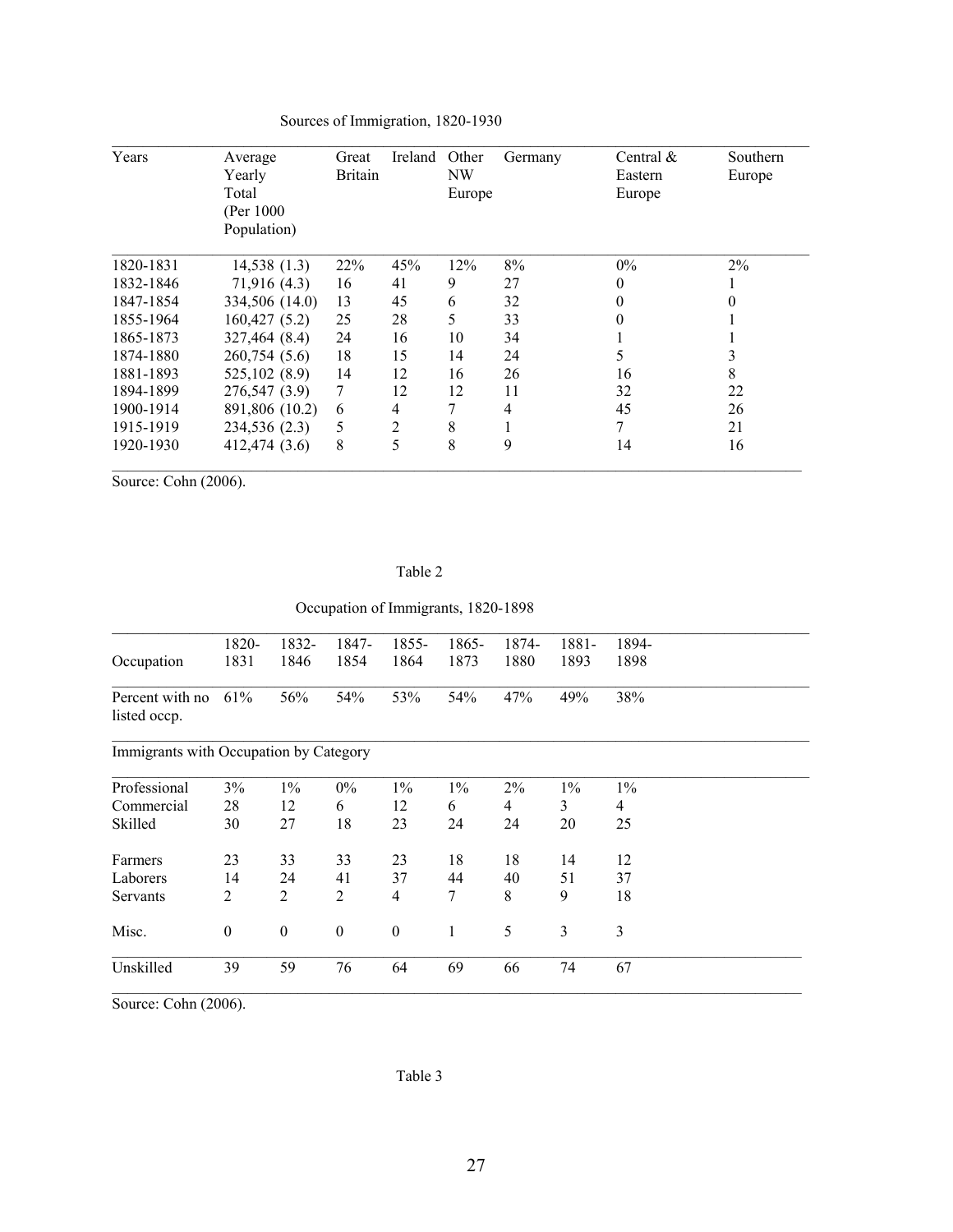| Occupation                 | 1836-1845 | 1846-1853<br>(Percentage of total male immigrants) |     | 1836-1845<br>1846-1853<br>(Ratio of percentage in the immigrant<br>sample to the percentage of that group in<br>the English population) |              |  |  |  |
|----------------------------|-----------|----------------------------------------------------|-----|-----------------------------------------------------------------------------------------------------------------------------------------|--------------|--|--|--|
| Farmers                    | 16.3%     | 17.8%                                              |     | 0.58                                                                                                                                    | 2.95         |  |  |  |
| Laborers                   | 44.0      | 53.1                                               |     | 5.37                                                                                                                                    | 6.90         |  |  |  |
| Servants                   | 2.9       | 1.7                                                |     | 0.32                                                                                                                                    | 0.27         |  |  |  |
| <b>Total Preindustrial</b> | 28.0      | 20.4                                               |     | 0.94                                                                                                                                    | 0.72         |  |  |  |
| <b>Building trades</b>     | 4.5       | 2.7                                                |     | 0.56                                                                                                                                    | 0.46         |  |  |  |
| Mining                     | 7.8       |                                                    | 4.4 |                                                                                                                                         | 0.85<br>2.36 |  |  |  |
| Food                       | 3.4       | 1.8                                                |     | 0.81                                                                                                                                    | 0.50         |  |  |  |
| Metal                      | 1.8       | 1.9                                                |     | 0.62                                                                                                                                    | 0.86         |  |  |  |
| Clothing                   | 5.0       | 4.8                                                |     | 0.68                                                                                                                                    | 0.77         |  |  |  |
| Woodworking                | 1.8       | 1.5                                                |     | 0.72                                                                                                                                    | 0.82         |  |  |  |
| Miscellaneous              | 0.3       | 0.7                                                |     | 0.20                                                                                                                                    | 0.35         |  |  |  |
| Mechanics                  | 3.4       | 2.6                                                |     |                                                                                                                                         |              |  |  |  |
| Total Industrial           | 4.3       | 4.1                                                |     | 0.28                                                                                                                                    | 0.35         |  |  |  |
| Textiles                   | 2.5       | 0.9                                                |     | 0.30                                                                                                                                    | 0.18         |  |  |  |
| Iron and Steel             | 0.8       | 2.2                                                |     | 0.16                                                                                                                                    | 0.54         |  |  |  |
| Miscellaneous              | 1.1       | 1.0                                                |     | 0.55                                                                                                                                    | 0.65         |  |  |  |
| <b>Total Tertiary</b>      | 4.4       | 2.9                                                |     | 0.45                                                                                                                                    | 0.31         |  |  |  |
| Clerical                   | 0.6       | 1.1                                                |     | 0.27                                                                                                                                    | 0.57         |  |  |  |
| Commercial                 | 2.7       | 1.2                                                |     | 0.55                                                                                                                                    | 0.22         |  |  |  |
| Professional               | 1.1       | 0.5                                                |     | 0.44                                                                                                                                    | 0.32         |  |  |  |
| Number of Males            | 925       | 1481                                               |     | 925                                                                                                                                     | 1481         |  |  |  |

# Occupational Structure of English Immigrants, 1836-1853

 $\mathcal{L}_\text{max}$ 

Note: The information is based on samples randomly drawn from the passenger lists of ships which arrived in New York City between 1836 and 1853. Source: Cohn (1992).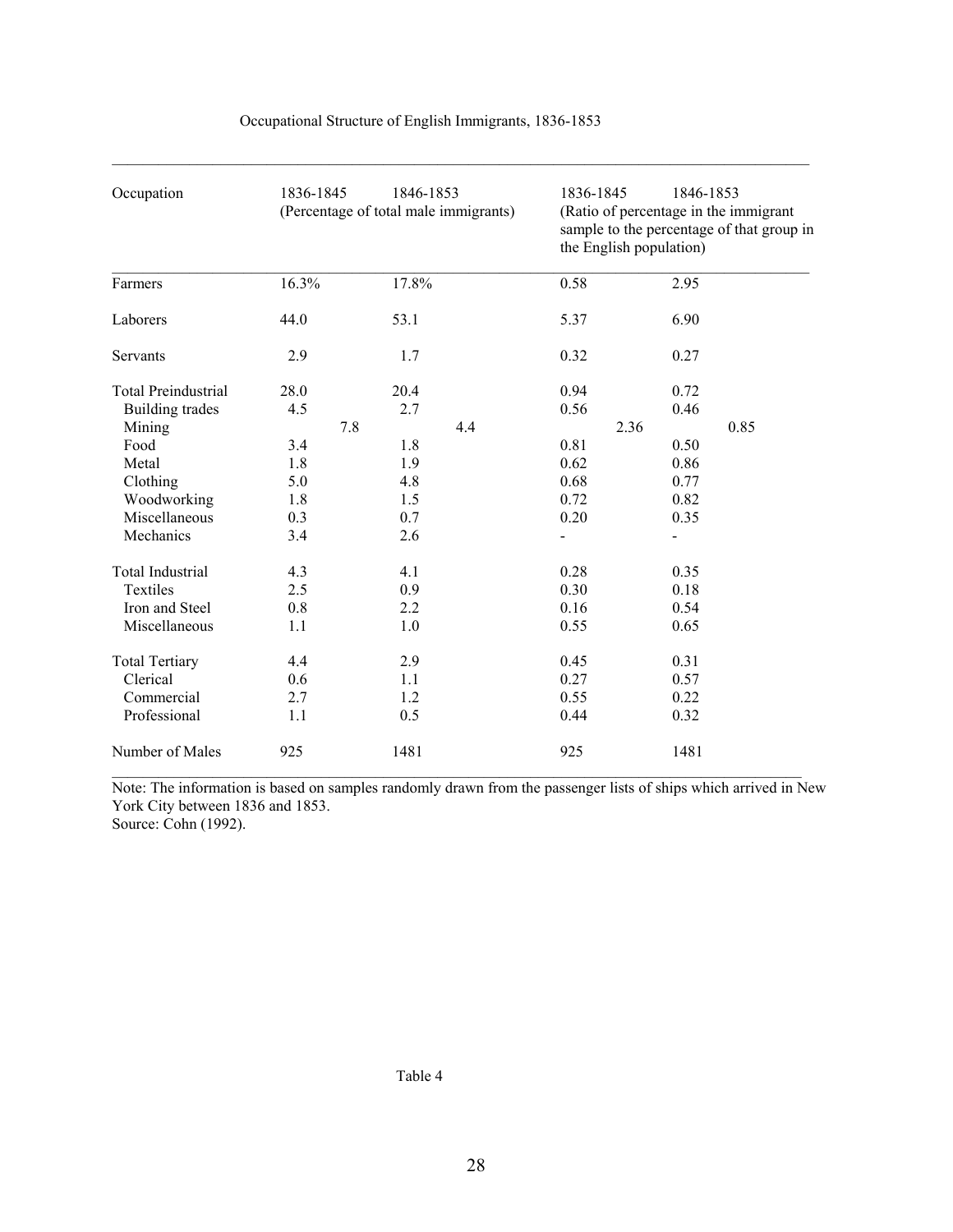| Counties                     | 1850  | 1860                     | 1870  | 1880  |
|------------------------------|-------|--------------------------|-------|-------|
| U.S. Total                   |       |                          |       |       |
| Number of Counties           | 1623  | 2079                     | 2291  | 2613  |
| Population                   | 14290 | 15122                    | 16830 | 19208 |
| Urban $(\% )$                | 3.8   | 4.7                      | 7.5   | 8.1   |
| Foreign Born (%)             | 5.9   | 9.6                      | 11.5  | 10.7  |
| Native Born Out of State (%) | 29.4  |                          | 33.0  | 31.6  |
| Mfg Labor $(\% )$            | 1.8   | 2.2                      | 2.4   | 1.9   |
| New England                  |       |                          |       |       |
| Number of Counties           | 64    | 67                       | 67    | 67    |
| Population                   | 42627 | 46795                    | 52059 | 59859 |
| Urban $(\% )$                | 18.4  | 22.1                     | 26.2  | 30.6  |
| Foreign Born (%)             | 9.2   | 11.0                     | 13.6  | 14.2  |
| Native Born Out of State (%) | 13.5  | $\blacksquare$           | 12.9  | 13.7  |
| Mfg Labor $(\% )$            | 7.7   | 9.1                      | 11.2  | 11.6  |
| Middle Atlantic              |       |                          |       |       |
| Number of Counties           | 142   | 146                      | 147   | 148   |
| Population                   | 41540 | 51089                    | 59937 | 70924 |
| Urban $(\% )$                | 8.4   | 12.8                     | 20.2  | 24.2  |
| Foreign Born (%)             | 11.1  | 13.0                     | 13.5  | 11.9  |
| Native Born Out of State (%) | 10.9  | $\blacksquare$           | 9.7   | 9.0   |
| Mfg Labor $(\%)$             | 4.5   | 4.6                      | 6.0   | 6.1   |
|                              |       |                          |       |       |
| East North Central           |       |                          |       |       |
| Number of Counties           | 351   | 402                      | 411   | 423   |
| Population                   | 12887 | 17231                    | 22201 | 26493 |
| Urban $(\% )$                | 3.5   | 5.9                      | 14.4  | 14.1  |
| Foreign Born (%)             | 11.1  | 16.2                     | 17.1  | 15.7  |
| Native Born Out of State (%) | 48.3  | $\overline{\phantom{0}}$ | 34.4  | 26.7  |
| Mfg Labor $(\%)$             | 1.8   | 2.5                      | 3.4   | 3.0   |
| <b>West North Central</b>    |       |                          |       |       |
| Number of Counties           | 158   | 350                      | 419   | 562   |
| Population                   | 5572  | 6186                     | 9204  | 10956 |
| Urban $(\%)$                 | 1.3   | 2.3                      | 4.8   | 5.6   |
| Foreign Born (%)             | 6.4   | 14.7                     | 19.7  | 18.0  |
| Native Born Out of State (%) | 56.7  |                          | 62.0  | 58.7  |
| Mfg Labor $(\% )$            | 0.9   | 1.2                      | 1.4   | 1.0   |
| South Atlantic               |       |                          |       |       |
| Number of Counties           | 394   | 459                      | 470   | 484   |
| Population                   | 11876 | 11688                    | 12454 | 15697 |
| Urban $(\% )$                | 3.1   | 3.5                      | 3.7   | 4.6   |
| Foreign Born (%)             | 1.4   | 1.4                      | 1.1   | 1.0   |
| Native Born Out of State (%) | 8.5   |                          | 10.0  | 11.4  |
| Mfg Labor $(\% )$            | 1.3   | 1.5                      | 1.4   | 1.5   |
|                              |       |                          |       |       |

# U.S. County Population Characteristics by Region, 1850-1880

Table 4 - continued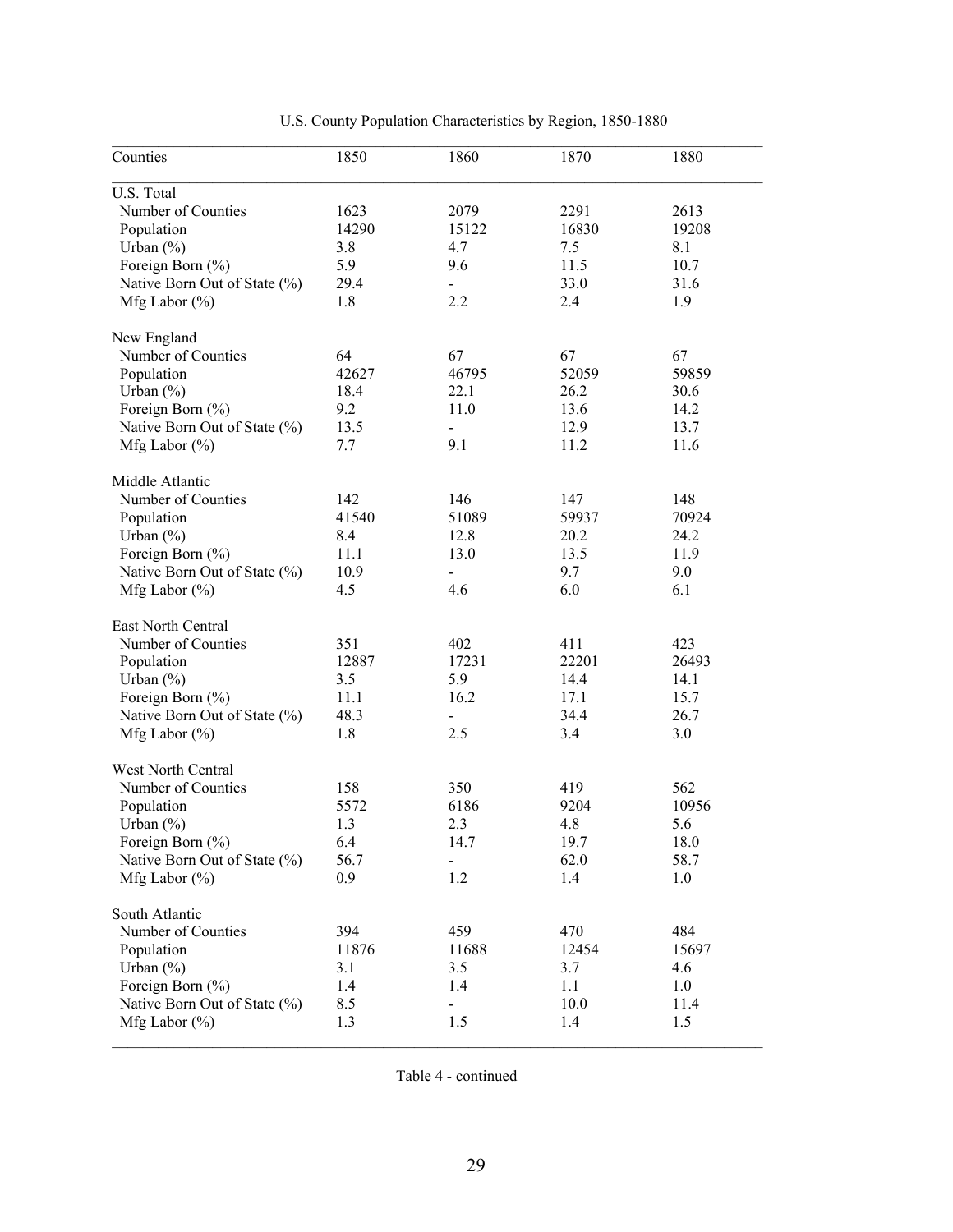| East South Central<br>Number of Counties<br>290<br>305<br>330<br>351<br>13184<br>Population<br>11597<br>13347<br>15912<br>Urban $(\% )$<br>1.7<br>2.3<br>3.2<br>3.0 |  |
|---------------------------------------------------------------------------------------------------------------------------------------------------------------------|--|
|                                                                                                                                                                     |  |
|                                                                                                                                                                     |  |
|                                                                                                                                                                     |  |
|                                                                                                                                                                     |  |
| Foreign Born (%)<br>1.0<br>1.6<br>1.3<br>1.0                                                                                                                        |  |
| Native Born Out of State (%)<br>20.1<br>19.4<br>15.3                                                                                                                |  |
| 1.1<br>0.9<br>1.1<br>1.1<br>Mfg Labor $(\% )$                                                                                                                       |  |
| West South Central                                                                                                                                                  |  |
| Number of Counties<br>176<br>236<br>255<br>357                                                                                                                      |  |
| 5342<br>7405<br>Population<br>7961<br>9340                                                                                                                          |  |
| 2.8<br>Urban $(\% )$<br>2.1<br>2.4<br>3.1                                                                                                                           |  |
| 5.6<br>6.9<br>6.0<br>Foreign Born (%)<br>6.7                                                                                                                        |  |
| 40.1<br>Native Born Out of State (%)<br>41.8<br>38.7                                                                                                                |  |
| 0.5<br>0.7<br>1.5<br>0.5<br>Mfg Labor $(\% )$                                                                                                                       |  |
| Mountain                                                                                                                                                            |  |
| 32<br>98<br>119<br>Number of Counties<br>14                                                                                                                         |  |
| 5209<br>5466<br>Population<br>3218<br>5488                                                                                                                          |  |
| 4.5<br>8.0<br>Urban $(\% )$<br>4.2<br>5.9                                                                                                                           |  |
| 9.6<br>22.4<br>Foreign Born (%)<br>31.2<br>25.5                                                                                                                     |  |
| 44.2<br>63.6<br>58.8<br>Native Born Out of State (%)                                                                                                                |  |
| Mfg Labor $(\% )$<br>0.2<br>2.6<br>1.0<br>1.4                                                                                                                       |  |
| Pacific                                                                                                                                                             |  |
| 82<br>Number of Counties<br>34<br>94<br>102                                                                                                                         |  |
| Population<br>3114<br>5415<br>7182<br>11255                                                                                                                         |  |
| 2.2<br>8.3<br>Urban $(\% )$<br>3.7<br>5.0                                                                                                                           |  |
| Foreign Born (%)<br>16.1<br>26.1<br>26.2<br>25.2                                                                                                                    |  |
| Native Born Out of State (%)<br>73.3<br>56.2<br>50.0                                                                                                                |  |
| Mfg Labor $(\% )$<br>3.6<br>4.9<br>3.3<br>1.9                                                                                                                       |  |

U.S. County Population Characteristics by Region, 1850-1880

Source: ICPSR Study Number 2896 (Michael Haines)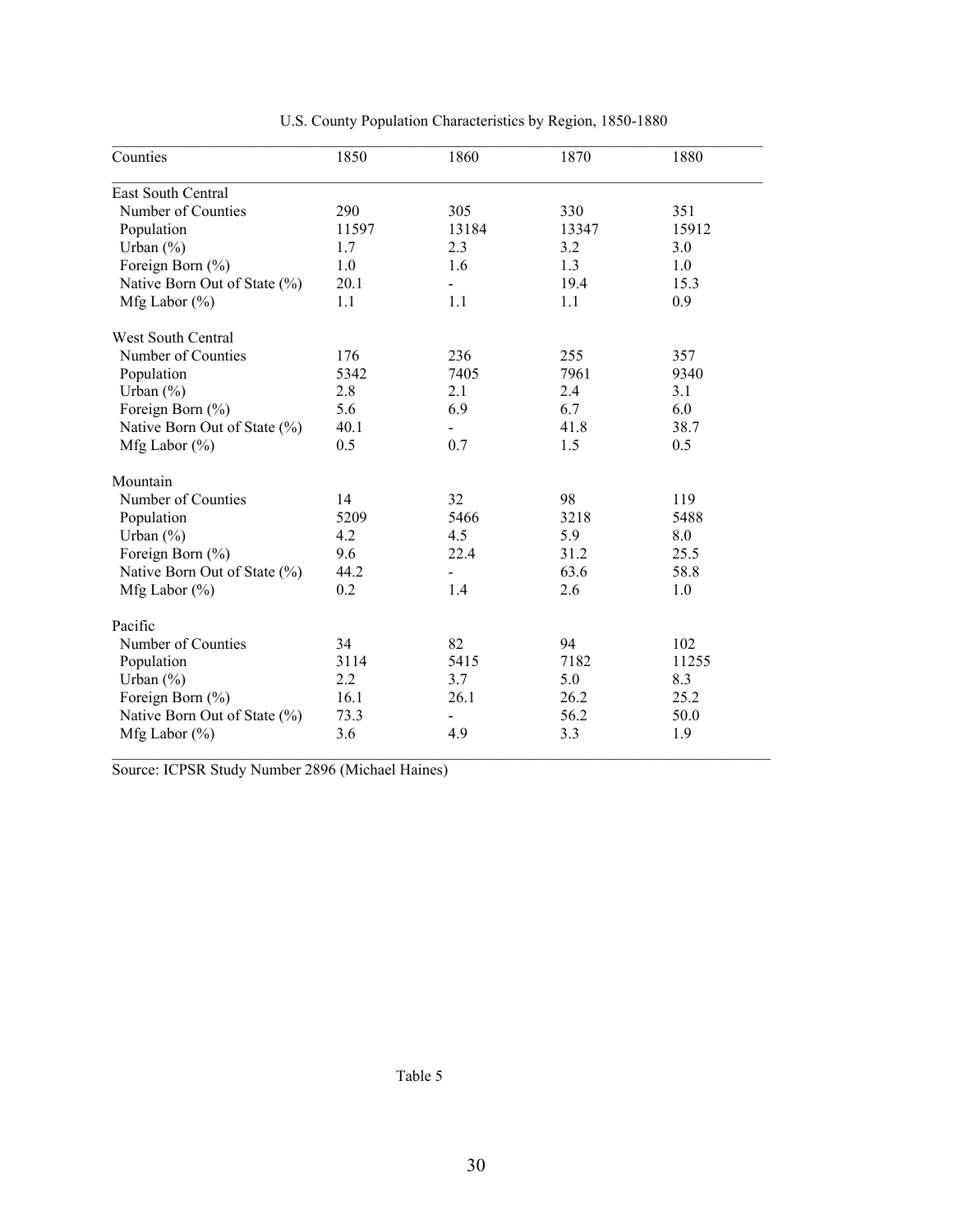| All Firms                | 1850         | 1860         | 1870         | 1880         |
|--------------------------|--------------|--------------|--------------|--------------|
| Factory                  | 0.11(0.313)  | 0.09(0.287)  | 0.13(0.332)  | 0.17(0.379)  |
| Firm size (log)          | 1.53(0.955)  | 1.21(1.088)  | 1.37(1.190)  | 1.78(1.095)  |
| Annual wage (log)        | 5.50(0.422)  | 5.68(0.438)  | 5.70(0.689)  | 5.48(0.763)  |
| Labor productivity (log) | 6.08(0.806)  | 6.36(0.844)  | 6.59(0.870)  | 6.31(0.836)  |
| $K/L$ ratio (log)        | 5.81 (1.146) | 6.32(1.113)  | 6.44(1.160)  | 6.23(1.142)  |
| Share of male labor      | 0.93(0.189)  | 0.95(0.161)  | 0.93(0.196)  | 0.91(0.210)  |
| Steam power              | 0.10(0.297)  | 0.17(0.378)  | 0.25(0.436)  | 0.30(0.459)  |
| Water power              | 0.25(0.432)  | 0.26(0.437)  | 0.19(0.394)  | 0.15(0.352)  |
| Number of firms          | 5,421        | 7,474        | 5,554        | 7,136        |
| Counties                 | 1850         | 1860         | 1870         | 1880         |
| Foreign-born $(\% )$     | 0.059(0.101) | 0.096(0.133) | 0.115(0.152) | 0.107(0.132) |
| Number of Counties       | 1618         | 2079         | 2290         | 2569         |

| Summary Statistics, 1850-1880: |
|--------------------------------|
| Mean (Standard Deviation)      |

Note: Factory is equal to 1 if a firm employed more than 15 workers and 0 otherwise. Firm size is defined as one plus number of male, female, and child workers. Male intensity is defined as male workers divided by firm size. Male labor category contains male children in 1850 and 1860 but not in 1870 and 1880. Steam power is equal to 1 if a firm used steam and 0 otherwise; same for water power. Sample selection criteria was same as that of Atack, Bateman and Margo (2004): Gross output greater than \$500; for 1850 and 1860, average monthly wage greater than \$4.76 but less than \$190.5; and, for 1870 and 1880, average monthly wage greater than \$5.20 but less than \$208. For source notes, see Atack and Bateman (1999).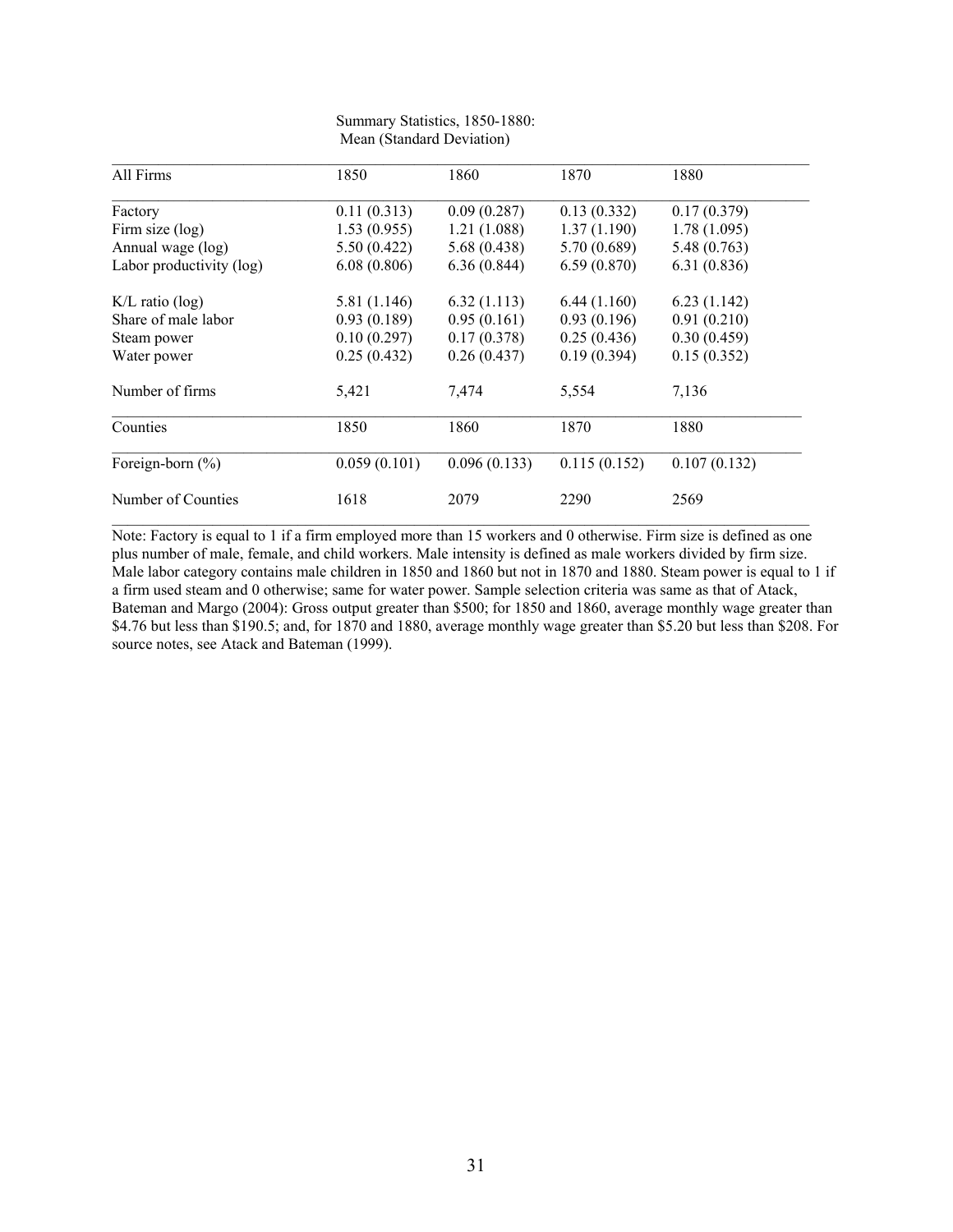|                                           | Factory           |                    |                   |                      |                   |                    |                   |                    | Firm Size (log)   |                      |                 |                    |
|-------------------------------------------|-------------------|--------------------|-------------------|----------------------|-------------------|--------------------|-------------------|--------------------|-------------------|----------------------|-----------------|--------------------|
|                                           | Probit            | Probit             | Probit            | Probit               | Probit            | Probit             | <b>OLS</b>        | <b>OLS</b>         | <b>OLS</b>        | <b>OLS</b>           | <b>OLS</b>      | <b>OLS</b>         |
|                                           | 1860              | 1860               | 1870              | 1870                 | 1880              | 1880               | 1860              | 1860               | 1870              | 1870                 | 1880            | 1880               |
| Fgn-born $(\% )$                          | $2.64*$<br>(0.24) | $2.47*$<br>(0.24)  | $2.77*$<br>(0.33) | $2.74*$<br>(0.33)    | $2.19*$<br>(0.28) | $2.37*$<br>(0.29)  | $1.64*$<br>(0.18) | $1.41*$<br>(0.13)  | $1.76*$<br>(0.19) | $1.47*$<br>(0.17)    | 1.80*<br>(0.19) | $1.67*$<br>(0.17)  |
| Ln(K/L)                                   |                   | 0.01<br>(0.03)     | $\Box$            | 0.03<br>(0.03)       | $\blacksquare$    | $0.07*$<br>(0.02)  |                   | $-0.01$<br>(0.02)  | $\blacksquare$    | 0.002<br>(0.01)      | $\sim$          | 0.01<br>(0.01)     |
| Men/L                                     |                   | $-1.90*$<br>(0.20) | $\sim$            | $-1.49* -$<br>(0.15) |                   | $-1.33*$<br>(0.11) | $\blacksquare$    | $-2.14*$<br>(0.14) | $\sim$            | $-1.44* -$<br>(0.12) |                 | $-1.12*$<br>(0.08) |
| Steam                                     |                   | $1.14*$<br>(0.09)  | $\sim$            | $1.24*$<br>(0.09)    | $\sim$            | $1.28*$<br>(0.06)  |                   | $0.91*$<br>(0.05)  | $\bar{a}$         | $1.07*$<br>(0.05)    | $\sim$          | $1.07*$<br>(0.05)  |
| Water                                     |                   | $0.21*$<br>(0.10)  | $\bar{a}$         | $0.60*$<br>(0.11)    | $\sim$            | $0.46*$<br>(0.10)  | $\overline{a}$    | $0.09*$<br>(0.04)  | $\mathbf{r}$      | $0.27*$<br>(0.06)    | $\sim$          | $0.41*$<br>(0.05)  |
| Constant                                  | $-1.20$<br>(0.95) | $1.72*$<br>(0.78)  | $-0.28$<br>(0.84) | $-0.84*$<br>(0.88)   | $-0.45$<br>(0.90) | 0.76<br>(0.93)     | $1.39*$<br>(0.17) | $2.55*$<br>(0.24)  | $1.57*$<br>(0.20) | $2.03*$<br>(0.23)    | 4.78*<br>(0.14) | $4.64*$<br>(0.17)  |
| Fixed-effects<br>Industry<br><b>State</b> | yes<br>yes        | yes<br>yes         | yes<br>yes        | yes<br>yes           | yes<br>yes        | yes<br>yes         | yes<br>yes        | yes<br>yes         | yes<br>yes        | yes<br>yes           | yes<br>yes      | yes<br>yes         |
| Pseudo or<br>R-squared                    | 0.27              | 0.35               | 0.22              | 0.32                 | 0.28              | 0.29               | 0.30              | 0.42               | 0.30              | 0.43                 | 0.23            | 0.38               |
| Observations                              | 7374              | 7334               | 5443              | 5411                 | 7087              | 7087               | 7454              | 7413               | 5548              | 5515                 | 7136            | 7136               |

| Foreign-born and Factory Organization and Firm Size in U.S. Manufacturing, 1860-1880 |  |  |
|--------------------------------------------------------------------------------------|--|--|
|                                                                                      |  |  |

Note: Robust standard errors in parentheses. \* Significant at the 5% level.

Table 6

Factory is equal to 1 if a firm employed more than 15 workers and 0 otherwise.

Table 7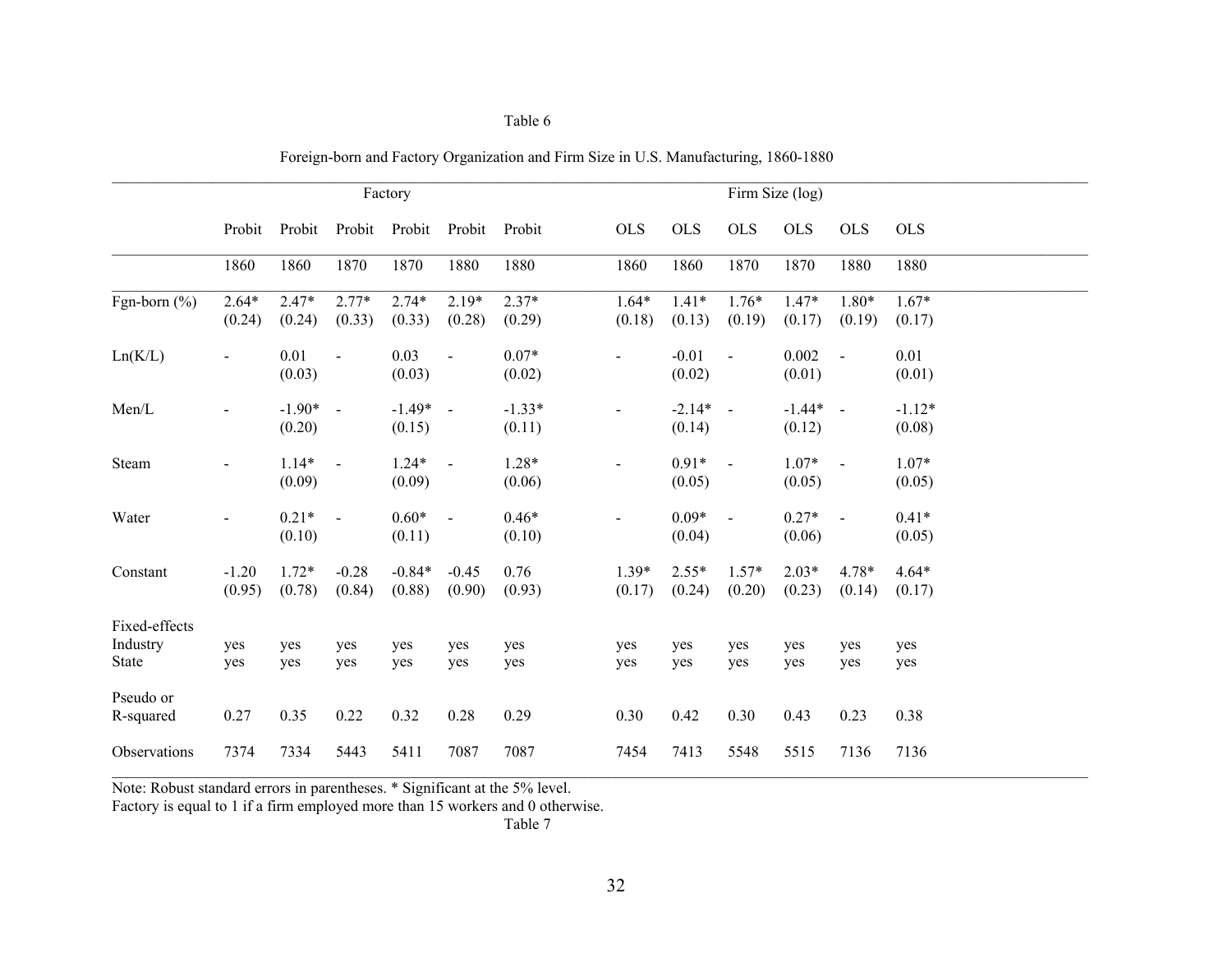|                                           | Wages (log)       |                      |                     |                      |                   |                    | Labor Productivity (log) |                   |                          |                   |                   |                    |
|-------------------------------------------|-------------------|----------------------|---------------------|----------------------|-------------------|--------------------|--------------------------|-------------------|--------------------------|-------------------|-------------------|--------------------|
|                                           | <b>OLS</b>        | <b>OLS</b>           | <b>OLS</b>          | <b>OLS</b>           | <b>OLS</b>        | <b>OLS</b>         | <b>OLS</b>               | <b>OLS</b>        | <b>OLS</b>               | <b>OLS</b>        | <b>OLS</b>        | <b>OLS</b>         |
|                                           | 1860              | 1860                 | 1870                | 1870                 | 1880              | 1880               | 1860                     | 1860              | 1870                     | 1870              | 1880              | 1880               |
| Fgn-born $(\% )$                          | $0.52*$<br>(0.07) | $0.52*$<br>(0.07)    | $1.50*$<br>(0.10)   | $1.41*$<br>(0.10)    | $1.83*$<br>(0.21) | $1.69*$<br>(0.21)  | $0.92*$<br>(0.12)        | $0.92*$<br>(0.14) | $1.27*$<br>(0.13)        | $1.15*$<br>(0.13) | $1.61*$<br>(0.22) | $1.43*$<br>(0.22)  |
| Ln(K/L)                                   | $\blacksquare$    | $0.06*$<br>(0.01)    | $\blacksquare$      | $0.20*$<br>(0.01)    | $\sim$            | $0.22*$<br>(0.01)  |                          | $0.25*$<br>(0.01) | $\blacksquare$           | $0.27*$<br>(0.01) | $\sim$            | $0.29*$<br>(0.01)  |
| Men/L                                     |                   | $0.67*$<br>(0.04)    | $\mathcal{L}$       | $0.43*$<br>(0.05)    | $\sim$            | $0.58*$<br>(0.04)  |                          | $0.40*$<br>(0.07) | $\blacksquare$           | $0.40*$<br>(0.08) | $\sim$            | $0.41*$<br>(0.05)  |
| Steam                                     |                   | 0.01<br>(0.02)       | $\bar{\phantom{a}}$ | $0.07*$<br>(0.03)    | $\sim$ $-$        | 0.01<br>(0.02)     |                          | $0.13*$<br>(0.03) | $\overline{\phantom{a}}$ | $0.09*$<br>(0.03) | $\sim$            | $-0.03$<br>(0.02)  |
| Water                                     |                   | $-0.05* -$<br>(0.02) |                     | $-0.13* -$<br>(0.03) |                   | $-0.19*$<br>(0.03) |                          | 0.02<br>(0.04)    | $\bar{\phantom{a}}$      | $-0.06$<br>(0.05) | $\sim$            | $-0.14*$<br>(0.04) |
| Constant                                  | 5.98*<br>(0.07)   | $4.79*$<br>(0.08)    | $5.24*$<br>(0.14)   | $2.72*$<br>(0.14)    | $\sim$            | $3.46*$<br>(0.12)  | $9.35*$<br>(0.11)        | $7.18*$<br>(0.13) | $7.38*$<br>(0.11)        | $3.14*$<br>(0.16) | $4.83*$<br>(0.12) | $5.19*$<br>(0.14)  |
| Fixed-effects<br>Industry<br><b>State</b> | yes<br>yes        | yes<br>yes           | yes<br>yes          | yes<br>yes           | yes<br>yes        | yes<br>yes         | yes<br>yes               | yes<br>yes        | yes<br>yes               | yes<br>yes        | yes<br>yes        | yes<br>yes         |
| Pseudo or<br>R-squared                    | 0.40              | 0.44                 | 0.25                | 0.35                 | 0.32              | 0.43               | 0.20                     | 0.27              | 0.14                     | 0.25              | 0.24              | 0.36               |
| Observations                              | 7454              | 7413                 | 5548                | 5515                 | 7136              | 7136               | 7326                     | 7287              | 5417                     | 5387              | 7112              | 7112               |

Foreign-born and Wages and Labor Productivity in U.S. Manufacturing, 1860-1880

Note: Robust standard errors in parentheses. \* Significant at the 5% level.

Table 8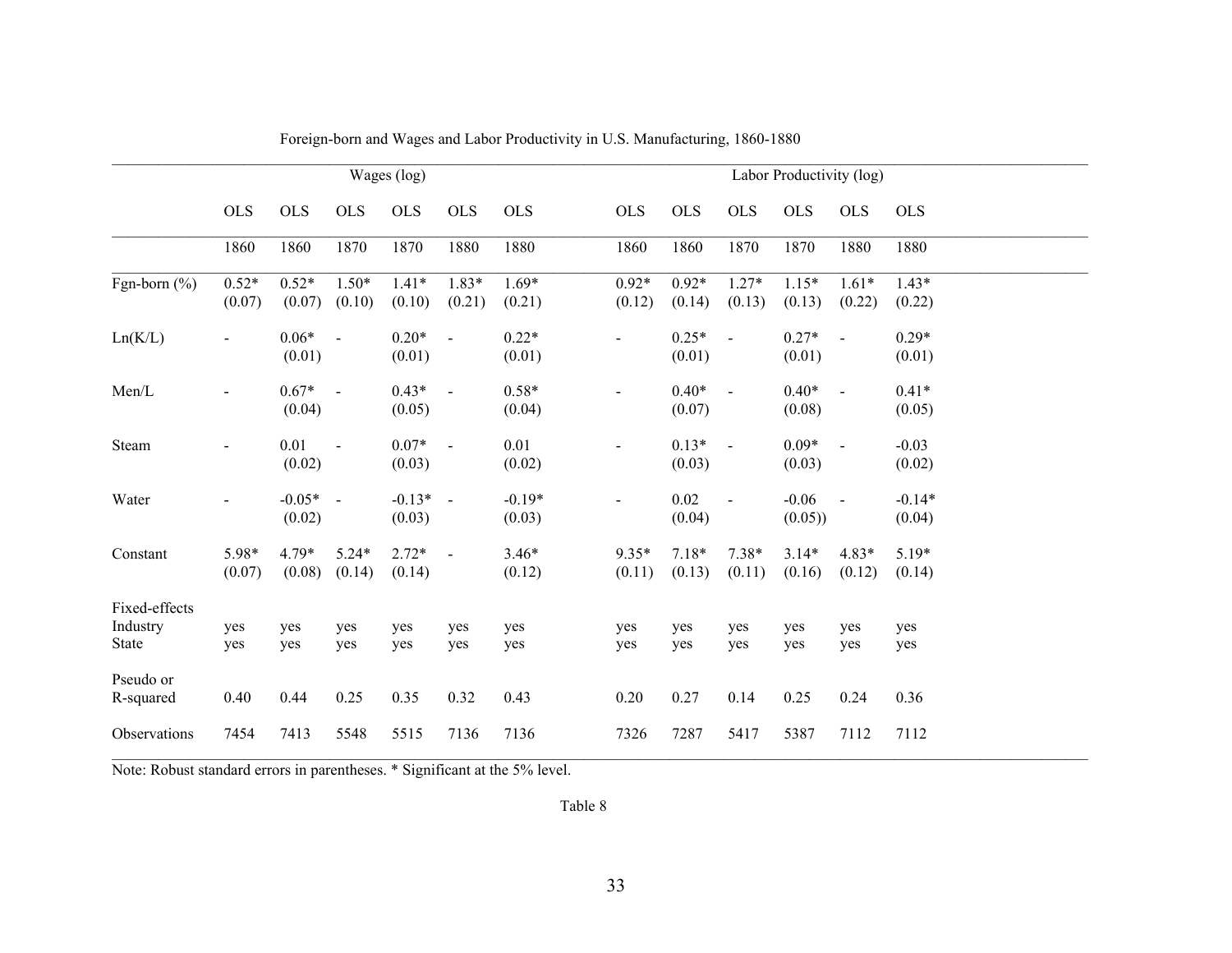| Foreign-born (ratio)                              | 1860<br>(1)              | 1860<br>(2)              | 1860<br>(3)          | 1860<br>(4)        | 1870<br>(1)        | 1870<br>(2)       | 1870<br>(3)        | 1870<br>(4)        | 1880<br>(1)                  | 1880<br>(2)       | 1880<br>(3)        | 1880<br>(4)        |
|---------------------------------------------------|--------------------------|--------------------------|----------------------|--------------------|--------------------|-------------------|--------------------|--------------------|------------------------------|-------------------|--------------------|--------------------|
| 1850 Foreign-born<br>population ratio             | $0.91*$<br>(224.6)       | $\overline{\phantom{a}}$ | $0.90*$<br>(220.1)   |                    | $0.74*$<br>(155.9) | $\blacksquare$    | $0.73*$<br>(149.0) |                    | $0.62*$<br>(147.8)           |                   | $0.61*$<br>(147.4) | $\sim$             |
| Growth in Foreign-born<br>$(1860 - 1850)$         | $\overline{\phantom{a}}$ | $0.04*$<br>(17.3)        | $0.005* -$<br>(5.90) |                    |                    | $0.05*$<br>(21.7) | $0.01*$<br>(10.6)  | $\blacksquare$     | $\qquad \qquad \blacksquare$ | $0.01*$<br>(12.7) | $0.006*$<br>(12.7) | $\sim$             |
| Log (Distance)                                    |                          |                          |                      | $-0.06*$<br>(34.2) |                    |                   |                    | $-0.03*$<br>(4.97) |                              |                   |                    | $-0.04*$<br>(33.6) |
| Access to water<br>transportation in<br>1850      |                          |                          |                      | $0.06*$<br>(21.1)  |                    |                   |                    | $0.03*$<br>(8.45)  |                              |                   |                    | $0.05*$<br>(23.2)  |
| <b>Staiger and Watson</b><br><i>F</i> -statistics | 50492                    | 298                      | 25456                | 819                | 24292              | 473               | 12502              | 691                | 21836                        | 162               | 11201              | 844                |
| R-squared<br><b>Observations</b>                  | 0.94<br>6695             | 0.54<br>6726             | 0.94<br>6727         | 0.51<br>6727       | 0.86<br>4600       | 0.59<br>4600      | 0.93<br>4600       | 0.59<br>4654       | 0.90<br>6868                 | 0.59<br>6868      | 0.90<br>6868       | 0.68<br>6973       |

First Stage Regressions

Note: Robust standard errors in parentheses. \* Significant at the 5% level.

Regressions include all the exogenous variables including state and 3-digit industry fixed-effects.

Growth in foreign-born is defined as (Foreign-born<sub>1860</sub> – Foreign-born<sub>1850</sub>)/Population<sub>1850</sub>.

Distance measures square miles from Kings County, New York and is constructed using data on county longitude and latitude from

http://www.census.gov/tiger/tms/gazetteer. Distance between two points, A and B, is calculated using the following approximate formula: [(69.1\*(longitudeAlongitudeB))<sup>2</sup> + (53.0\*(latitudeA-latitudeB))<sup>2</sup>]<sup>1/2</sup>.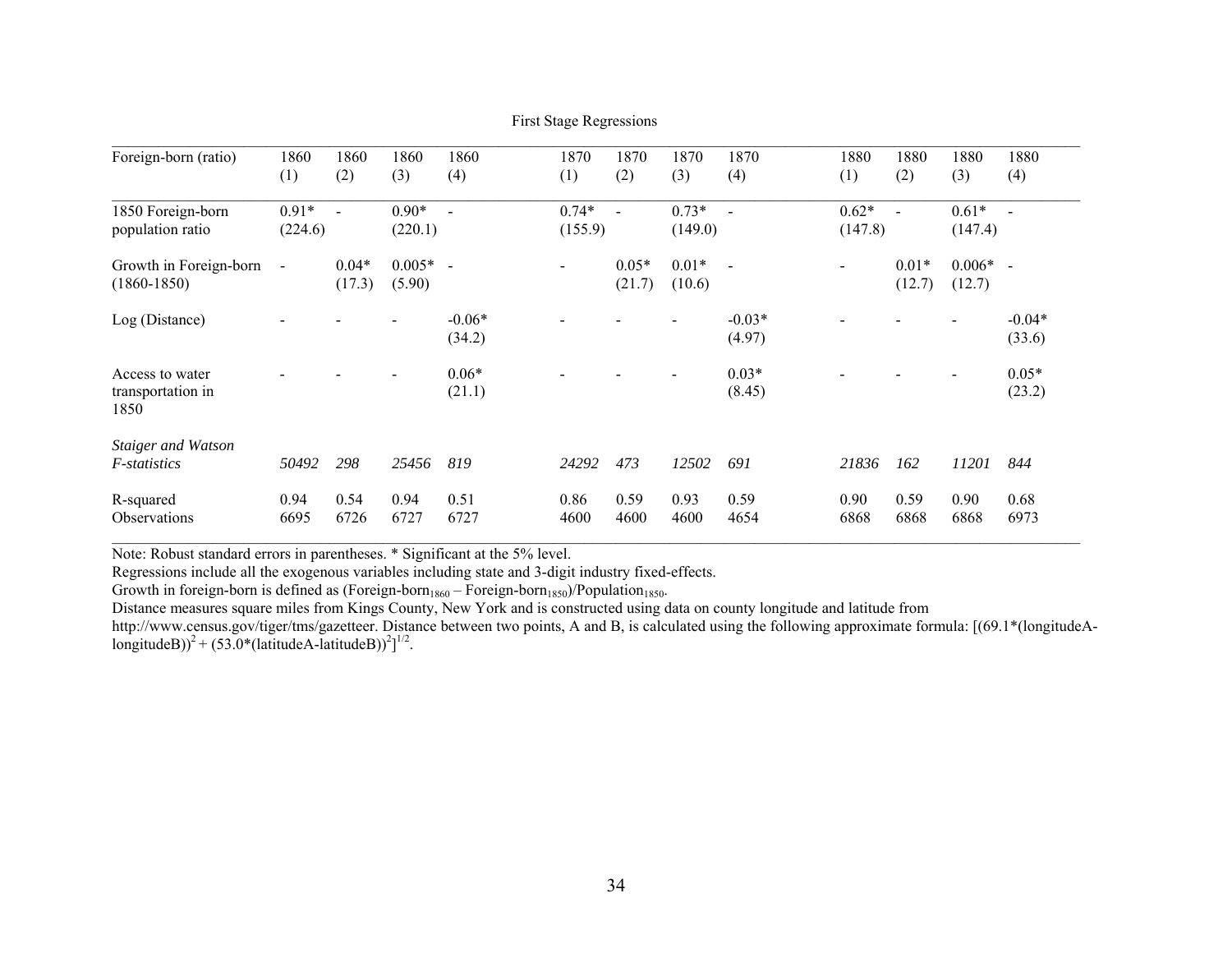### Table 9

| 1860                              | Probit  | IV Probit $#1$ | IV Probit #2 | IV Probit $#3$ | IV Probit #4 |
|-----------------------------------|---------|----------------|--------------|----------------|--------------|
| Fgn-born $(\% )$                  | $2.47*$ | $2.36*$        | 1.22         | $2.35*$        | $2.92*$      |
|                                   | (0.24)  | (0.30)         | (1.60)       | (0.30)         | (0.57)       |
| Wald test of                      |         |                |              |                |              |
| Exogeneity, $p$ >chi <sup>2</sup> |         | 0.07           | 0.39         | 0.06           | 0.47         |
| 1870                              | Probit  | IV Probit #1   | IV Probit #2 | IV Probit #3   | IV Probit #4 |
| Fgn-born $(\% )$                  | $2.74*$ | $2.74*$        | 0.41         | $2.74*$        | $2.58*$      |
|                                   | (0.33)  | (0.32)         | (3.93)       | (0.32)         | (0.62)       |
| Wald test of                      |         |                |              |                |              |
| Exogeneity, $p$ >chi <sup>2</sup> |         | 0.05           | 0.52         | 0.05           | 0.48         |
| 1880                              | Probit  | IV Probit #1   | IV Probit #2 | IV Probit $#3$ | IV Probit #4 |
| Fgn-born $(\%)$                   | $2.37*$ | $1.65*$        | 1.00         | $1.65*$        | $1.92*$      |
|                                   | (0.29)  | (0.32)         | (4.25)       | (0.32)         | (0.61)       |
| Wald test of                      |         |                |              |                |              |
| Exogeneity, $p > \text{chi}^2$    |         | 0.06           | 0.82         | 0.06           | 0.96         |

| IV Estimation of Foreign-born and Factory Organization of U.S. Manufacturing, 1860-1880 |  |  |  |
|-----------------------------------------------------------------------------------------|--|--|--|
|                                                                                         |  |  |  |

Note: Although not reported for space considerations, the regressions include all the exogenous variables including state and 3-digit industry fixed-effects. Factory is equal to 1 if a firm employed more than 15 workers and 0 otherwise. IV estimation was conducted using ivprobit in Stata version 9.

Standard errors in parentheses. \* Significant at the 5% level.

IV Probit #1's instrument is share of foreign-born population in 1850.

IV Probit #2's instrument is the growth in foreign-born population between 1850 and 1860.

IV Probit #3's instruments are share of foreign-born population in 1850 and the growth in foreign-born population between 1850 and 1860.

IV Probit #4's instruments are distance from King's county and whether the county possessed access to water transportation in 1850.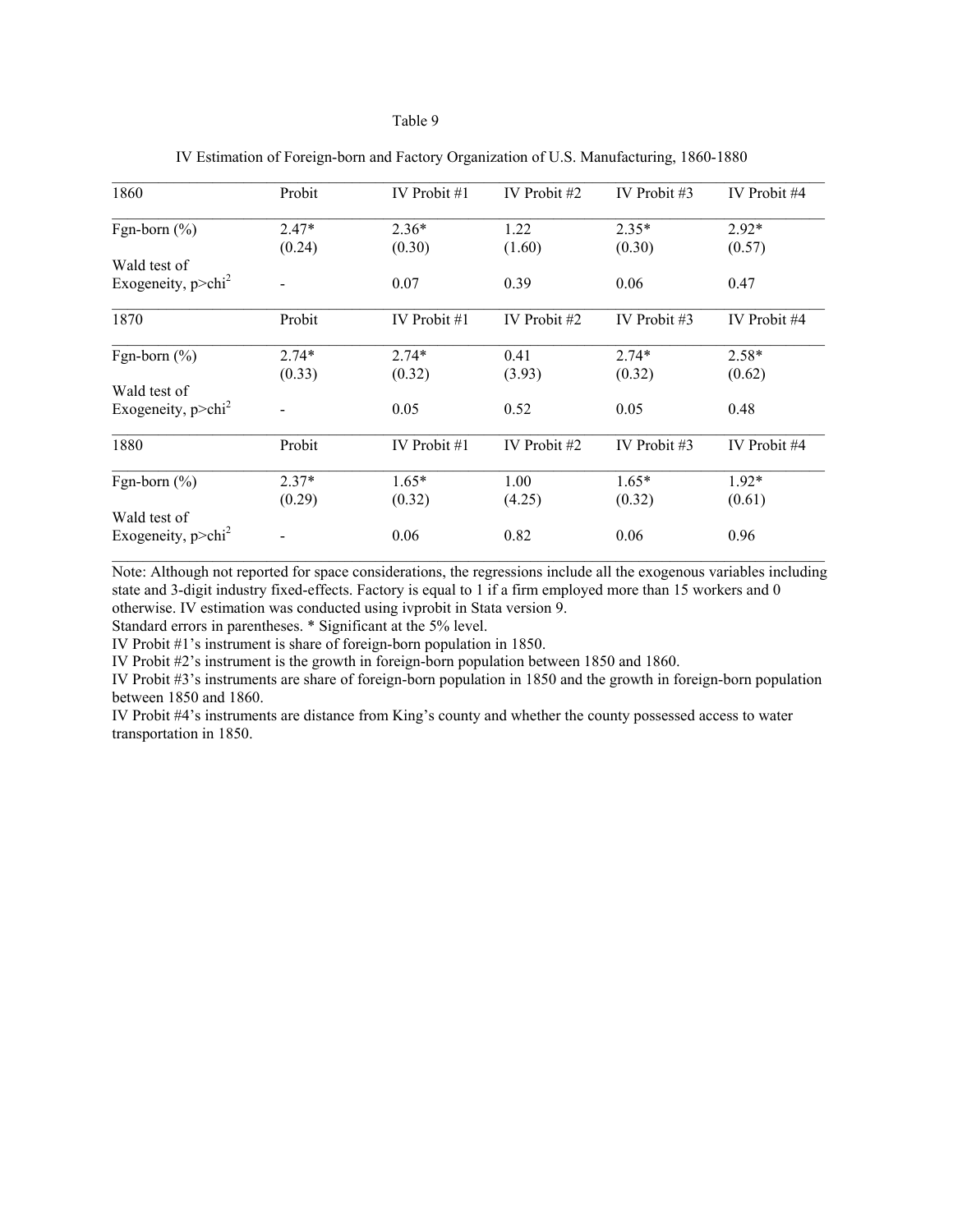### Table 10

| 1860             | <b>OLS</b> | IV Reg $#1$ | IV Reg $#2$ | IV Reg $#3$ | IV Reg $#4$ |
|------------------|------------|-------------|-------------|-------------|-------------|
| Fgn-born $(\% )$ | $1.41*$    | $1.35*$     | 0.51        | $1.34*$     | $2.04*$     |
|                  | (0.13)     | (0.11)      | (0.52)      | (0.11)      | (0.23)      |
| Overid test      |            |             |             |             |             |
| Sargan P-value   |            |             |             | 0.10        | 0.00        |
| 1870             | <b>OLS</b> | IV Reg $#1$ | IV Reg $#2$ | IV Reg $#3$ | IV Reg $#4$ |
| Fgn-born $(\% )$ | $1.47*$    | $1.52*$     | $1.22*$     | $1.52*$     | $1.97*$     |
|                  | (0.17)     | (0.15)      | (0.89)      | (0.15)      | (0.28)      |
| Overid test      |            |             |             |             |             |
| Sargan P-value   |            |             |             | 0.74        | 0.00        |
| 1880             | <b>OLS</b> | IV Reg $#1$ | IV Reg $#2$ | IV Reg $#3$ | IV Reg $#4$ |
| Fgn-born $(\% )$ | $1.67*$    | $1.24*$     | 1.12        | $1.24*$     | $1.42*$     |
|                  | (0.17)     | (0.16)      | (0.98)      | (0.16)      | (0.32)      |
| Overid test      |            |             |             |             |             |
| Sargan P-value   |            |             |             | 0.90        | 0.01        |

| IV Estimation of Foreign-born and Firm Size (log) of U.S. Manufacturing, 1860-1880 |  |  |
|------------------------------------------------------------------------------------|--|--|
|                                                                                    |  |  |

Note: Although not reported for space considerations, the regressions include all the exogenous variables including state and 3-digit industry fixed-effects. Factory is equal to 1 if a firm employed more than 15 workers and 0 otherwise. Standard errors in parentheses. \* Significant at the 5% level.

IV Reg #1's instrument is share of foreign-born population in 1850.

IV Reg #2's instrument is the growth in foreign-born population between 1850 and 1860.

IV Reg #3's instruments are share of foreign-born population in 1850 and the growth in foreign-born population between 1850 and 1860.

IV Reg #4's instruments are distance from King's county and whether the county possessed access to water transportation in 1850.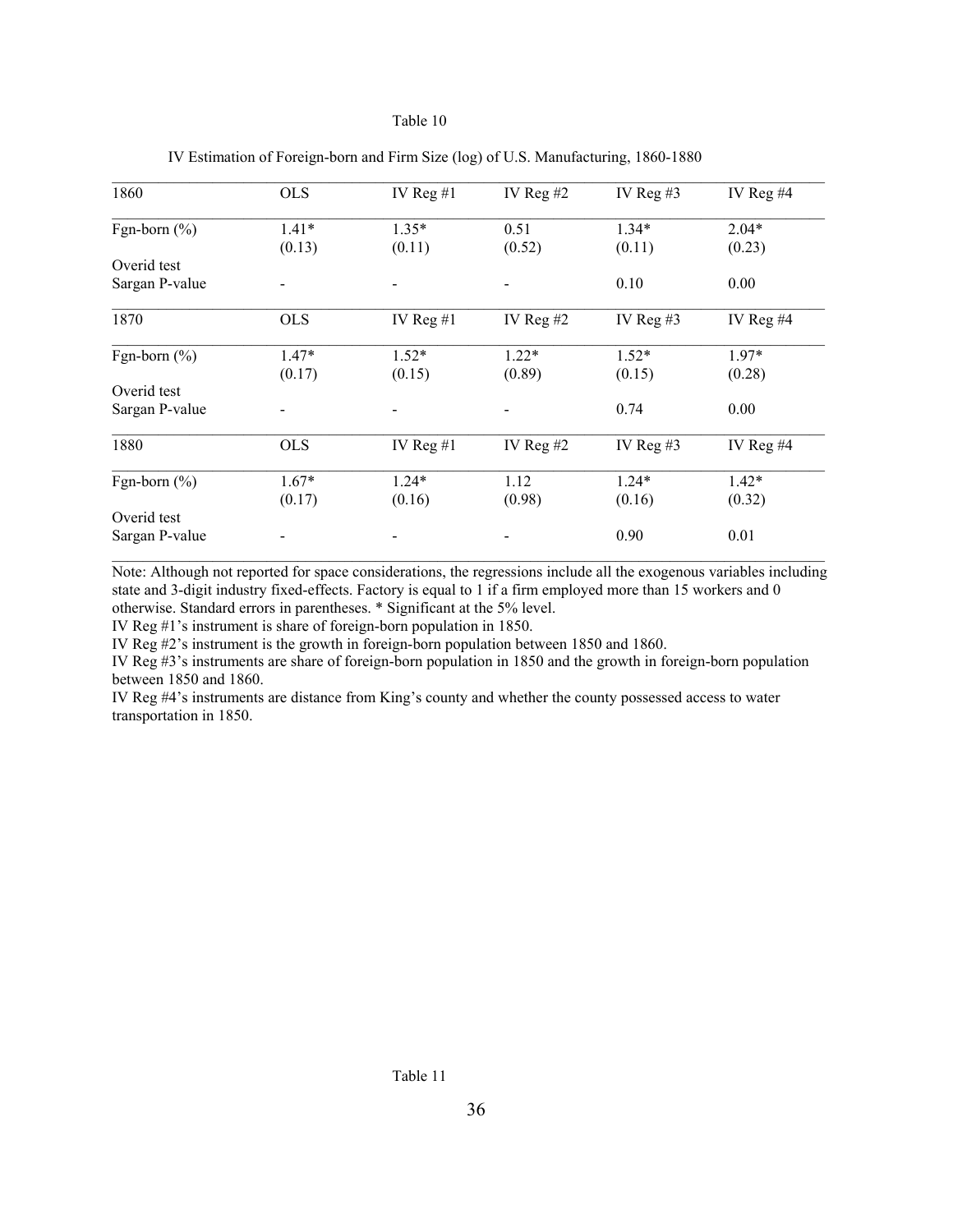| 1860             | <b>OLS</b> | IV Reg $#1$ | IV Reg $#2$ | IV Reg $#3$ | IV Reg $#4$ |
|------------------|------------|-------------|-------------|-------------|-------------|
| Fgn-born $(\% )$ | $0.52*$    | $0.48*$     | $0.27*$     | $0.48*$     | $0.80*$     |
|                  | (0.07)     | (0.04)      | (0.20)      | (0.04)      | (0.09)      |
| Overid test      |            |             |             |             |             |
| Sargan P-value   |            |             |             | 0.29        | 0.88        |
| 1870             | <b>OLS</b> | IV Reg $#1$ | IV Reg $#2$ | IV Reg $#3$ | IV Reg #4   |
| Fgn-born $(\%)$  | $1.41*$    | $1.48*$     | 0.67        | $1.47*$     | $2.01*$     |
|                  | (0.10)     | (0.09)      | (0.54)      | (0.09)      | (0.17)      |
| Overid test      |            |             |             |             |             |
| Sargan P-value   |            |             |             | 0.13        | 0.03        |
| 1880             | <b>OLS</b> | IV Reg $#1$ | IV Reg $#2$ | IV Reg $#3$ | IV Reg #4   |
| Fgn-born $(\%)$  | $1.69*$    | $1.96*$     | $1.68*$     | $1.95*$     | $2.79*$     |
|                  | (0.21)     | (0.11)      | (0.66)      | (0.11)      | (0.22)      |
| Overid test      |            |             |             |             |             |
| Sargan P-value   |            |             |             | 0.67        | 0.49        |

IV Estimation of Foreign-born and Average Wages (log) of U.S. Manufacturing, 1860-1880

Note: Although not reported for space considerations, the regressions include all the exogenous variables including state and 3-digit industry fixed-effects. Factory is equal to 1 if a firm employed more than 15 workers and 0 otherwise. Standard errors in parentheses. \* Significant at the 5% level.

IV Reg #1's instrument is share of foreign-born population in 1850.

IV Reg #2's instrument is the growth in foreign-born population between 1850 and 1860.

IV Reg #3's instruments are share of foreign-born population in 1850 and the growth in foreign-born population between 1850 and 1860.

IV Reg #4's instruments are distance from King's county and whether the county possessed access to water transportation in 1850.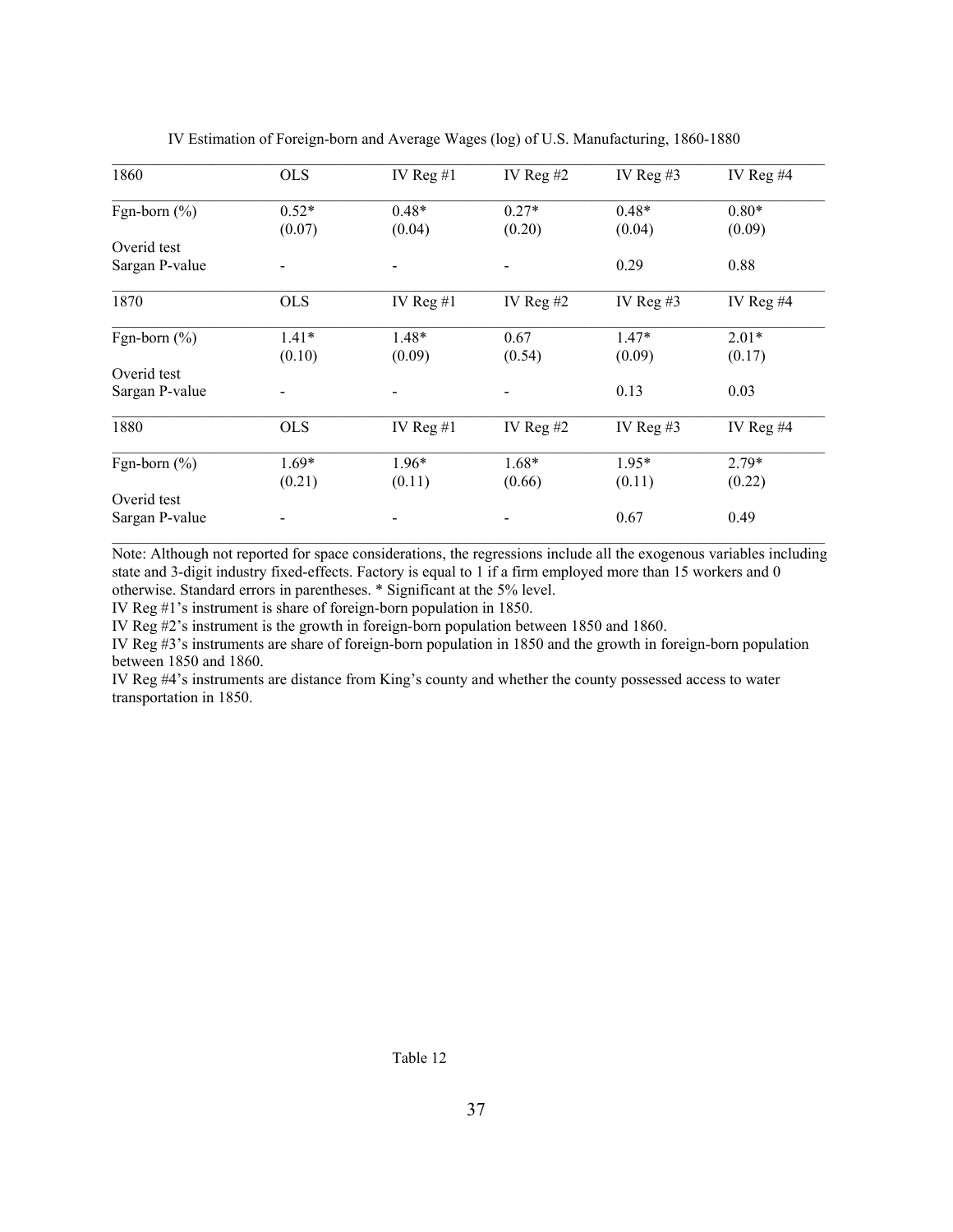| 1860             | <b>OLS</b> | IV Reg $#1$ | IV Reg $#2$ | IV Reg $#3$ | IV Reg $#4$ |
|------------------|------------|-------------|-------------|-------------|-------------|
| Fgn-born $(\% )$ | $0.92*$    | $0.90*$     | $0.81*$     | $0.90*$     | $1.79*$     |
|                  | (0.14)     | (0.10)      | (0.44)      | (0.10)      | (0.20)      |
| Overid test      |            |             |             |             |             |
| Sargan P-value   |            |             |             | 0.84        | 0.001       |
| 1870             | <b>OLS</b> | IV Reg $#1$ | IV Reg $#2$ | IV Reg $#3$ | IV Reg $#4$ |
| Fgn-born $(\% )$ | $1.15*$    | $1.29*$     | $-0.02*$    | $1.28*$     | $1.86*$     |
|                  | (0.13)     | (0.13)      | (0.76)      | (0.13)      | (0.24)      |
| Overid test      |            |             |             |             |             |
| Sargan P-value   |            |             |             | 0.08        | 0.49        |
| 1880             | <b>OLS</b> | IV Reg $#1$ | IV Reg $#2$ | IV Reg $#3$ | IV Reg $#4$ |
| Fgn-born $(\%)$  | $1.43*$    | $1.79*$     | 2.39*       | 1.80*       | $2.42*$     |
|                  | (0.22)     | (0.13)      | (0.75)      | (0.13)      | (0.25)      |
| Overid test      |            |             |             |             |             |
| Sargan P-value   |            |             |             | 0.42        | 0.10        |

IV Estimation of Foreign-born and Labor Productivity (log) of U.S. Manufacturing, 1860-1880

Note: Although not reported for space considerations, the regressions include all the exogenous variables including state and 3-digit industry fixed-effects. Factory is equal to 1 if a firm employed more than 15 workers and 0 otherwise. Robust standard errors in parentheses. \* Significant at the 5% level.

IV Reg #1's instrument is share of foreign-born population in 1850.

IV Reg #2's instrument is the growth in foreign-born population between 1850 and 1860.

IV Reg #3's instruments are share of foreign-born population in 1850 and the growth in foreign-born population between 1850 and 1860.

IV Reg #4's instruments are distance from King's county and whether the county possessed access to water transportation in 1850.

Table 13

Urbanization, Factory Production and Firm Size, 1860-1880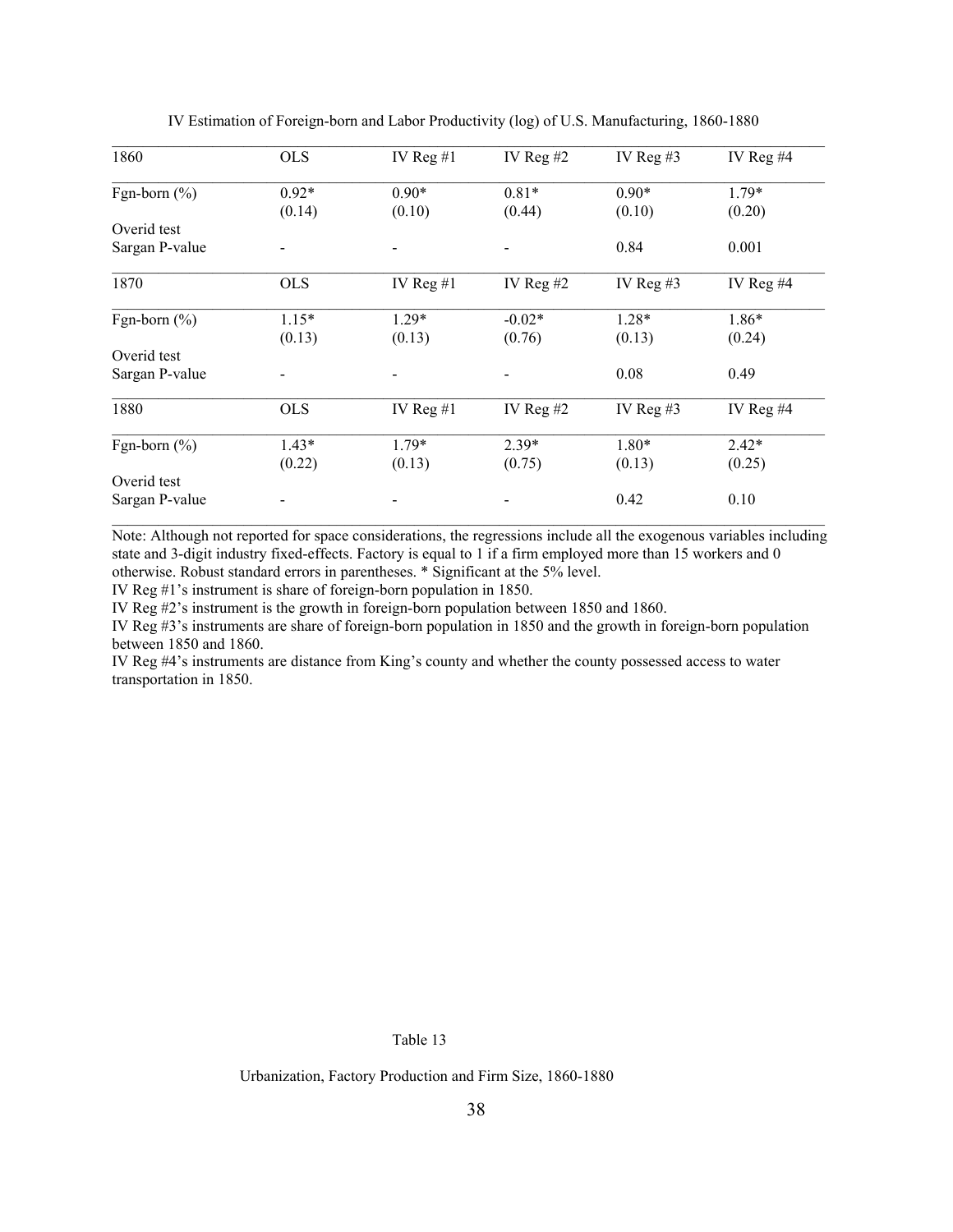| 1860                             | Factory | Factory | Firm Size  | Firm Size  |  |
|----------------------------------|---------|---------|------------|------------|--|
|                                  | Probit  | Probit  | <b>OLS</b> | <b>OLS</b> |  |
| Fgn-born $(\% )$                 | $1.69*$ | $2.42*$ | $0.68*$    | $1.16*$    |  |
|                                  | (0.47)  | (0.41)  | (0.19)     | (0.18)     |  |
| Urban $>2,500$                   | $0.37*$ |         | $0.41*$    |            |  |
|                                  | (0.18)  |         | (0.09)     |            |  |
| Urban>25,000                     |         | 0.02    |            | $0.15*$    |  |
|                                  |         | (0.13)  |            | (0.08)     |  |
| 1870                             | Factory | Factory | Firm Size  | Firm Size  |  |
|                                  | Probit  | Probit  | <b>OLS</b> | <b>OLS</b> |  |
| Fgn-born (%)                     | $1.00*$ | $2.32*$ | 0.38       | $1.08*$    |  |
|                                  | (0.43)  | (0.43)  | (0.24)     | (0.25)     |  |
| Urban $\geq$ 2,500               | $0.86*$ |         | $0.56*$    |            |  |
|                                  | (0.17)  |         | (0.08)     |            |  |
| Urban>25,000                     |         | 0.19    |            | $0.20*$    |  |
|                                  |         | (0.13)  |            | (0.08)     |  |
| 1870                             | Factory | Factory | Firm Size  | Firm Size  |  |
|                                  | Probit  | Probit  | <b>OLS</b> | <b>OLS</b> |  |
| $\overline{\text{Fgn-born}(\%)}$ | $0.97*$ | $1.90*$ | $0.76*$    | $1.31*$    |  |
|                                  | (0.40)  | (0.36)  | (0.24)     | (0.22)     |  |
| Urban $>2,500$                   | $0.58*$ |         | $0.38*$    |            |  |
|                                  | (0.12)  |         | (0.07)     |            |  |
| Urban>25,000                     |         | 0.19    |            | $0.15*$    |  |
|                                  |         | (0.10)  |            | (0.06)     |  |

Note: The regressions include all the exogenous variables including state and 3-digit industry fixed-effects. Factory is equal to 1 if a firm employed more than 15 workers and 0 otherwise. Robust standard errors in parentheses. \*Significant at the 5% level.

Table 14

Ethnic Diversity and Factories, 1870-1880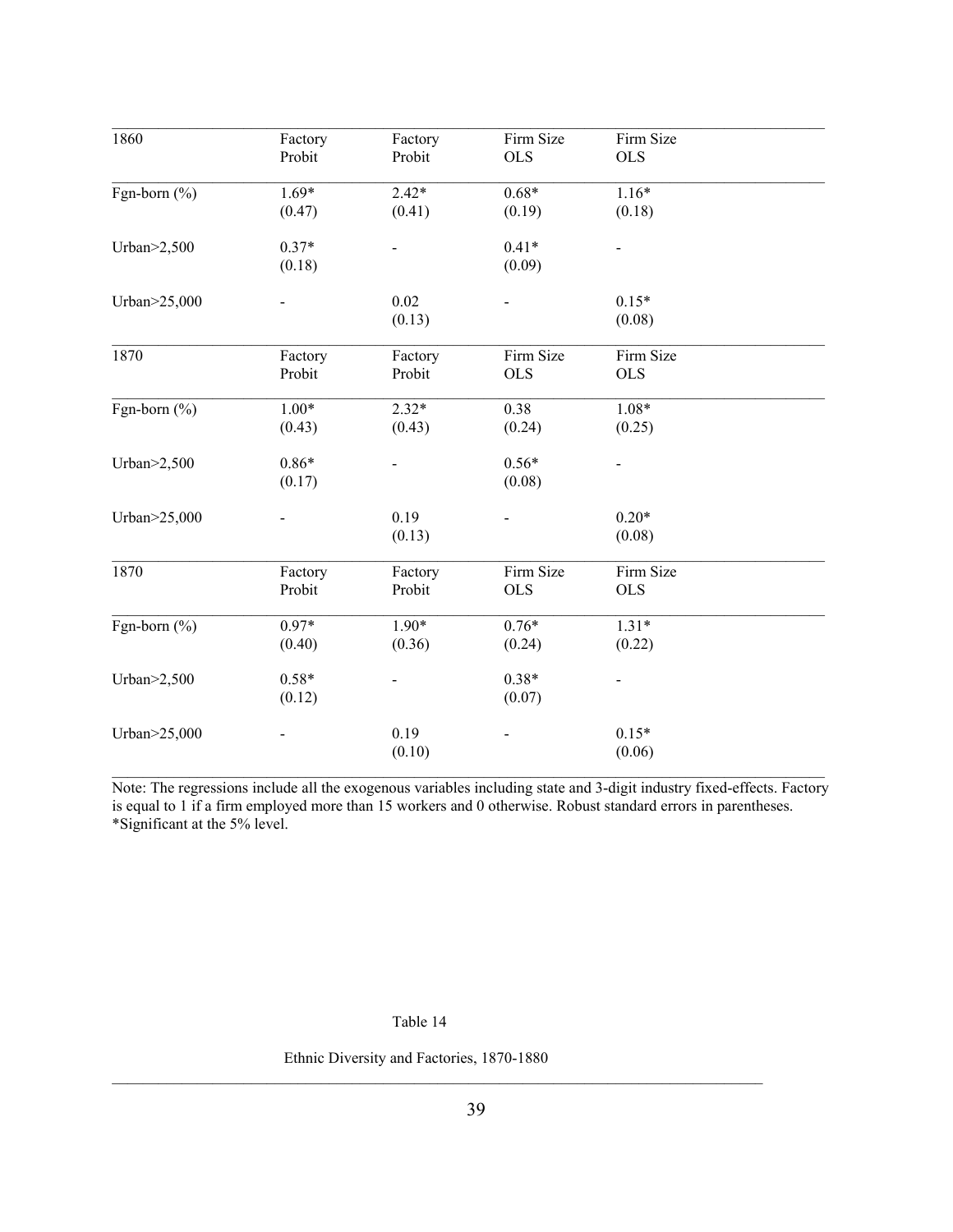|                |         | Factories |            | Firm Size (log)<br>Wages (log) |            |            | Labor Productivity (log) |            |
|----------------|---------|-----------|------------|--------------------------------|------------|------------|--------------------------|------------|
|                | Probit  | Probit    | <b>OLS</b> | <b>OLS</b>                     | <b>OLS</b> | <b>OLS</b> | <b>OLS</b>               | <b>OLS</b> |
|                | 1870    | 1880      | 1870       | 1880                           | 1870       | 1880       | 1870                     | 1880       |
| Native Born    | 0.39    | 0.04      | 0.16       | 0.15                           | $0.48*$    | $0.52*$    | $0.56*$                  | $0.66*$    |
| Out of State   | (0.90)  | (0.37)    | (0.19)     | (0.18)                         | (0.14)     | (0.13)     | (0.17)                   | (0.16)     |
| English $\&$   | 2.69    | $5.15*$   | $-0.03$    | 1.59                           | $1.48*$    | $2.18*$    | 0.78                     | $1.63*$    |
| Wales          | (2.05)  | (1.88)    | (1.38)     | (1.30)                         | (0.69)     | (0.87)     | (1.15)                   | (0.94)     |
| <b>British</b> | $5.51*$ | $3.10*$   | $1.74*$    | 1.12                           | 0.85       | $1.24*$    | $-0.14$                  | $1.38*$    |
| America        | (1.58)  | (1.12)    | (0.89)     | (0.80)                         | (0.43)     | (0.34)     | (0.46)                   | (0.38)     |
| Ireland        | $4.65*$ | $4.72*$   | $3.60*$    | $3.67*$                        | $2.31*$    | $3.51*$    | $1.90*$                  | $2.72*$    |
|                | (1.25)  | (1.26)    | (0.62)     | (0.71)                         | (0.38)     | (0.41)     | (0.39)                   | (0.48)     |
| Germany        | $6.78*$ | $3.49*$   | $2.20*$    | $1.93*$                        | $1.68*$    | $2.73*$    | 0.60                     | $2.39*$    |
|                | (1.29)  | (0.94)    | (0.53)     | (0.67)                         | (0.32)     | (0.30)     | (0.38)                   | (0.38)     |
| Italy          | 7.14    | $-32.7*$  | $-4.76$    | $-28.9*$                       | $-7.73*$   | $19.5*$    | $-6.34*$                 | $28.7*$    |
|                | (11.1)  | (14.5)    | (4.95)     | (8.25)                         | (3.08)     | (6.51)     | (2.88)                   | (7.55)     |
| Scandinavia    | $4.69*$ | $4.72*$   | $1.50*$    | $3.10*$                        | $1.34*$    | 1.99*      | $-0.10$                  | $1.35*$    |
|                | (1.64)  | (1.22)    | (0.62)     | (0.79)                         | (0.56)     | (0.35)     | (0.57)                   | (0.41)     |
| Diversity      | $11.9*$ | 4.50      | $4.10*$    | 1.52                           | 0.76       | $4.33*$    | $-2.38*$                 | $3.63*$    |
|                | (4.42)  | (3.88)    | (1.60)     | (3.02)                         | (0.94)     | (1.02)     | (0.97)                   | (1.23)     |

Note: The regressions include all the other explanatory variables as in Table 7 except that the foreign-born variable has been replaced by shares of population of native born out of state and shares of foreign-born populations born of various European nations. Robust standard errors in parentheses. \* Significant at the 5% level.

Table 15

 Occupations in Which Foreign-born Workers are Overly Represented by National Origins: Manufacturing, Mining and Mechanical Industries, 1870 (Average of All Gainful Workers = 100)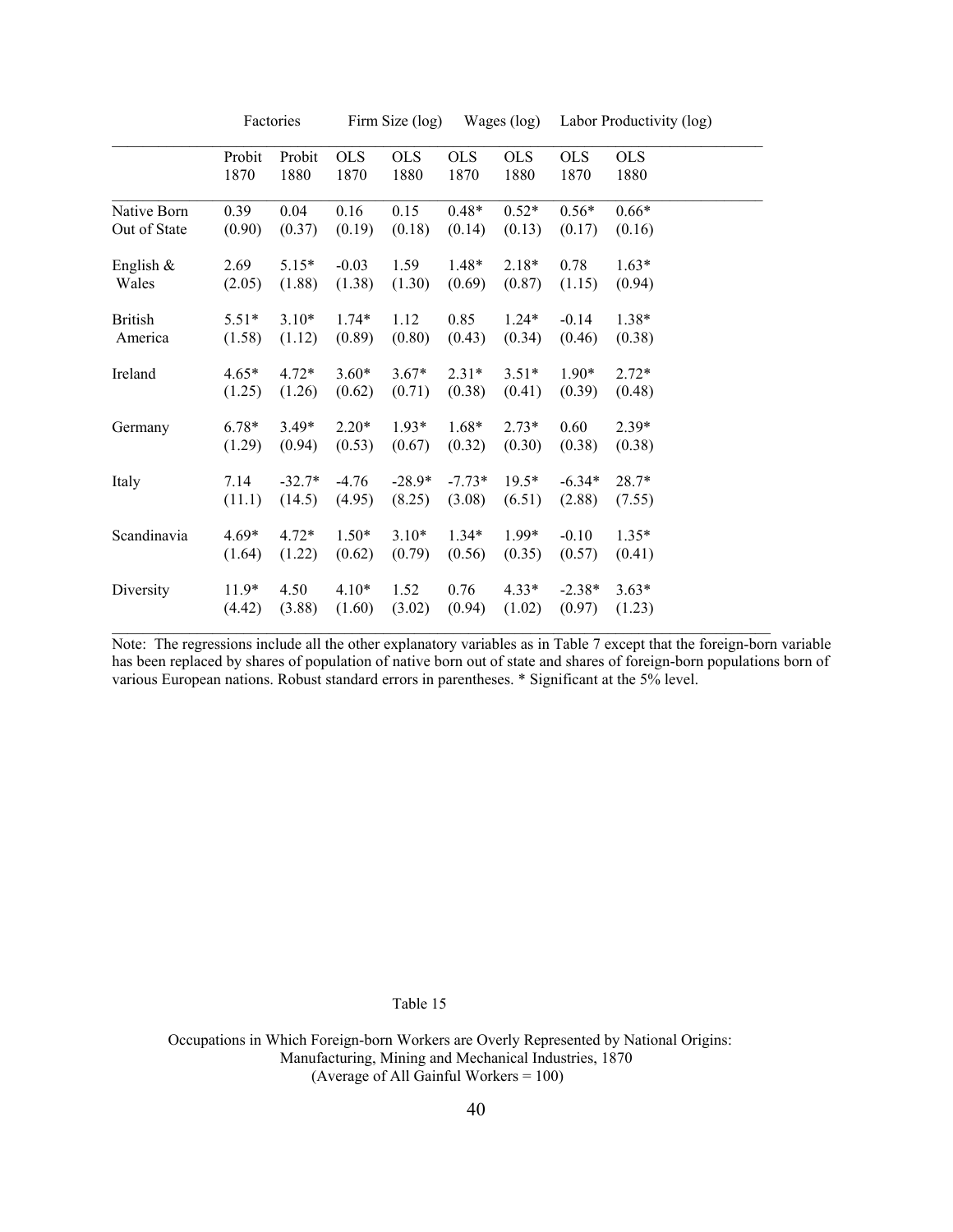#### **Germans**

bakers (587), basket-makers (424), brewing and malting (901), butchers (446), cabinet-makers (412), cigar-makers (491), confectioners (397), coopers (320), distillers and rectifiers (360), engravers (315), gun and locksmiths (382), piano (596), tailors (307), upholsterers (439), wood-turners and carvers (416)

 $\mathcal{L}_\mathcal{L} = \mathcal{L}_\mathcal{L}$ 

#### **Irish**

bleachers (294), brass founders and workers (304), gas-workers (517), iron-foundry operatives (263), marble and stone cutters (319), paper-mill operatives (246), plumbers and gas fitters (269), print-work operatives (381), quarrymen (392), rolling mill operatives (264), roofers and slaters (232), rubber-factory operatives (264), sewing machine factory operatives (252), steam-boiler makers (362), woolen-mill operatives (274)

#### **English and Welsh**

bleachers, dyers and scourers (519), carpet-makers (403), cotton-mill operatives (375), iron and steel work operatives (351), iron-furnace operatives (340), knitting and hosiery mill operatives (627), machine and allied trades including engineers and foremen (309), machinists (392), mining (797), pattern making (356), pottery making (471), print-work operatives (635), rolling-mill operatives (653), silk-mill operatives (550), steam-boiler makers (436), steam-engine makers (461), tool and cutlery making (469), woolen-mill operatives (465)

#### **Scandinavian**

awning makers (563), lumbermen and raftsmen (229), saw-mill operatives (284), wood choppers (121)

#### **British American**

brick and tile (575), cotton mill operatives (454), fishermen and oystermen (383), lumbermen and raftsmen (710), oil (306), rubber factories (380), saw mill operatives (684), shingle and lath makers (455), ship-carpenters (445), shipcaulkers (325), and tool and cutlery making (427), woodchoppers (582), woolen-mill operatives (357)

 Occupations in Which Foreign-born Workers are Overly Represented by National Origins: Manufacturing and Mechanical Industries, 1890 (Average of All Gainful Workers = 100)

### **Germany**

*Male*: bakers (515), basket-makers (303), bottlers (318), brewing and malting (813), butchers (295), cabinet-makers (427), chemical works (234), confectioners (235), coopers (233), copper workers (250), gun and locksmiths (335), lead and zinc workers (218), leather (202), meat and fruit packers, canners, preservers (232), piano (259), seamstresses (285), silk mill operatives (256), sugar makers and refiners (519), tailors (381), tobacco and cigar factory operatives (251) trunk, valise, etc. makers (264), upholsterers (207). *Female*: bakers (348).

#### **Ireland**

*Male*: bleachers (341), brass workers (229), candle, soap, tallow makers (236), carpet makers (286), chemical works (289), copper (210), gas-workers (669), hat and cap (208), iron and steel (247), leather etc. (338), marble and stone cutters (262), mason (201), meat and fruit packers, canners, preservers (269),oil (252), paper-mill operatives (256), print-work operatives (313), roofers and slaters (216), rubber-factory operatives (385), steam-boiler makers (268), sugar (209), wire (206), woolen-mill operatives (224). *Female*: none.

#### **Great Britain**

*Male*: bleachers, dyers and scourers (459), brass (216), carpet-makers (404), copper (247), cotton-mill operatives (340), engravers (245), glove (316), gold and silver (250), hosiery and knitting (271), iron and steel work operatives (278), machinists (266), marble and stone cutters (357), masons (206), metal works (246), mill and factory operatives (339), model and pattern making (309), potters (399), print-work operatives (386), roofers and slaters (224), sail, awning and tent (204), ship and boat (213), silk-mill operatives (386), steam-boiler makers (287), tool and cutlery making (274), woolen-mill operatives (422). *Female*: cotton mill operatives (261), mill and factory (323), potters (502), silk mill (228), woolen-mill (281).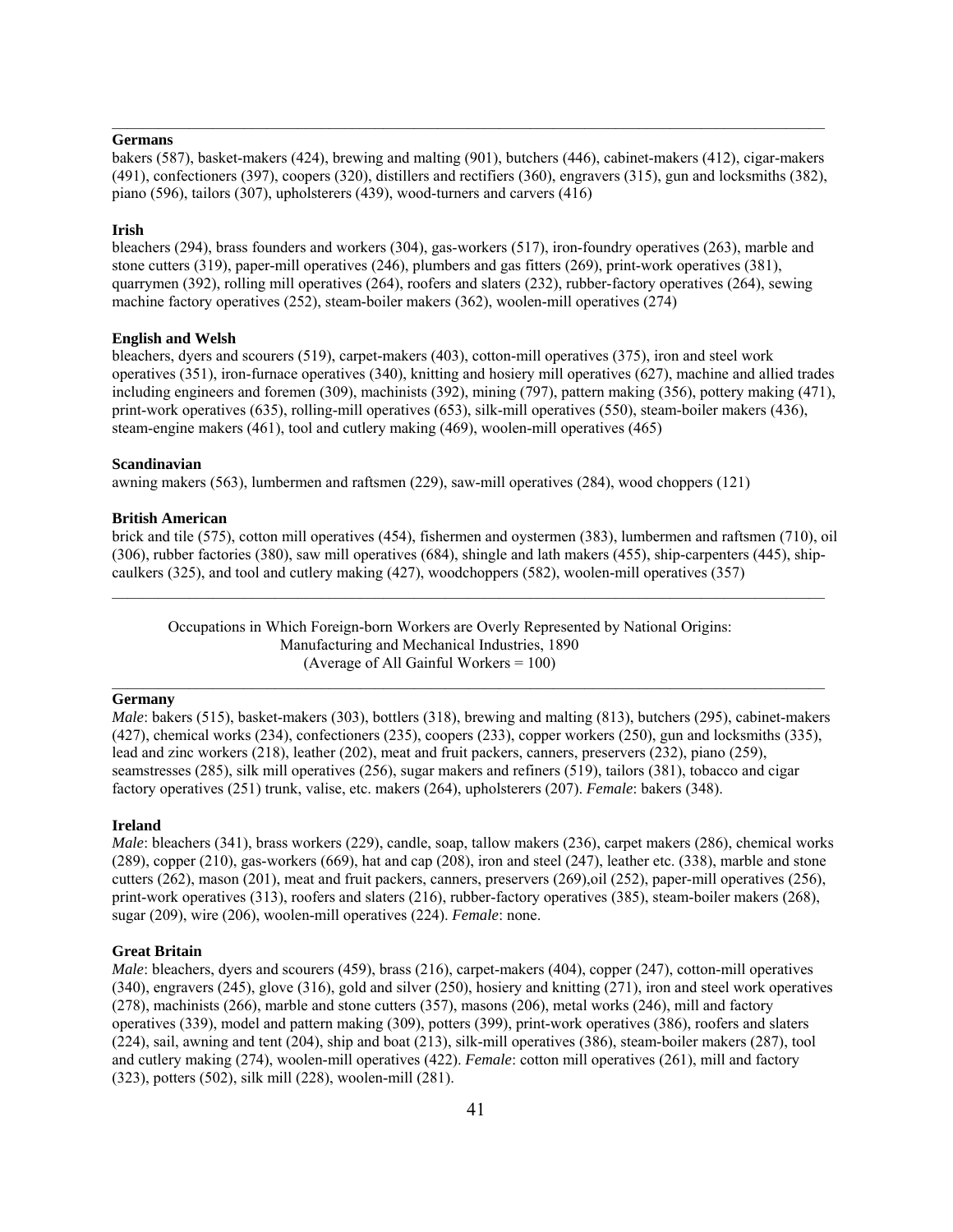#### **Canada**

*Male - English speaking*: builders and contractors (247), carpenters and joiners (215), rubber-factory operatives (253), sail, awning and tent (220), saw and plane mill (273), ship and boat (479). *Female - English speaking*: clock and watch makers (244), rubber-factory operatives (327).

*Male - French speaking*: boot and shoe (324), box (258), brick and tile (1,118), cotton mill (2,799), door, sash and blind (206), gold and silver (243), hosiery and knitting (532), leather etc. (203), mill and factory operative (934), paper mill (478), print works (377), saw and planing (405), ship and boat (280), tool and cutlery making (298), woolen-mill (736). *Female - French speaking*: cotton mill (1654), hosiery and knitting (281), mill and factory operative (736), woolen-mill (442).

#### **Scandinavia**

*Sweden and Norway - Male*: agricultural implements (467), cabinet (279), sail, awning and tent (250), saw and plane mill (341), tailors (250), wire (348). *Female*: none. *Denmark - Male*: agricultural implements (288), brick and tile (262), butter and cheese (243), cabinet (243), sail, awning and tent (269). *Female*: none.

#### **France**

*Male*: bakers (361), basket (205), bleachers, dyers and scourers (496), butchers (280), cabinet (224), charcoal, coke and lime (373), clock and watch (359), confectioners (308), copper (227), distillers and rectifiers (328), engravers (384), glass (717), glove (656), gun and locksmiths (291), lead and zinc workers (205), meat and fruit packers, canners, preservers (205), silk-mill operatives (838). *Female*: artificial flower (739), bakers (254), bleachers, dyers and scourers (851), confectioners (211), glass (271), lace and embroidery (413), silk-mill (238).

#### **Italy**

*Male*: boot and shoe (268), charcoal, coke and lime (476), confectioners (771), distillers and rectifiers (308), hat and cap (256), marble and stone (464), print works (234), silk mill (509). *Female*: artificial flower (3788), bakers (348), bleachers, dyers and scourers (232), confectioners (2554), paper mill (416), sewing machine operators (276), silk mill (319), Tailoresses (726), tobacco and cigar factory (421)

 $\mathcal{L}_\mathcal{L} = \mathcal{L}_\mathcal{L}$ 

Source: Hutchinson (1956). Note: Only those with figures greater than 200 have been listed.

### References

Acemoglu, Daron. 1998. "Why Do New Technologies Complement Skills? Directed Technical Change and Wage Inequality," *Quarterly Journal of Economics* 113 (4): 1055- 1189.

Albion, Robert G. 1939 [1984 reprint]. *The Rise of New York Port 1815-1860*. Boston: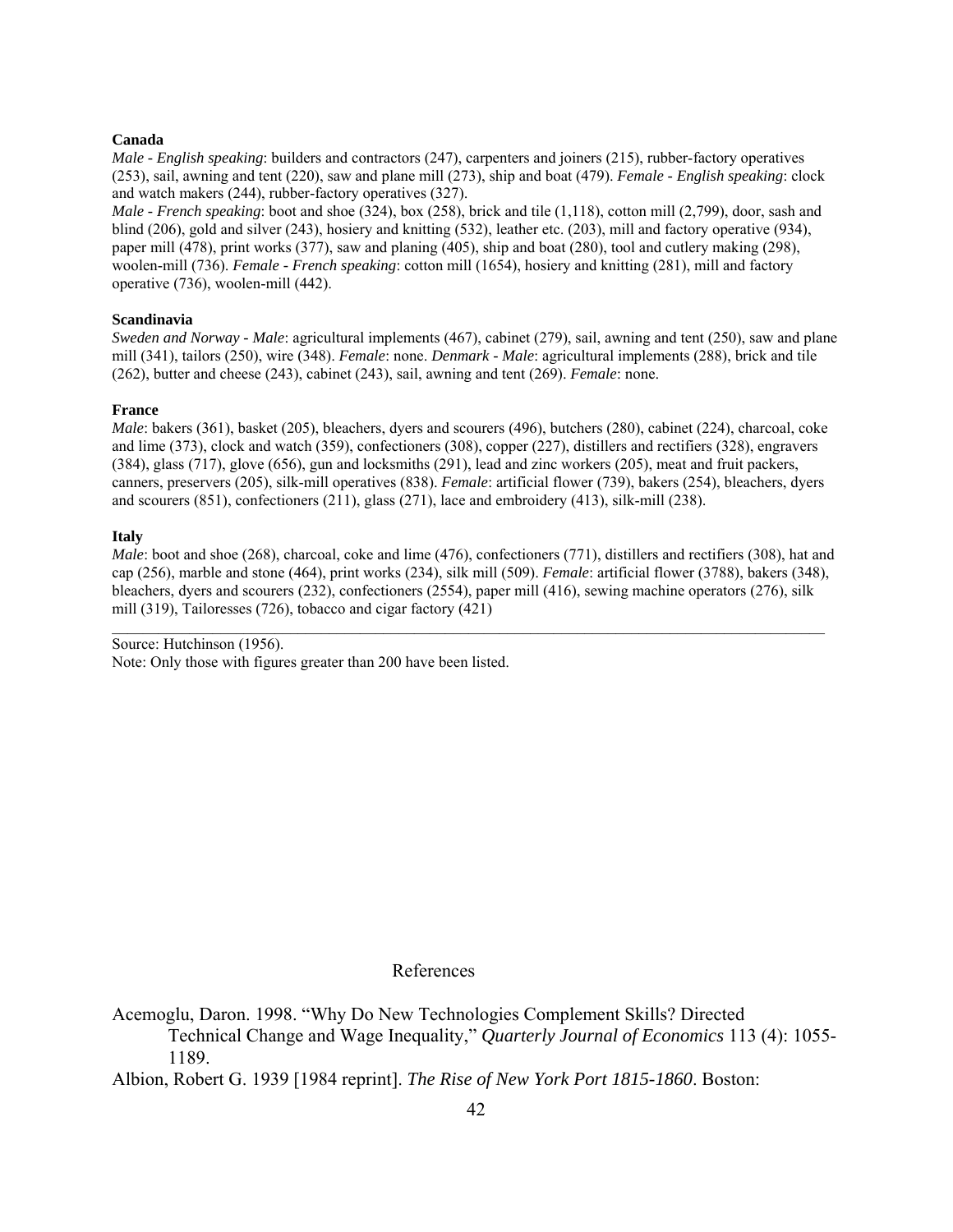Northeastern University Press.

- Altonji, Joseph and David Card. 1991. "The Effects of Immigration on the Labor Market Outcomes of Less-Skilled Natives," in J. Abowd and R. Freedman, eds. *Immigration, Trade and the Labor Market*. Chicago: University of Chicago Press.
- Atack, Jeremy. 1987. "Economies of Scale and Efficiency Gains in the Rise of the Factory in America, 1820-1920," in P. Kilby, ed., *Quantity and Quidity: Essays in U.S. Economic History*. Middletown: Wesleyan University Press.
- Atack, Jeremy and Fred Bateman. 1999. "U.S. Historical Statistics: Nineteenth-Century U.S. Industrial Development through the Eyes of the Census of Manufactures," *Historical Methods* 32 (4): 177-188.
- Atack, Jeremy, Fred Bateman and Robert Margo. 2004. "Skill Intensity and Rising Wage Dispersion in Nineteenth-Century American Manufacturing," *Journal of Economic History* 64 (1):172-192.
- Atack, Jeremy, Fred Bateman and Robert Margo. 2005. "Capital Deepening and the Rise of the Factory: The American Experience in the Nineteenth Century" *Economic History Review* 58 (3): 586-595.
- Atack, Jeremy and Peter Passell. 1994. *A New Economic View of American History from Colonial Times to 1940*. 2nd Ed. New York: W.W. Norton & Co.
- Autor, David H., Frank Levy, and Richard J. Murnane. 2003. "The Skill Content of Recent Technological Change: An Empirical Exploration," *Quarterly Journal of Economics* 118 (4): 1279-1334.
- Barrett, James R. 1987. *Work and Community in the Jungle: Chicago's Packinghouse Workers 1894-1922*. University of Illinois Press.
- Bartel, Ann P. 1989. "Where Do the New U.S. Immigrants Live?" *Journal of Labor Economics* 7, 371-391.
- Beaudry, Paul and David A. Green. 2005. "Changes in U.S. Wages, 1976-2000: Ongoing Skill Bias or Major Technological Change?" *Journal of Labor Economics* 23 (3): 609-648.
- Becker, Gary S. and Kevin M. Murphy. 1992. "The Division of Labor, Coordination Costs and Knowledge," *Quarterly Journal of Economics* 107 (4): 1137-1160.
- Berman, Eli, John Bound, and Zvi Griliches. 1994. "Changes in the Demand for Skilled Labor within U.S. Manufacturing Industries: Evidence from the Annual Survey of Manufacturing," *Quarterly Journal of Economics* 109: 367-397.
- Blau, Francine. 1980. "Immigration and Labor Earnings in Early Twentieth Century America," *Research in Population Economics* 2: 21-41.
- Bodnar, John. 1977. *Immigration and Industrialization: Ethnicity in an American Mill Town, 1870-1940*. University of Pittsburgh Press.
- Bodnar, John, Roger Simon and Michael P. Weber. 1982. *Lives of Their Own: Blacks, Italians, and Poles in Pittsburgh, 1900-1960*. Urbana: University of Illinois Press.
- Bogue, Donald J. 1959. *The Population of the United States*. The Free Press.
- Borjas, George. 1995. "Ethnicity, Neighborhoods, and Human-Capital Externalities," *American Economic Review* 85, 365-390.
- Borjas, George. 1999. *Heaven's Door: Immigration Policy and the American Economy*. Princeton University Press.
- Borjas, George, Richard B. Friedman, and Lawrence F. Katz. 1997. "How Much Do Immigration and Trade Affect Labor Market Outcomes," *Brookings Papers on*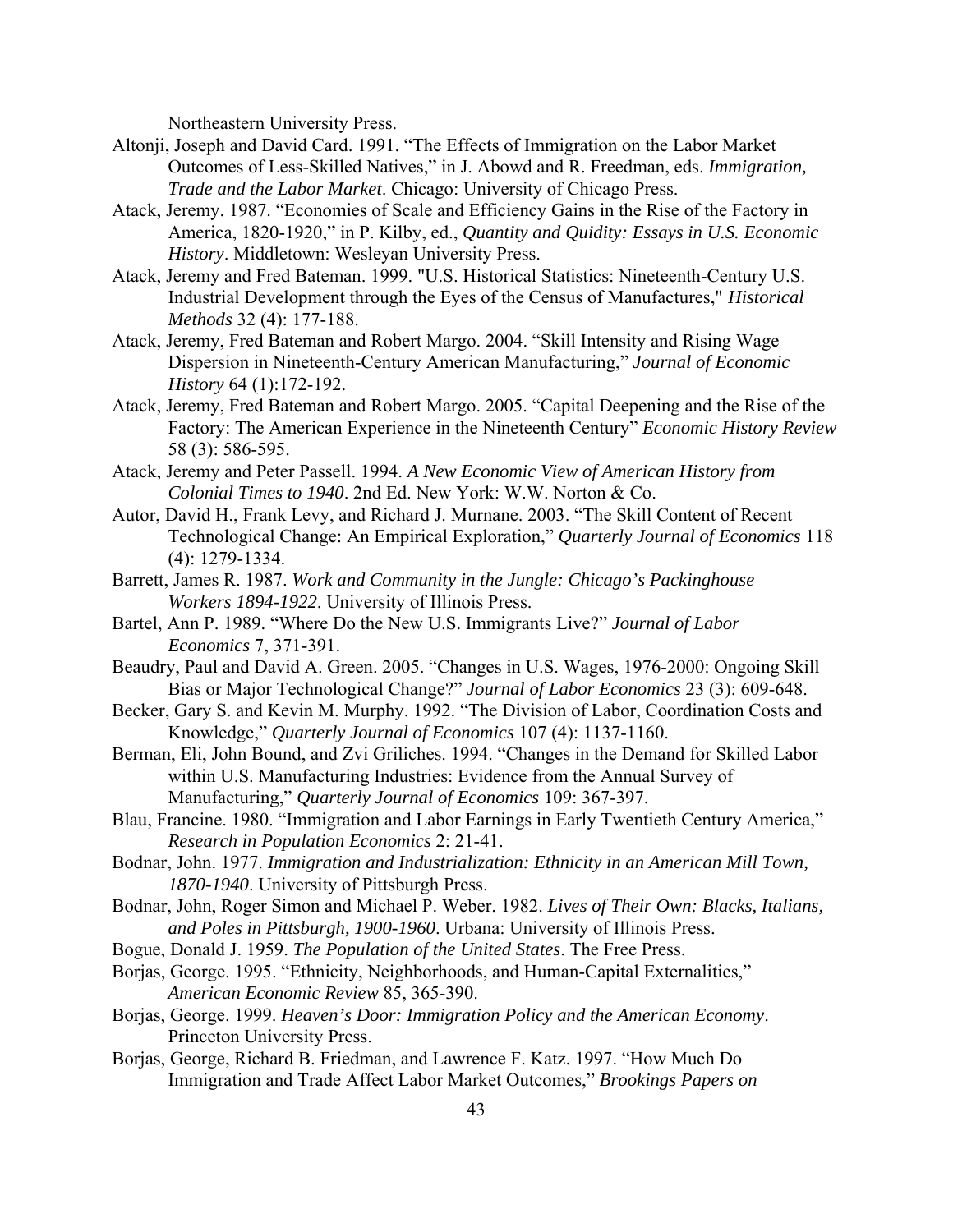*Economic Activity* 1, 1-90.

- Burrows, Edwin G. and Mike Wallace. 1999. *Gotham: A History of New York City to 1898*. New York: Oxford University Press.
- Cain, Louis P. and Donald G. Paterson. 1986. "Biased Technical Change, Scale and Factor Substitution in American Industry, 1850-1919," *Journal of Economic History* 46: 153- 164.
- Card, David. 2001. "Immigrant Inflows, Native Outflows, and the Local Labor Market Impacts of Higher Immigration," *Journal of Labor Economics* 19, 22-64.
- Carpenter, Niles. 1927. *Immigrants and Their Children 1920*. U.S. GPO.
- Cohn, Raymond L. 1992. "The Occupations of English Immigrants to the U.S., 1836-1853," *Journal of Economic History* 65 (2): 469-495.
- Cohn, Raymond L. 2000. "Nativism and the End of the Mass Migration of the 1840s and 1850s," *Journal of Economic History* 60 (2): 361-383.
- Cohn, Raymond L. 2005. "The Transition from Sail to Steam in Immigration to the United States," *Journal of Economic History* 65 (2): 469-495.
- Cohn, Raymond L. 2006. "Immigration to the United States," *EH.net. Encyclopedia*.
- Collins, William J. 1997. "When the Tide Turned: Immigration and the Delay of the Great Migration," *Journal of Economic History* 57: 607-632.
- Coombes, Whitney. 1926. *The Wages of Unskilled Labor in Manufacturing Industries in the United States, 1890-1924*. New York: Columbia University Press.
- David, Paul A. 1975. *Technology Choice, Innovation and Economic Growth*. Cambridge: Cambridge University Press.
- Demsetz, Harold. 1988. "The Theory of the Firm Revisited," *Journal of Law, Economics and Organization* 4 (1): 141-161.
- Earnst, Robert. [1949] 1994. *Immigrant Life in New York City 1825-1863*. Syracuse: Syracuse University Press.
- Edin, Per-Anders, Peter Fredricksson, and Olof Åslund. 2003. "Ethnic Enclaves and the Economic Success of Immigrants - Evidence from a Natural Experiment," *Quarterly Journal of Economics* 118, 329-357.
- Eichengreen, Barry and Henry A. Gemery. 1986. "The Earnings of Skilled and Unskilled Immigrants at the End of the Nineteenth Century," *Journal of Economic History* 46: 441- 454.
- Erickson, Charlotte. 1957. *American Industry and the European Immigrant 1860-1885*. Cambridge: Harvard University Press.
- Feldman, Egal. 1960. *Fit for Men: A Study of New York's Clothing Trade*. Washington DC: Public Affairs Press.
- Ferrie, Joseph P. 1999. *Yankeys Now: Immigrants in the Antebellum U.S. 1840-1860*. Oxford University Press.
- Filer, Randall. 1992. "The Impact of Immigrant Arrivals on Migratory Patterns of Native Workers," in *Immigration and the Work Force: Economic Consequences for the United States and Source Areas*, G. Borjas and R. Freeman, eds., Chicago: University of Chicago Press.
- Friedberg, Rachel M. and Jennifer Hunt. 1995. "The Impact of Immigrants on Host Country Wages, Employment and Growth," *Journal of Economic Perspectives* 9 (2): 23-44.
- Galenson, David W. 1984. "The Rise and Fall of Indentured Servitude in the Americas: An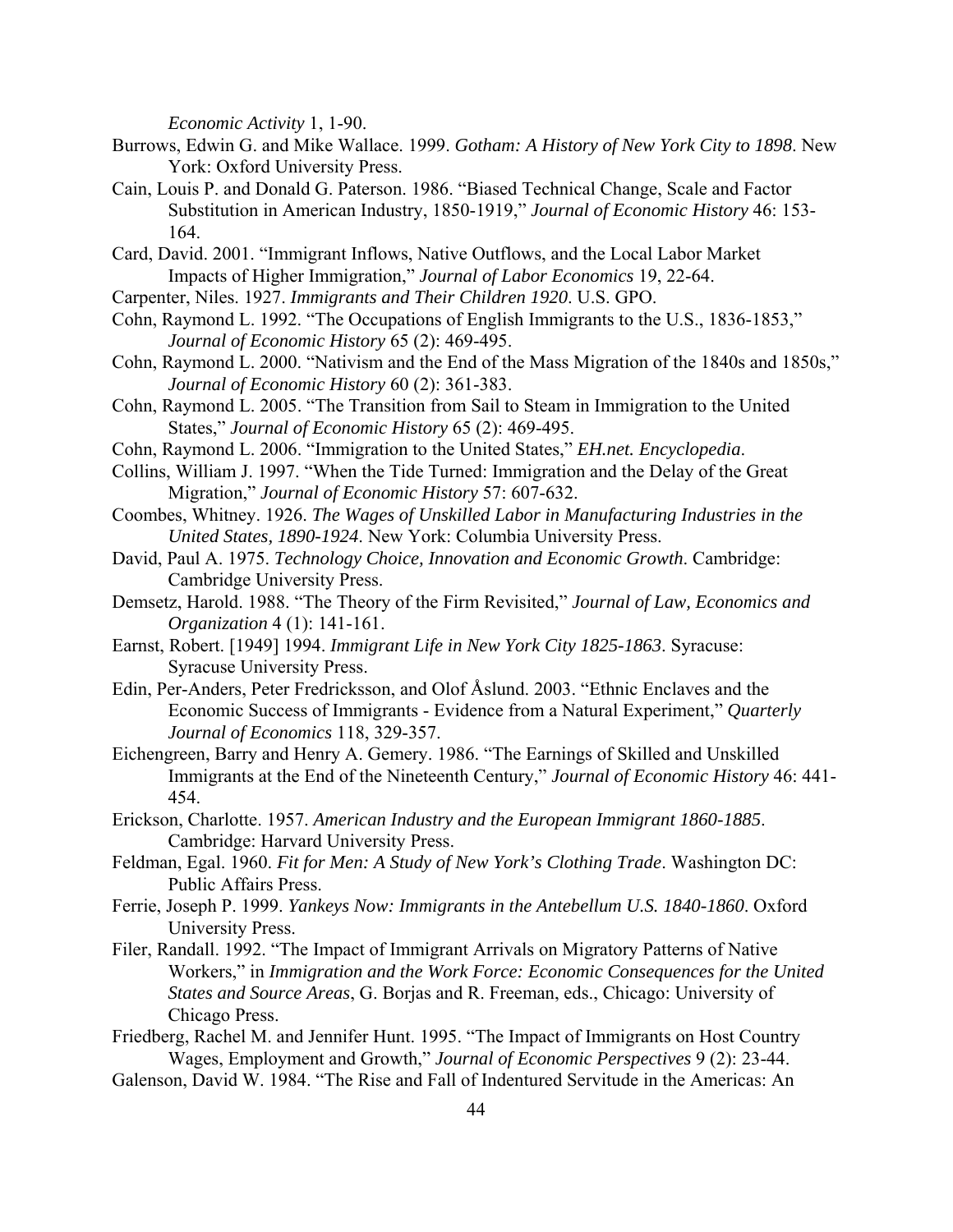Economic Analysis," *Journal of Economic History* 44: 1-26.

- Gibson, Campbell J. and Emily Lennon. 1999. "Historical Census Statistics on the Foreign born Population of the United States: 1850-1990," Population Division Working Paper No. 29, U.S. Bureau of the Census.
- Goldin, Claudia. 1990. *Understanding the Gender Gap: An Economic History of American Women.* New York: Oxford University Press.
- Goldin, Claudia. 1994. "The Political Economy of Immigration Restriction in the United States, 1890-1921," in *The Regulated Economy,* edited by C. Goldin and G. Libecap. University of Chicago Press.
- Goldin, Claudia. 2001. "The Human-Capital Century and American Leadership: Virtues of the Past," *Journal of Economic History* 61 (2): 263-292.
- Goldin, Claudia and Lawrence F. Katz. 1998. "The Origins of Technology-Skill Complementarity," *Quarterly Journal of Economics* 113 (3): 693-732.
- Goldin, Claudia and Lawrence F. Katz. 1999. "The Returns to Skill Across the Twentieth Century United States," mimeo.
- Goldin, Claudia and Lawrence F. Katz. 2000. "Education and Income in the Early Twentieth Century: Evidence from the Prairies," *Journal of Economic History* 60 (3): 782-818.
- Goldin, Claudia and Robert A. Margo. 1992. "The Great Compression: The Wage Structure in the United States at Mid-Century," *Quarterly Journal of Economics* 107 (1): 1-34.
- Goldin, Claudia and Kenneth L. Sokoloff. 1982. "Women, Children, and Industrialization in the Early Republic: Evidence from the Manufacturing Censuses," *Journal of Economic History* 42 (4): 741-774.
- Habakkuk, H. J. 1962. *American and British Technology in the Nineteenth Century: The Search for Labour-Saving Inventions*. Cambridge: Cambridge University Press.
- Hamilton, Gillian. 2000. "The Decline of Apprenticeship in North America: Evidence from Montreal," *Journal of Economic History* 60 (3): 627-664.
- Hanes, Christopher L. 1996. "Immigrants' Relative Rate of Wage Growth in the Late 19th Century," *Explorations in Economic History* 33: 35-64.
- Hannon, Joan. 1982. "Ethnic Discrimination in a 19th-Century Mining District: Michigan Copper Mines, 1888," *Explorations in Economic History* 19: 28-50.
- Hanson, Gordon H. and Matthew J. Slaughter. 2002. "Labor-Market Adjustments in Open Economies: Evidence from US States," *Journal of International Economics* 57 (1): 3-29.
- Hatton, Timothy. 1997. "The Immigration Assimilation Puzzle in Late Nineteenth-Century America," *Journal of Economic History* 57: 34-62.
- Hatton, Timothy J. and Jeffrey G. Williamson. 1998. *The Age of Mass Migration*. Oxford University Press.
- Hatton, Timothy J. and Jeffrey G. Williamson. 2005. *Global Migration and the World Economy: Two Centuries of Policy and Performance*. Cambridge: MIT Press.
- Hingham, John. [1955] 1994. *Strangers in the Land: Patterns of Nativism, 1860-1925*. New Brunswick: Rutgers University Press.
- Hutchinson, E.P. 1956. *Immigrants and Their Children, 1850-1950*. John Wiley & Sons.
- James, John A. and Jonathan S. Skinner. 1985. "The Resolution of the Labor-Scarcity Paradox," *Journal of Economic History* 45: 513-540.
- Jerome, Harry. 1934. *Mechanization in Industry*. New York: NBER.
- Keeling, Drew. 1999. "The Transportation Revolution and Transatlantic Migration, 1850-1914,"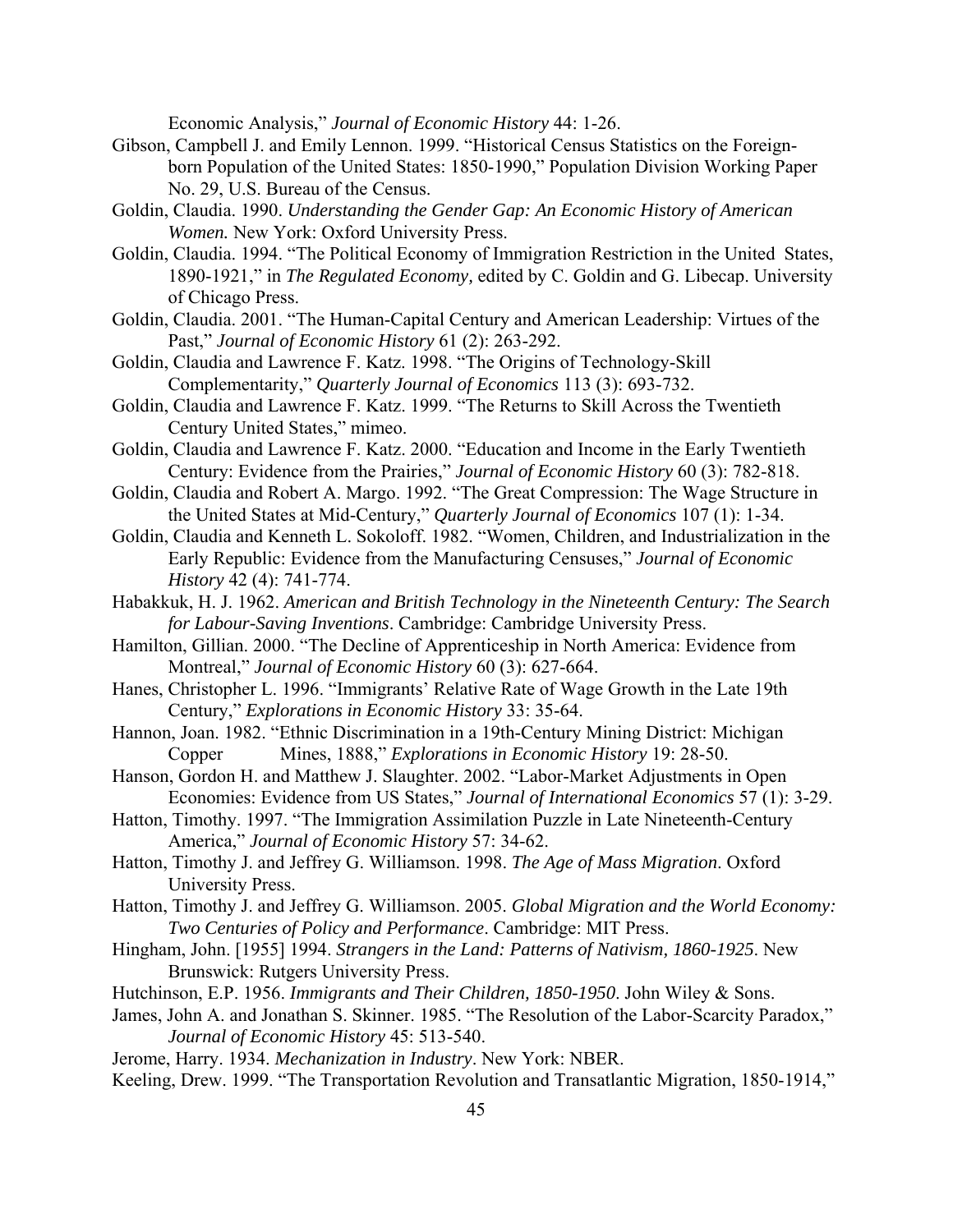*Research in Economic History* 19: 39-74.

- Kim, Sukkoo. 1999. "Regions, Resources, and Economic Geography: The Sources of U.S. Regional Comparative Advantage, 1880-1987," *Regional Science and Urban Economics* 29 (1): 1-32.
- Kim, Sukkoo. 2000. "Urban Development in the United States, 1690-1990," *Southern Economic Journal* 66 (4): 855-880.
- Kim, Sukkoo. 2005. "Industrialization and Urbanization: Did the Steam Engine Contribute to the Growth of Cities in the United States?" *Explorations in Economic History* 42: 586-598.
- Kim, Sukkoo. 2006. "Division of Labor and the Rise of Cities: Evidence from U.S. Industrialization, 1850-1880," *Journal of Economic Geography* 6: 469-491.
- Kim, Sukkoo. 2007. "Immigration, Industrial Revolution and Urban Growth in the United States, 1820-1920: Factor Endowments, Technology and Geography," NBER Working Paper #12900.
- Lebergott, Stanley. 1964. *Manpower in Economic Growth*. New York: McGraw Hill.
- Lewis, Ethan. 2003. "Local, Open Economies Within the US: How Do Industries Respond to Immigration?" mimeo.
- Lewis, Ethan. 2006. "Immigration, Skill Mix, and the Choice of Technique," mimeo.
- Long, Clarence D. 1960. *Wages and Earnings in the United States 1860-1890*. Princeton: Princeton University Press.
- Margo, Robert A. 2000. *Wages and Labor Markets in the United States, 1820-1860*. Chicago: University of Chicago Press.
- McClelland, Peter D. and Richard J. Zeckhauser. 1982. *Demographic Dimensions of the New Republic: American Interregional Migration, Vital Statistics, and Manumissions, 1800- 1860*. Cambridge: Cambridge University Press.
- Minn, Chris. 2000. "Income, Cohort Effects, and Occupational Mobility: A New Look at Immigration to the United States at the Turn of the Twentieth Century," *Explorations in Economic History* 37: 326-350.
- Mokyr, Joel. 1985. *Why Ireland Starved: An Analytical and Quantitative History of the Irish Economy, 1800-1850*. 2nd ed. London: Allen and Unwin.
- Mokyr, Joel. 1999. "Editor's Introduction: The New Economic History and the Industrial Revolution," in *The British Industrial Revolution*, 2nd Edition. Boulder: Westview Press.
- Mokyr, Joel. 2002. *The Gifts of Athena: Historical Origins of the Knowledge Economy*. Princeton: Princeton University Press.
- Munshi, Kaivan. 2003. "Networks in the Modern Economy: Mexican Migrants in the U.S. Labor Market," *Quarterly Journal of Economics* 118:549-599.
- Ó Gráda, Cormac. 1999. *Black '47 and Beyond: The Great Irish Famine*. Princeton: Princeton University Press.
- Ó Gráda, Cormac and Kevin H. O'Rourke. 1997. "Migration as Disaster Relief: Lessons from the Great Irish Famine. *European Review of Economic History* 1: 3-25.
- Ottaviano, Gianmarco I.P. and Giovanni Peri. 2005a. "Cities and Cultures," *Journal of Urban Economics*, forthcoming.
- Ottaviano, Gianmarco I.P. and Giovanni Peri. 2005b. "Rethinking the Gains from Immigration: Theory and Evidence from the U.S.," *Journal of Economic Geography*, forthcoming.

Parmet, Robert D. 1981. *Labor and Immigration in Industrial America*. Twayne Publishers.

Pope, Jesse E. 1905 [1970]. *The Clothing Industry in New York*. New York: Burt Franklin.